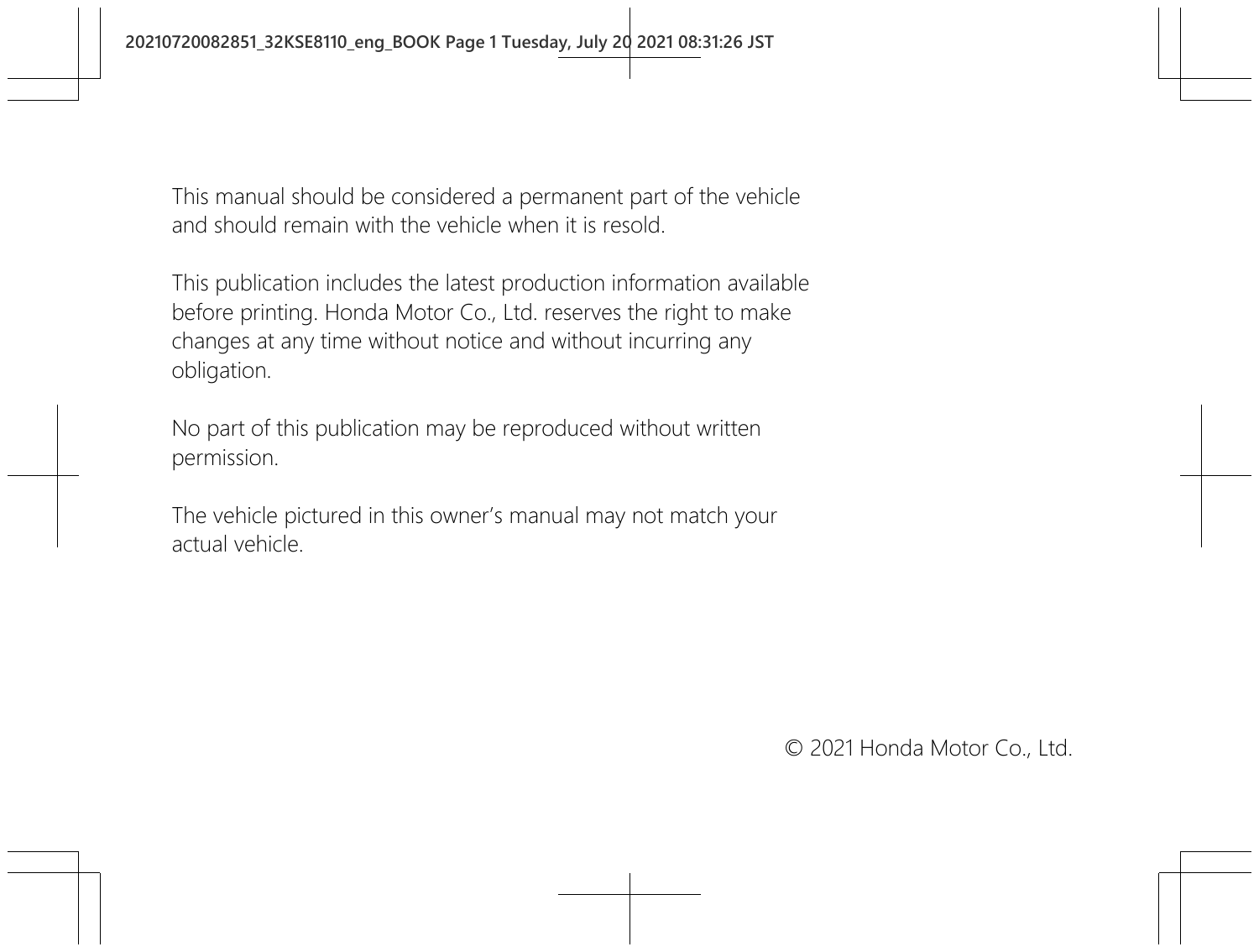## **IMPORTANT NOTICE**

THIS VEHICLE IS DESIGNED AND MANUFACTURED FOR COMPETITION USE ONLY AND IS SOLD "AS IS" WITH NO WARRANTY. IT DOES NOT CONFORM TO FEDERAL MOTOR VEHICLE SAFETY STANDARDS AND OPERATION ON PUBLIC STREETS, ROADS, OR HIGHWAYS IS ILLEGAL.

STATE LAWS PROHIBIT OPERATION OF THIS VEHICLE EXCEPT IN AN ORGANIZED RACING OR COMPETITIVE EVENT UPON A CLOSED COURSE WHICH IS CONDUCTED UNDER THE AUSPICES OF A RECOGNIZED SANCTIONING BODY OR BY PERMIT ISSUED BY THE LOCAL GOVERNMENTAL AUTHORITY HAVING JURISDICTION

FIRST DETERMINE THAT OPERATION IS LEGAL.

OPERATOR ONLY, NO PASSENGERS.

This vehicle is designed and constructed as an operator-only model. The vehicle load limit and seating configuration do not safely permit the carrying of a passenger.

#### **READ THIS MANUAL CAREFULLY.**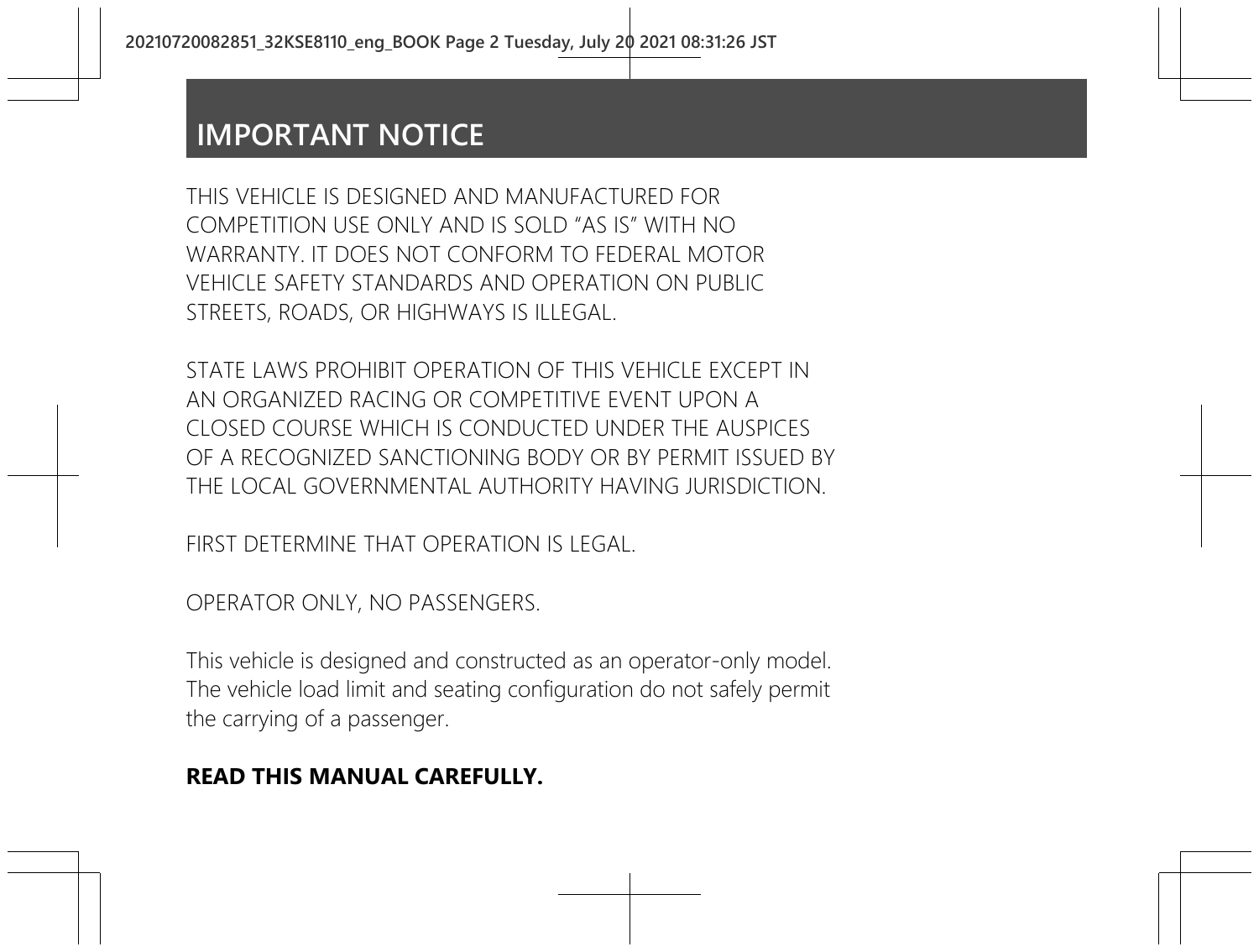## **Welcome**

Congratulations on your purchase of a new Honda vehicle. Your selection of a Honda makes you part of a worldwide family of satisfied customers who appreciate Honda's reputation for building quality into every product.

Your vehicle is a high performance racing motorcycle that utilizes the latest motocross technology and is intended for competition use in sanctioned, closed-course events by experienced riders only.

Be aware that motocross is a physically demanding sport that requires more than just a fine vehicle. To do well, you must be in excellent physical condition and be a skillful rider. For the best results, work diligently on your physical conditioning and practice frequently.

To ensure your safety and riding pleasure:

- Read this owner's manual and competition handbook carefully.
- Follow all recommendations and procedures contained in this owner's manual and competition handbook.
- Pay close attention to safety messages contained in this owner's manual, competition handbook, and on the vehicle.
- The following codes in this manual indicate each country.
- The illustrations here in are based on the CRF150RB U type.

## **Country Codes**

| Code            | Country |
|-----------------|---------|
| <b>CRF150RB</b> |         |

| - FD   | European direct sales  |
|--------|------------------------|
| $\cup$ | Australia, New Zealand |

\*The specifications may vary with each locale.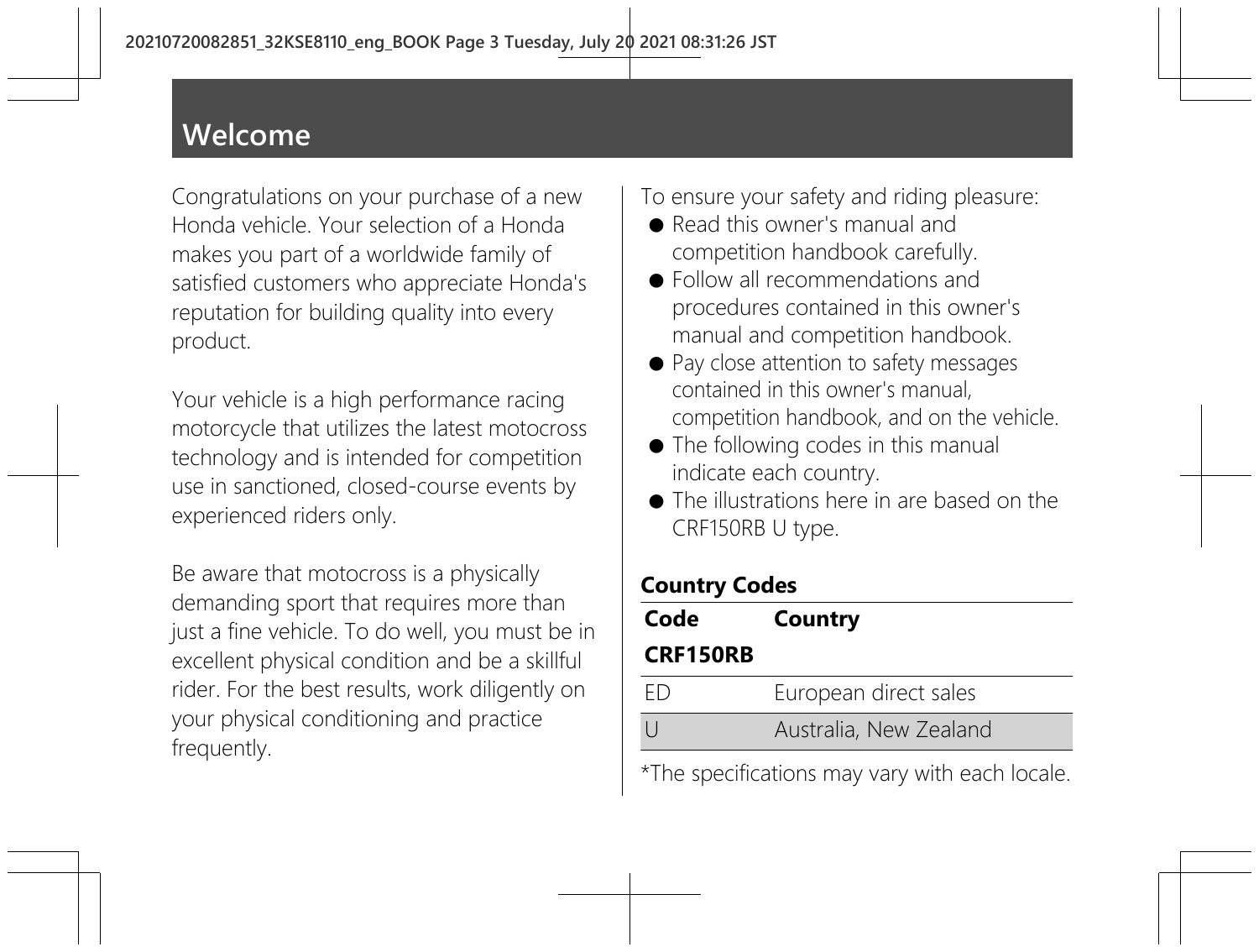## **A Few Words About Safety**

Your safety, and the safety of others, is very important. Operating this vehicle safely is an important responsibility.

To help you make informed decisions about safety, we have provided operating procedures and other information on safety labels in this owner's manual and competition handbook. This information alerts you to potential hazards that could hurt you or others.

Of course, it is not practical or possible to warn you about all hazards associated with operating or maintaining a vehicle. You must use your own good judgement.

You will find important safety information in a variety of forms, including:

- Safety labels on the vehicle
- Safety Messages preceded by a safety alert symbol  $\triangle$  and one of three signal words: DANGER, WARNING, or CAUTION. These signal words mean:

## 3**DANGER**

**You WILL be KILLED or SERIOUSLY HURT if you don't follow instructions.**

## 3**WARNING**

**You CAN be KILLED or SERIOUSLY HURT if you don't follow instructions.**

## 3**CAUTION**

**You CAN be HURT if you don't follow instructions.**

## **Other important information is provided under the following titles:**



NOTICE Information to help you avoid damage to your vehicle, other property, or the environment.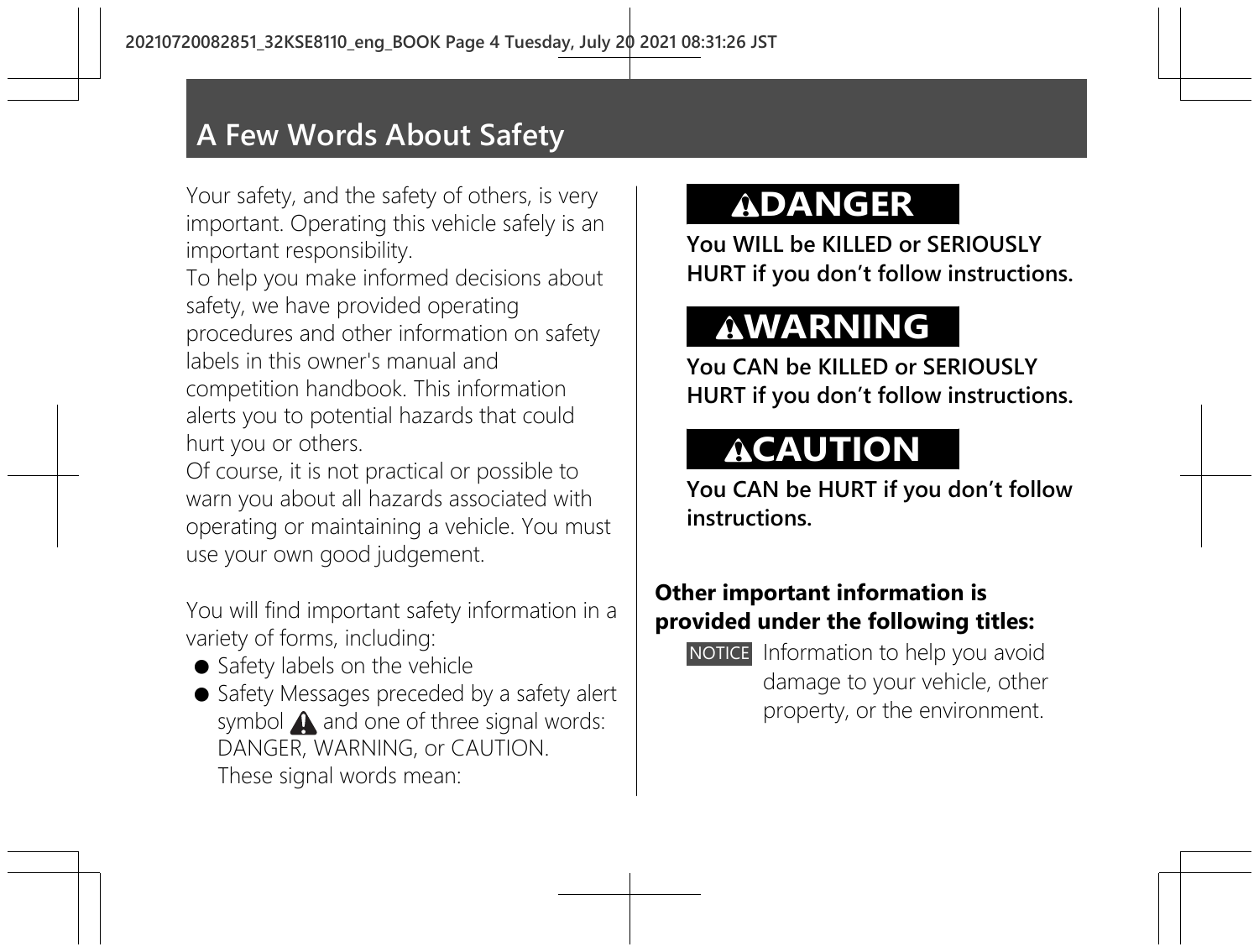**20210720082851\_32KSE8110\_eng\_BOOK Page 5 Tuesday, July 20 2021 08:31:26 JST**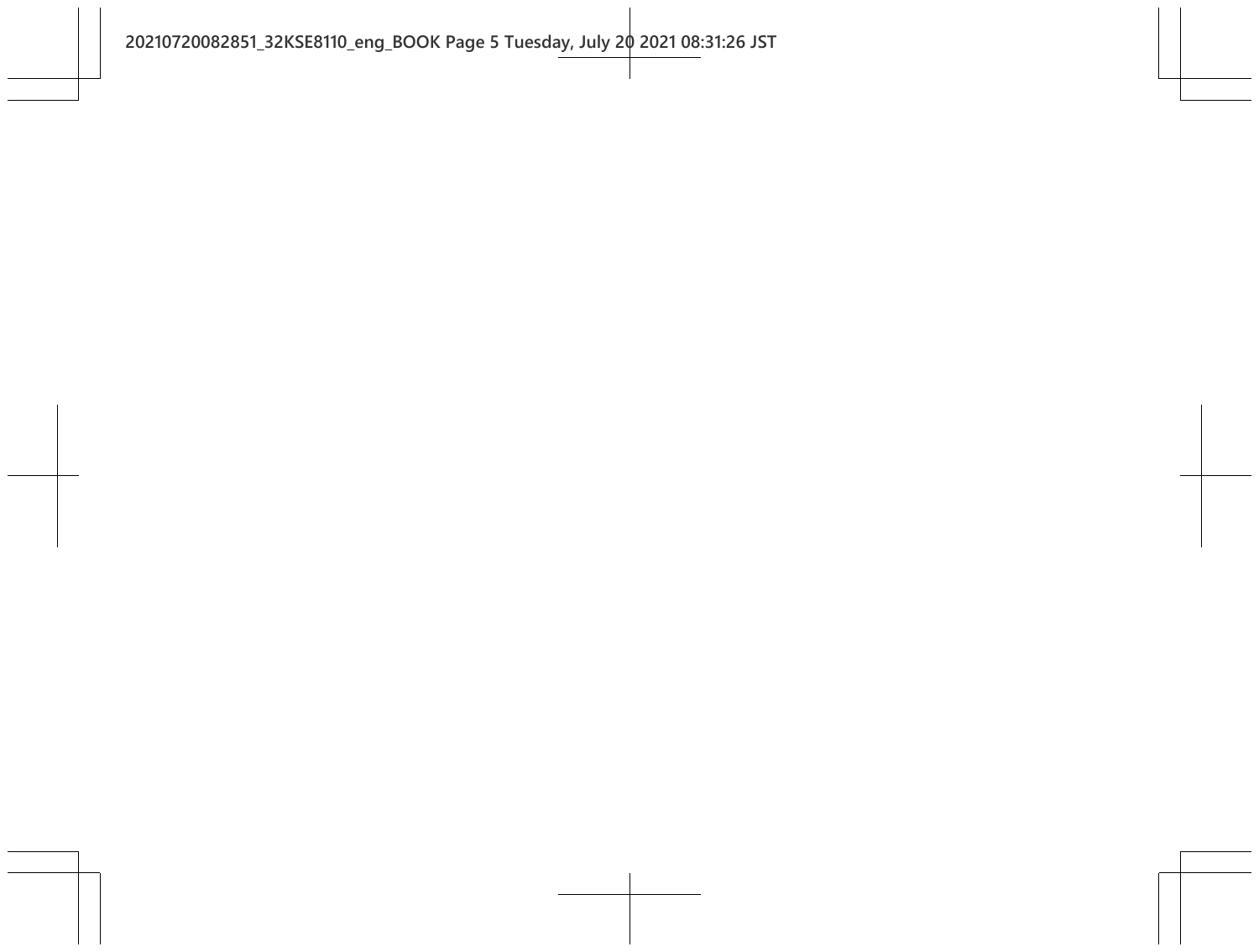## **Contents**

| <b>Vehicle Safety</b>  | P. 2  |  |
|------------------------|-------|--|
| <b>Operation Guide</b> | P. 14 |  |
| <b>Maintenance</b>     | P. 25 |  |
| <b>Troubleshooting</b> | P. 37 |  |
| <b>Information</b>     | P. 39 |  |
| <b>Specifications</b>  | P. 49 |  |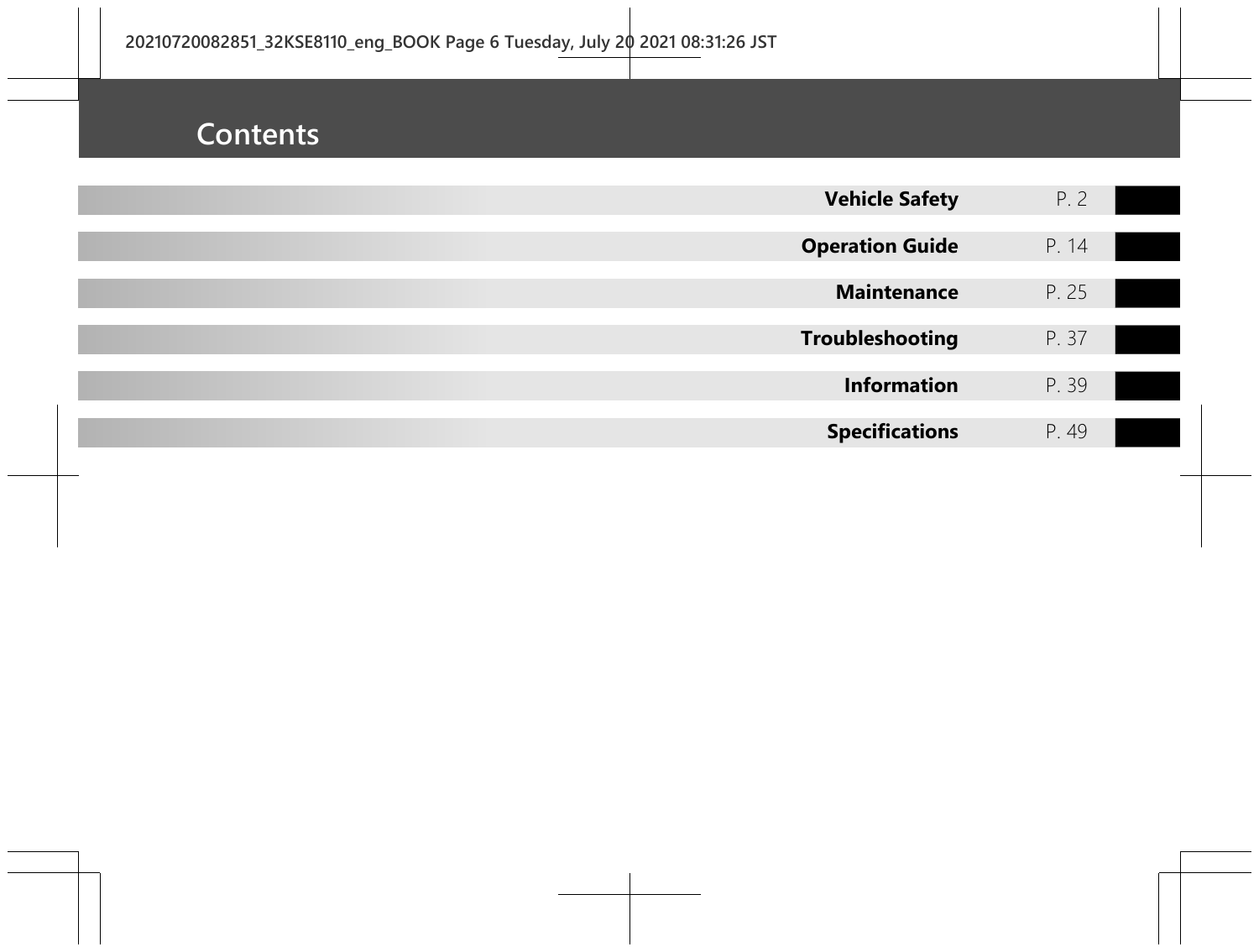## <span id="page-6-0"></span>**Vehicle Safety**

This section contains important information for safe riding of your vehicle. Please read this section carefully.

| Accessories & Modifications P. 12 |  |
|-----------------------------------|--|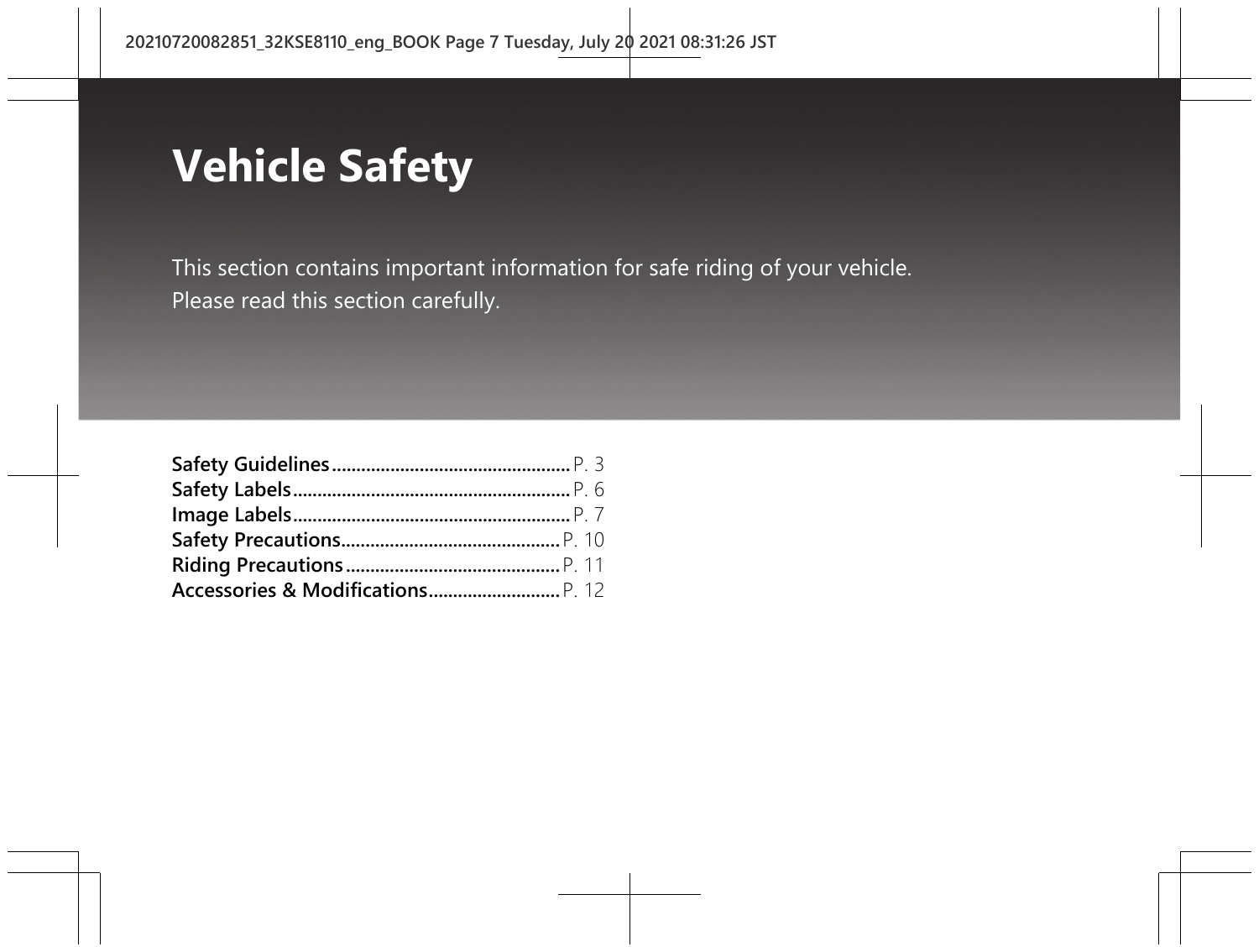### **Safety Guidelines**

## <span id="page-7-0"></span>**Safety Guidelines**

Follow these guidelines to enhance your safety:

- Perform all routine and regular inspections specified in this owner's manual and competition handbook.
- Stop the engine and keep sparks and flames away before filling the fuel tank.
- Do not run the engine in enclosed or partly enclosed areas. Carbon monoxide in exhaust gases is toxic and can kill you.

## **Always Wear a Helmet**

It's a proven fact: helmets and protective apparel significantly reduce the number and severity of head and other injuries. So always wear an approved helmet and protective apparel. [P. 10](#page-14-0)

## **Before Riding**

Make sure that you are physically fit, mentally focused and free of alcohol and drugs. Check that you are wearing an approved helmet and protective apparel.

## **Take Time to Get to Know Your Vehicle**

Because every vehicle is unique, take time to become thoroughly familiar with how this one operates and responds to your commands before placing your machine, and yourself, in competition.

## **Ride within Your Limits**

Never ride beyond your personal abilities or faster than conditions warrant. Fatigue and inattention can impair your ability to use good judgement and ride safely.

### **Never Carry a Passenger**

There are no handholds, seat, or footrests to carry a passenger.

*Continued* 3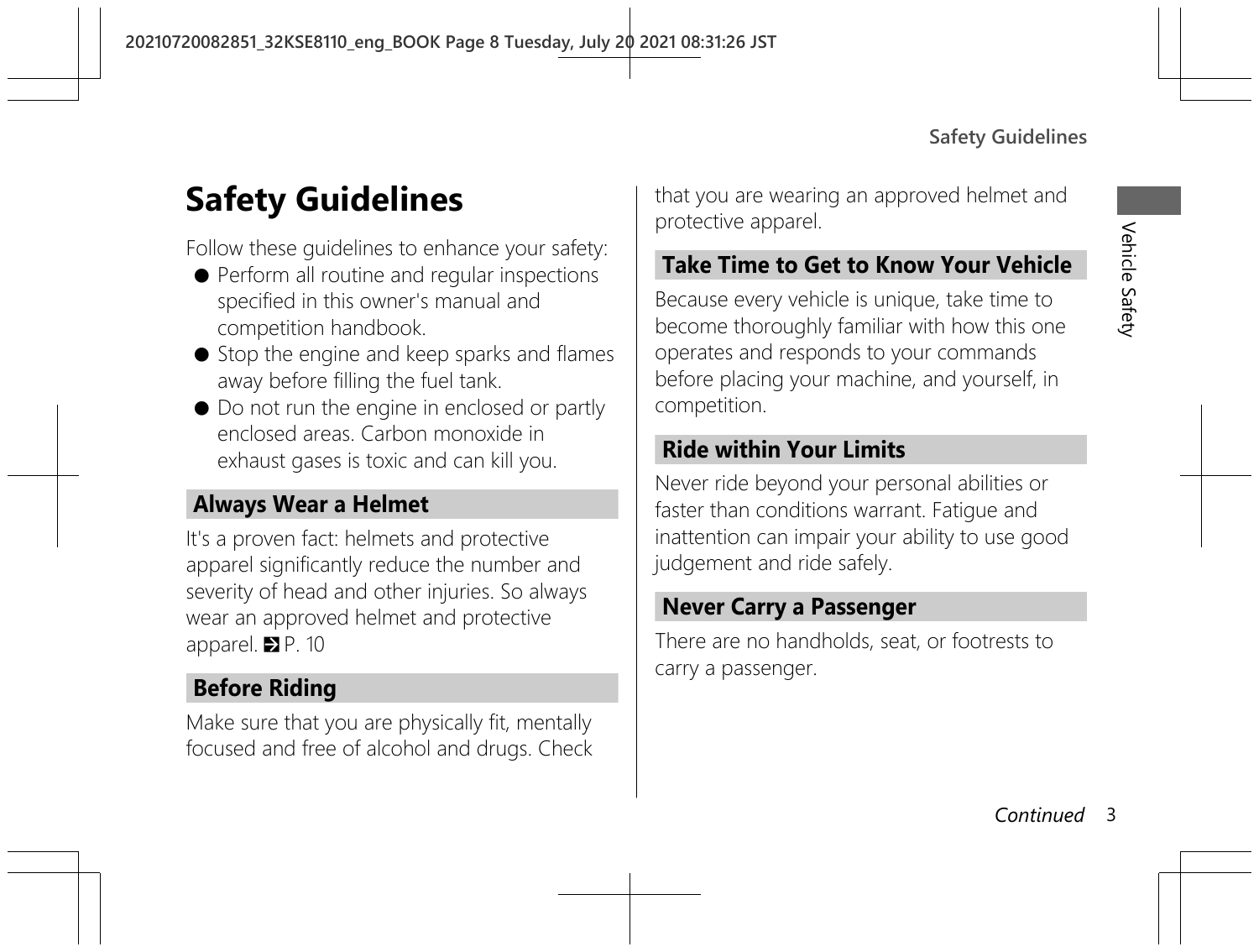**Safety Guidelines**

## **Don't Drink or Use Drugs and Ride**

Alcohol or drugs and riding don't mix. Even one alcoholic drink can reduce your ability to respond to changing conditions, and your reaction time gets worse with every additional drink. The same is true for drug use. Don't drink or use and ride, and don't let your friends do it either.

## **Keep Your Honda in Safe Condition**

Maintaining your vehicle properly is critical to your safety. A loose bolt, for example, can cause a breakdown in which you can be seriously injured.

### **Important Message to Parents**

Your child's safety is very important to Honda. That's why we urge you to read this message before you let any young person ride this vehicle. Competitive riding can be fun. But bad judgement can result in injury, and we don't want that to happen. As a parent, you can help

prevent accidents by making good decisions about when and how your youngster rides this vehicle.

- Remember, this vehicle is designed only for competition use by experienced junior riders. It is an operator-only model, and the maximum load capacity is 150 lb (68 kg). Rider weight must not exceed this limit.
- The junior rider must be tall enough to hold the vehicle up while straddling it with both feet on the ground. They must also be strong enough to pick up the vehicle if it is on its side.
- The parent and junior rider must be fully familiar with the vehicle, the vehicle controls, and control functions. Both must also fully understand everything in this manual before riding begins.
- For your child's safety, be sure to make prepractice and pre-race inspections, and impress on the junior rider the importance of checking all the items thoroughly before riding.

Vehicle Safety Vehicle Safety

 $\lambda$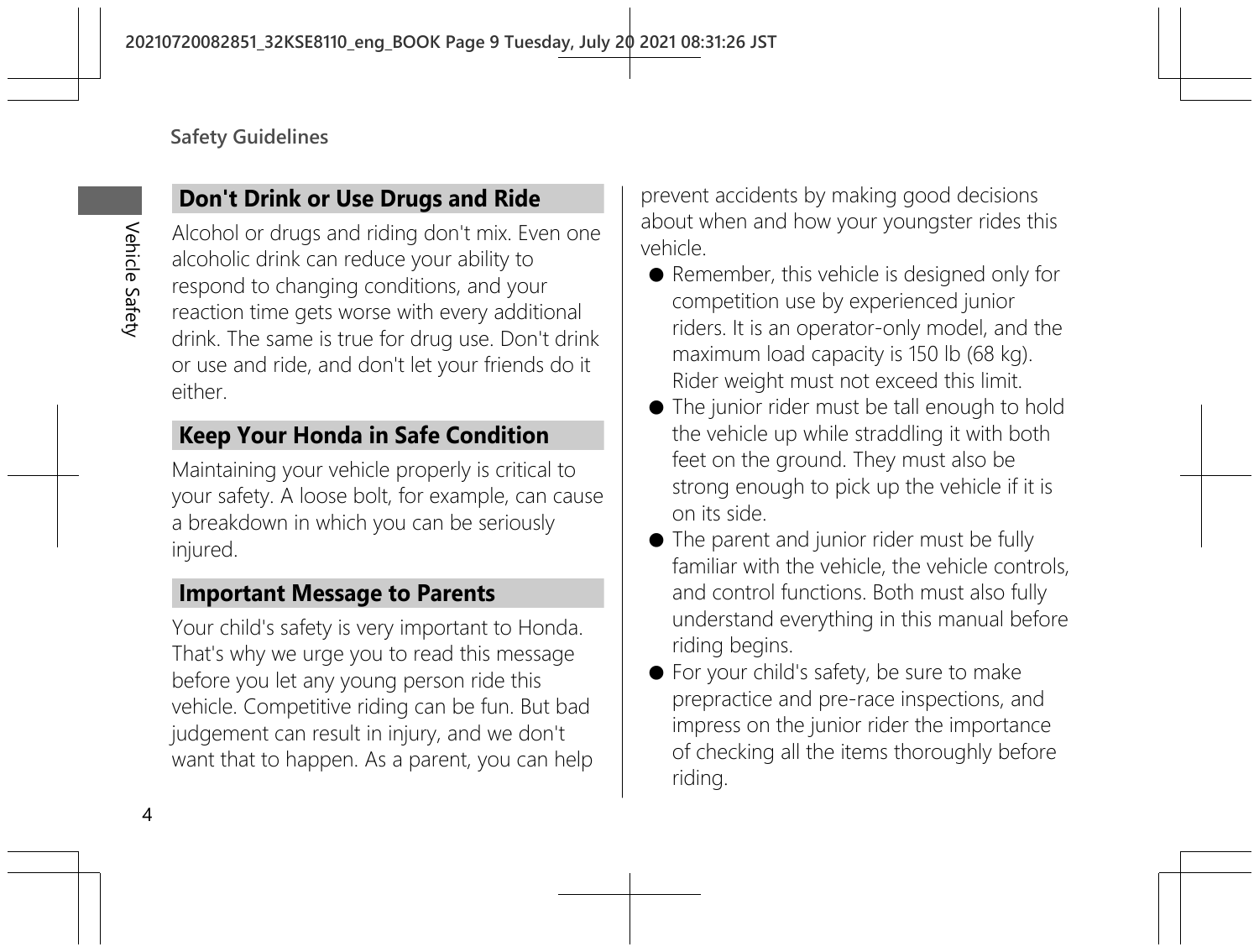**Safety Guidelines**

## **Carbon Monoxide Hazard**

Exhaust contains poisonous carbon monoxide, a colourless, odorless gas. Breathing carbon monoxide can cause loss of consciousness and may lead to death.

If you run the engine in confined or even partly enclosed area, the air you breathe could contain a dangerous amount of carbon monoxide.

Never run your vehicle inside a garage or other enclosure.

## 3**WARNING**

Running the engine of your vehicle while in an enclosed or even partially enclosed area can cause a rapid buildup of toxic carbon monoxide gas.

Breathing this colourless, odorless gas can quickly cause unconsciousness and lead to death.

Only run your vehicle's engine when it is located in a well ventilated area outdoors.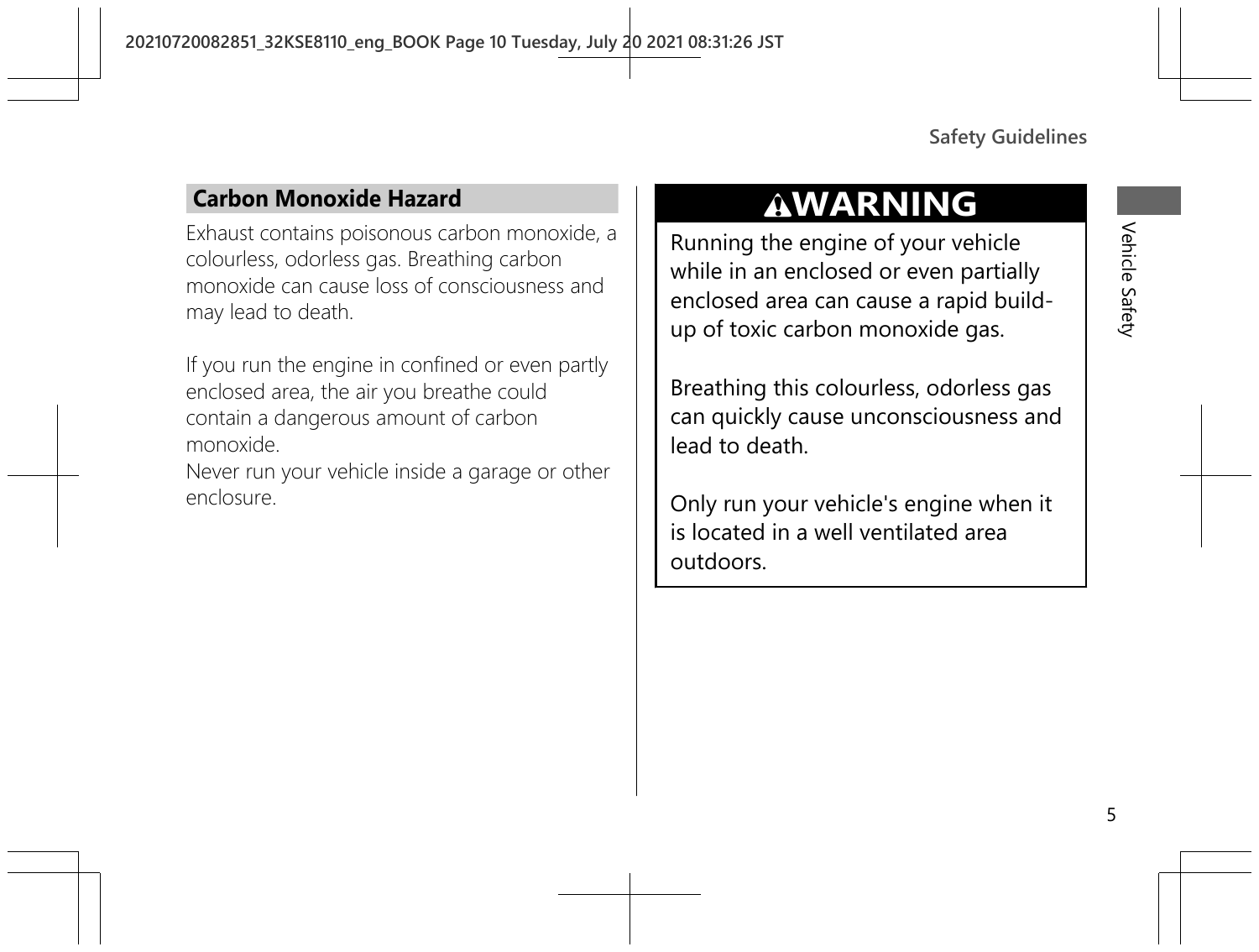<span id="page-10-0"></span>**Safety Labels**

## **Safety Labels**

U type Safety and information labels on your vehicle provide important safety information and may warn you of potential hazards that could cause serious injury. Read these labels carefully and don't remove them.

If a label comes off or becomes hard to read, contact your dealer for a replacement.



6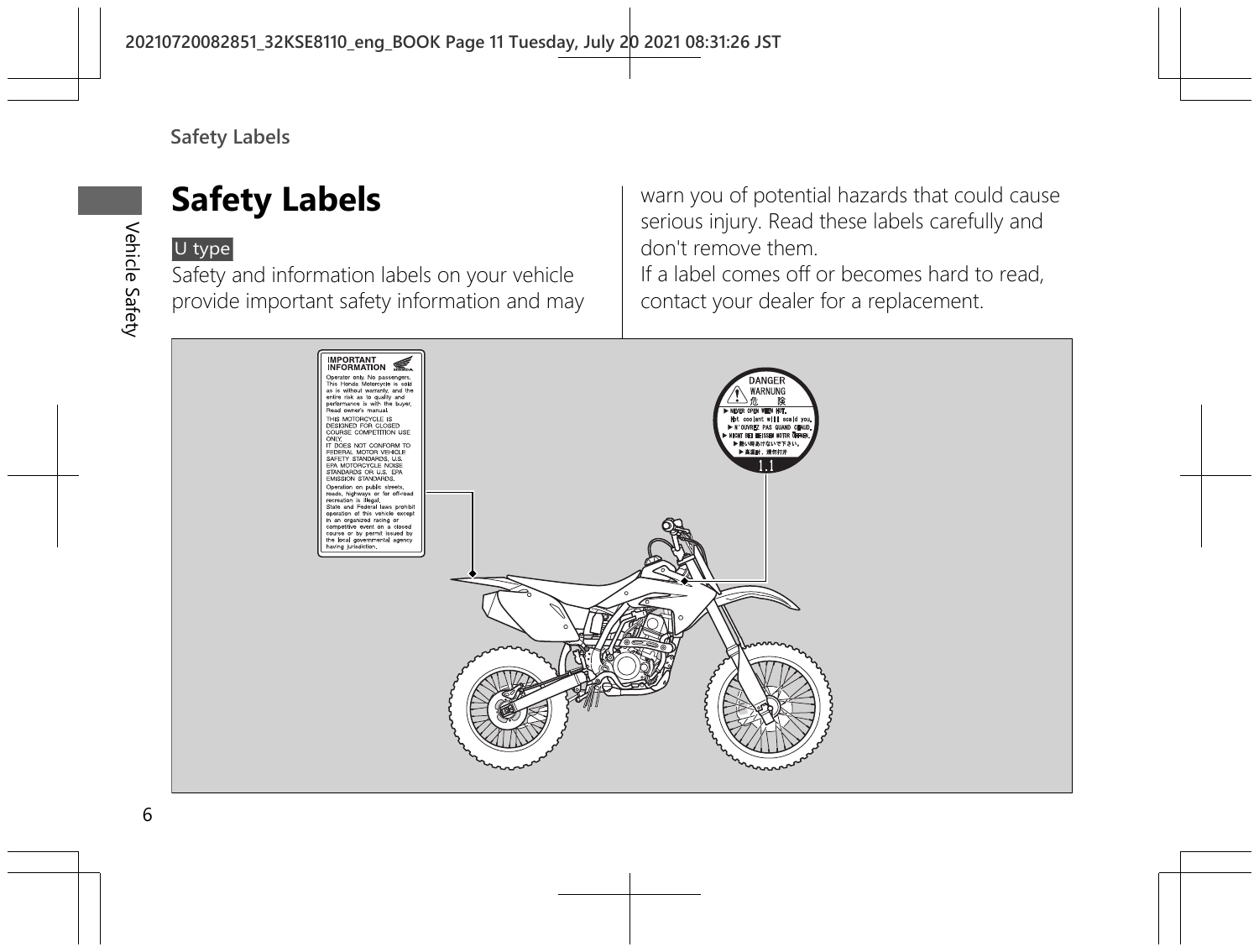#### **Image Labels**

## <span id="page-11-0"></span>**Image Labels**

#### ED type

The following pages describe the label meanings. Some labels warn you of potential hazards that could cause serious injury. Others provide important safety information. Read this information carefully and don't remove the labels.

If a label comes off or becomes hard to read, contact your dealer for a replacement.

There is a specific symbol on each label. The meanings of each symbol and label are as follows.



Read instructions contained in Owner's Manual and Competition Handbook carefully.



Read instructions contained in Competition Handbook and Shop Manual carefully. In the interest of safety, take the vehicle to be serviced only by your dealer.

#### **DANGER (with RED background)**

You WILL be KILLED or SERIOUSLY HURT if you don't follow instructions.



**WARNING (with ORANGE background)**



You CAN be KILLED or SERIOUSLY HURT if you don't follow instructions.

## **CAUTION (with YELLOW background)**

You CAN be HURT if you don't follow instructions.

*Continued* 7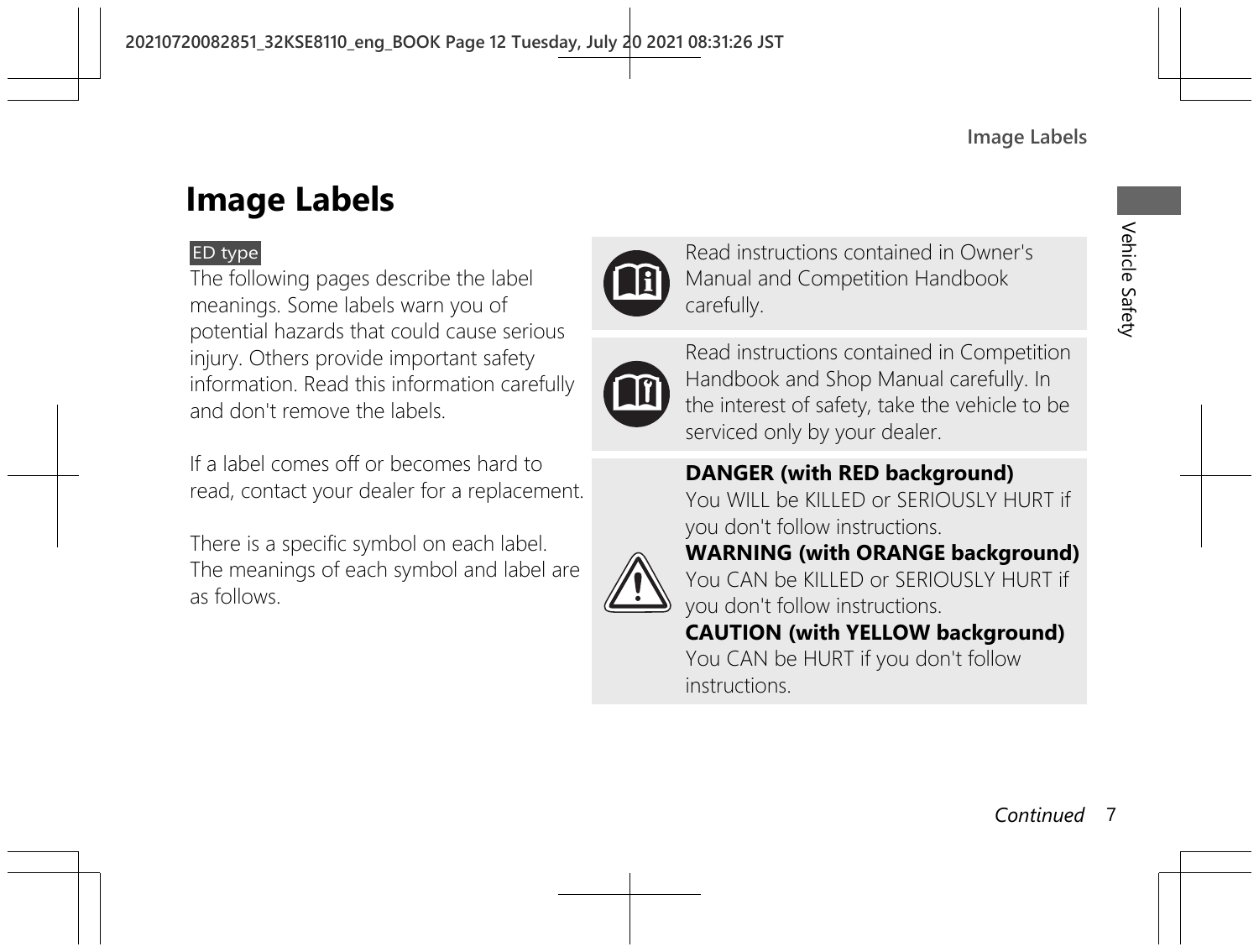## **20210720082851\_32KSE8110\_eng\_BOOK Page 13 Tuesday, July 20 2021 08:31:26 JST**

**Image Labels**



## **RADIATOR CAP LABEL DANGER**

NEVER OPEN WHEN HOT. Hot coolant will scald you. Relief pressure valve begins to open at **1.1 kgf/cm2**.



## **REAR CUSHION LABEL** GAS FILLED

Do not open. Do not heat.



## **FUEL LABEL**

Unleaded petrol only ETHANOL up to 10 % by volume

8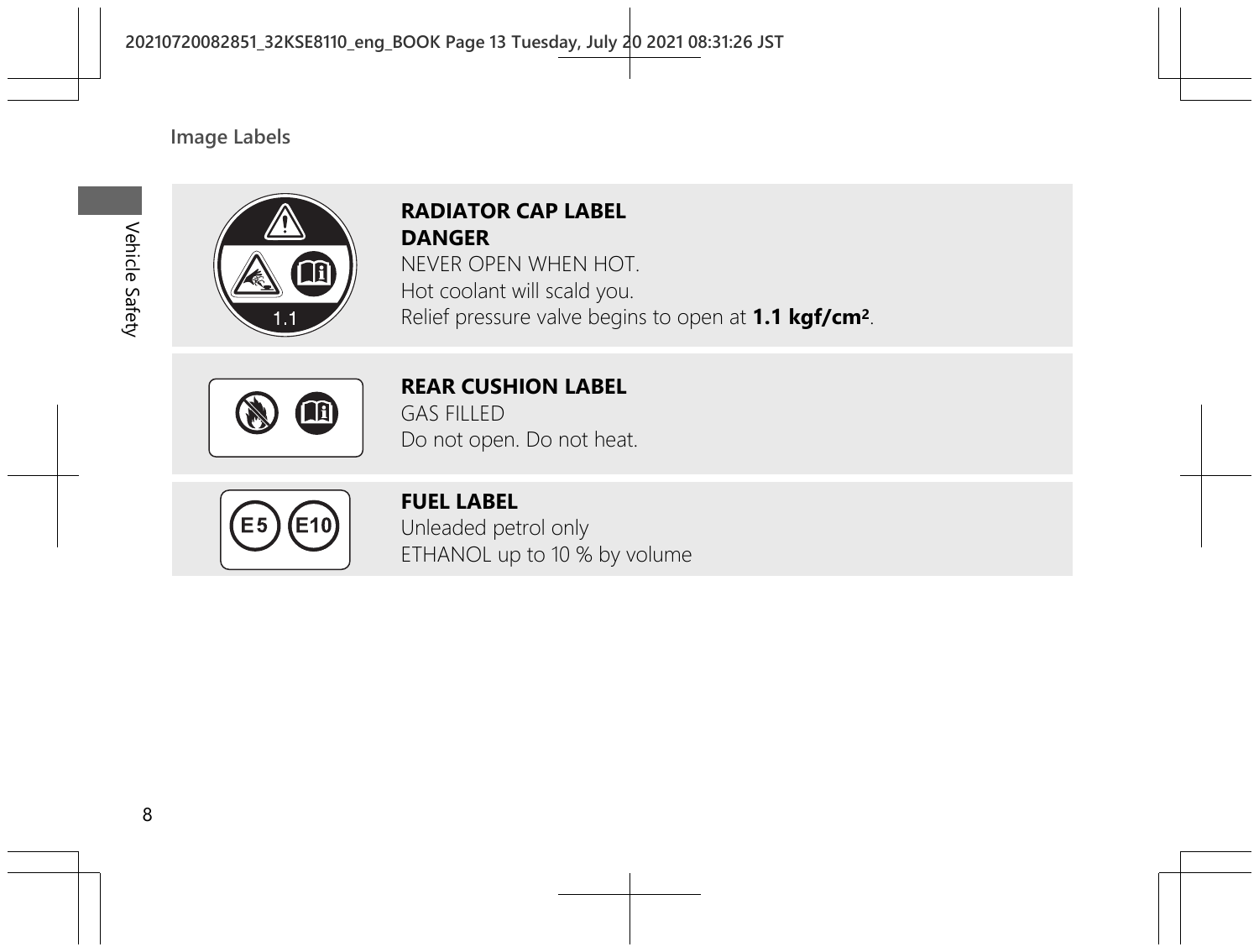**Image Labels**

#### **CAUTION LABEL IMPORTANT INFORMATION**

- Operator only. No passengers.
- This vehicle is sold as is without warranty, and the entire risk as to quality and performance is with the buyer. READ OWNER'S MANUAL.





- It does not conform to federal motor vehicle safety standards and operation on public streets, roads, or highways is illegal.
- State laws prohibit operation of this vehicle expert in an organized racing or competitive event upon a closed course which is conducted under the auspices of a recognized sanctioning body or by permit issued by the local governmental authority having jurisdiction.
- First determine that operation is legal.



#### **DRIVE CHAIN LABEL**

Keep chain adjusted and lubricated. Freeplay **35 - 45 mm (1.4 - 1.8 in)**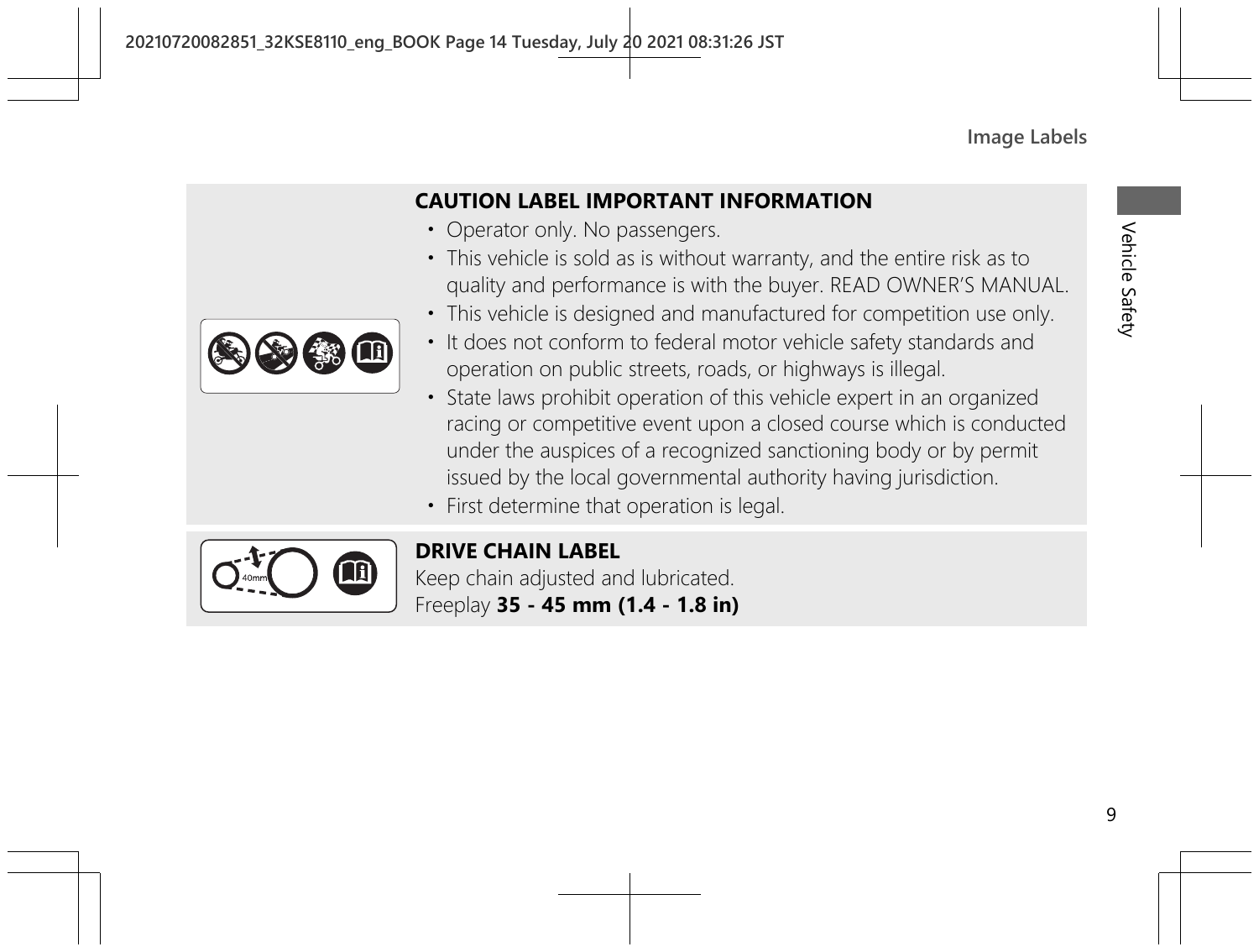<span id="page-14-0"></span>**Safety Precautions**

## **Safety Precautions**

## **Protective Apparel**

Make sure that you are wearing an approved helmet, eye protection, and other appropriate riding gear.

## **I** Helmet

Safety-standard certified, high-visibility, correct size for your head

- Must fit comfortably but securely, with the chin strap fastened.
- Approved eye protection

## 3**WARNING**

Not wearing a helmet increases the chance of serious injury or death in a crash.

Make sure that you always wear an approved helmet, eye protection, and protective apparel.

## **I** Protective Gear

Whether you're practicing to improve your skills or riding in competition, always wear an approved helmet, eye protection, and proper protective gear.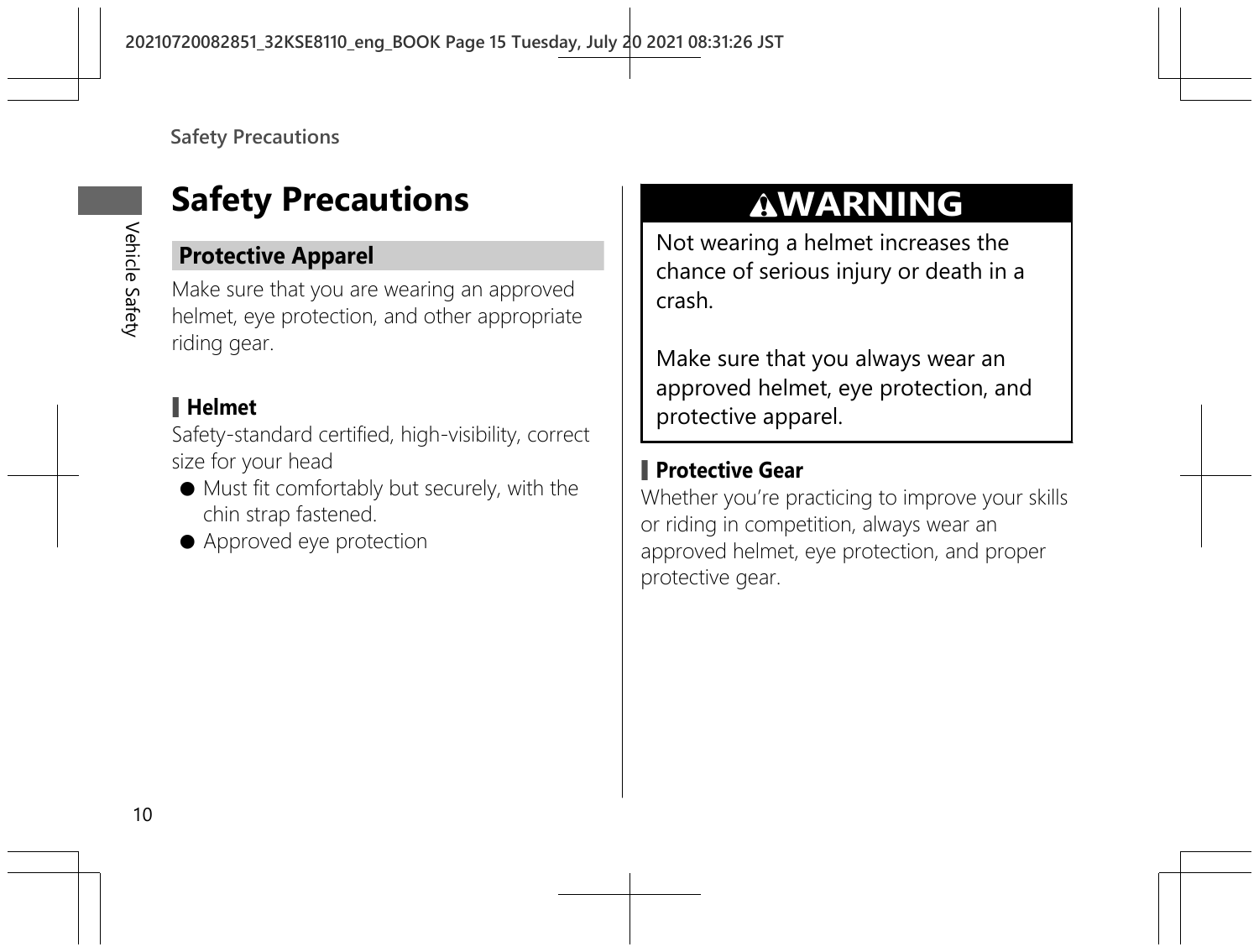**Riding Precautions**

## <span id="page-15-0"></span>**Riding Precautions**

## **Running-in Period**

During the first operating day or 25 km (15 miles) of running, follow these guidelines to ensure your vehicle's future reliability and performance.

- Avoid full-throttle starts and rapid acceleration.
- Avoid hard braking and rapid down-shifts.
- Ride conservatively.

This same procedure should be followed each time when:

- Piston is replaced
- Piston rings are replaced
- Cylinder is replaced
- Crankshaft or crank bearings are replaced

## **Refuelling and Fuel Guidelines**

Follow these guidelines to protect the engine and fuel system:

- Use only unleaded petrol.
- Use the recommended octane number Using lower octane petrol will result in decreased engine performance.
- Do not use fuels containing a high concentration of alcohol. **2** [P. 48](#page-52-0)
- Do not use stale or contaminated petrol or an oil/petrol mixture.
- Avoid getting dirt or water in the fuel tank.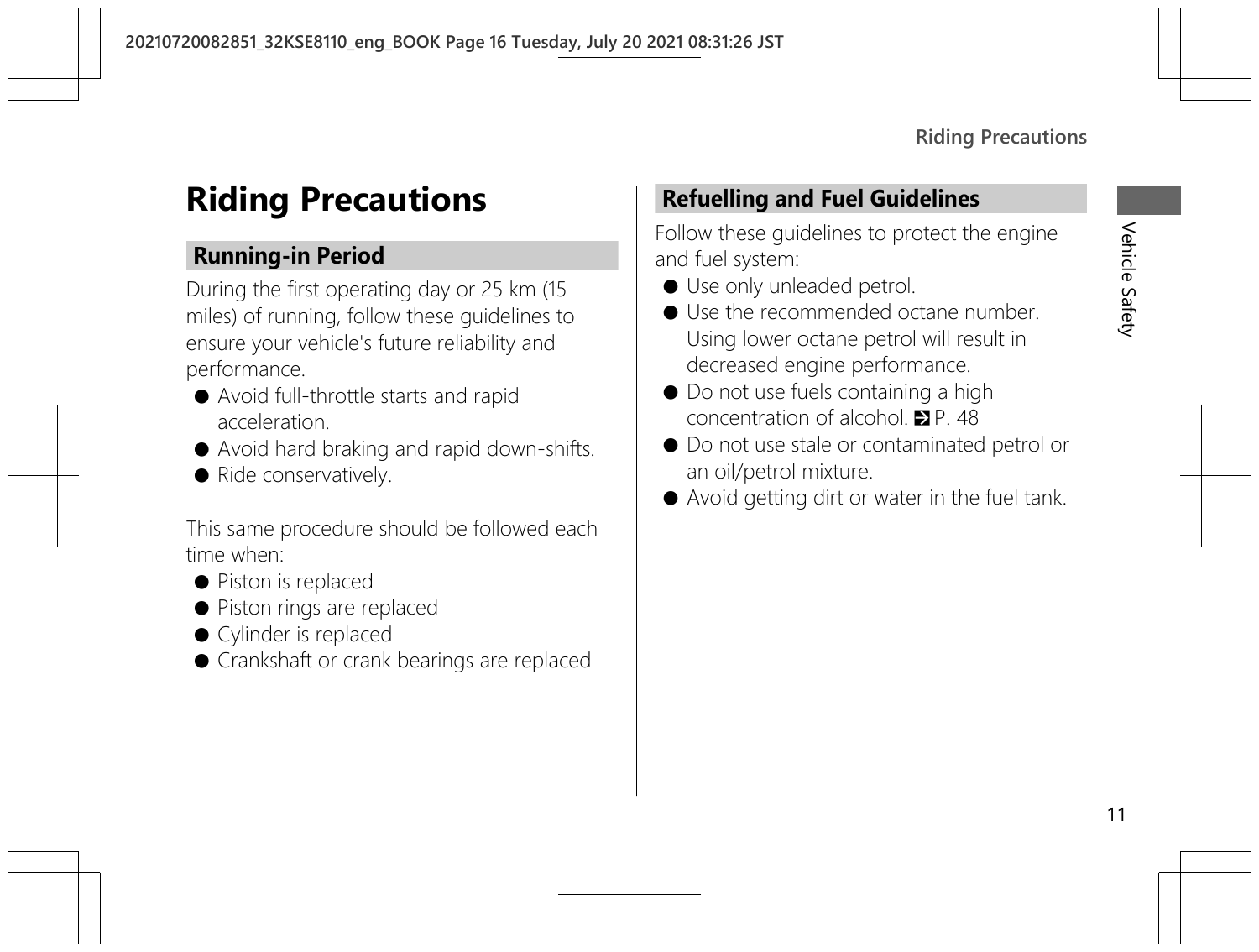<span id="page-16-0"></span>**Accessories & Modifications**

## **Accessories & Modifications**

We strongly advise that you do not add any accessories that were not specifically designed for your vehicle by Honda or make modifications to your vehicle from its original design. Doing so can make it unsafe.

## 3**WARNING**

Improper accessories or modifications can cause a crash in which you can be seriously hurt or killed.

Follow all instructions in this owner's manual regarding accessories and modifications.

Do not pull a trailer with, or attach a sidecar to, your vehicle. Your vehicle was not designed for these attachments, and their use can seriously impair your vehicle's handling.

Do not attempt to modify the vehicle to carry a passenger. The subframe was not designed to carry the additional weight of a passenger.

12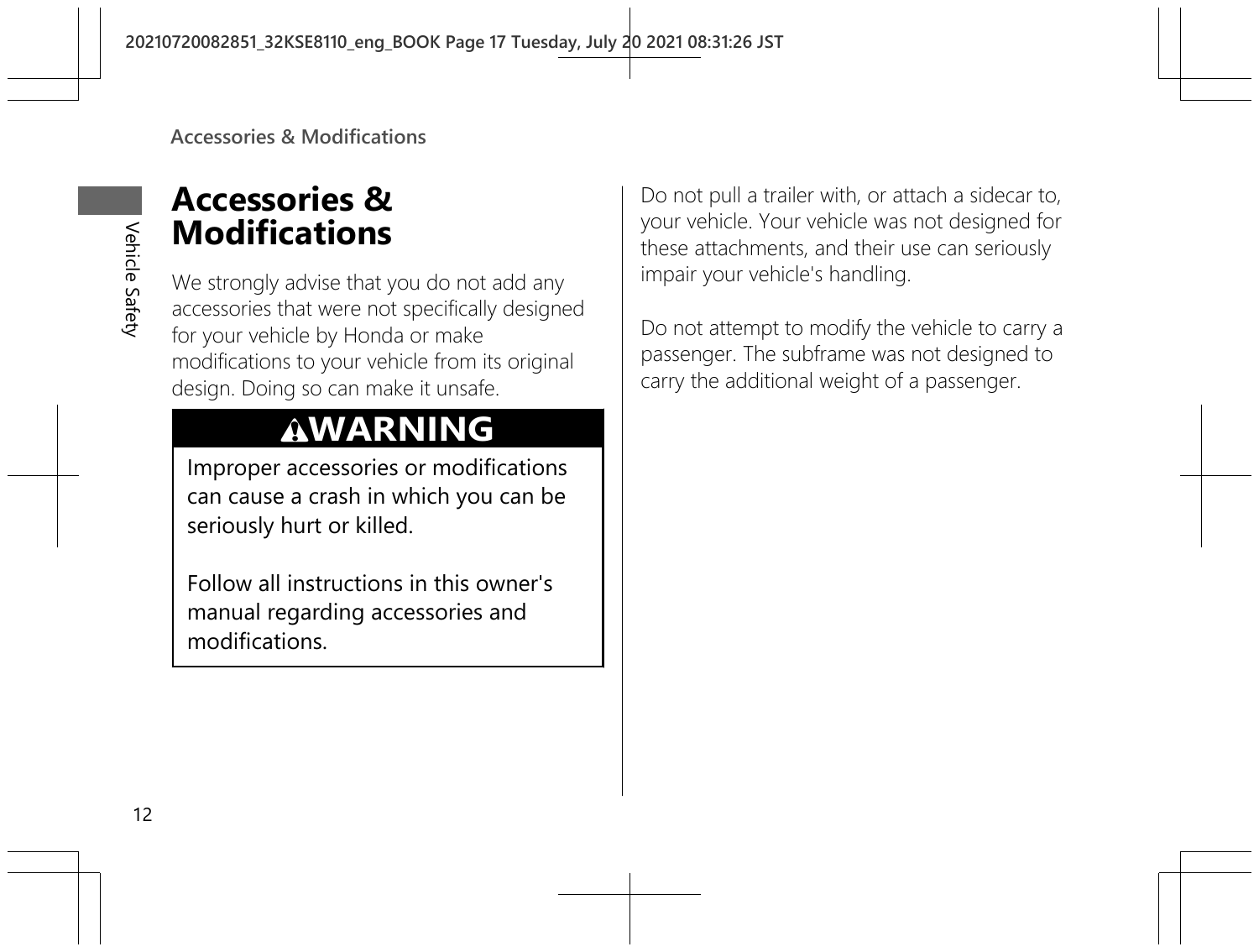**20210720082851\_32KSE8110\_eng\_BOOK Page 18 Tuesday, July 20 2021 08:31:26 JST**

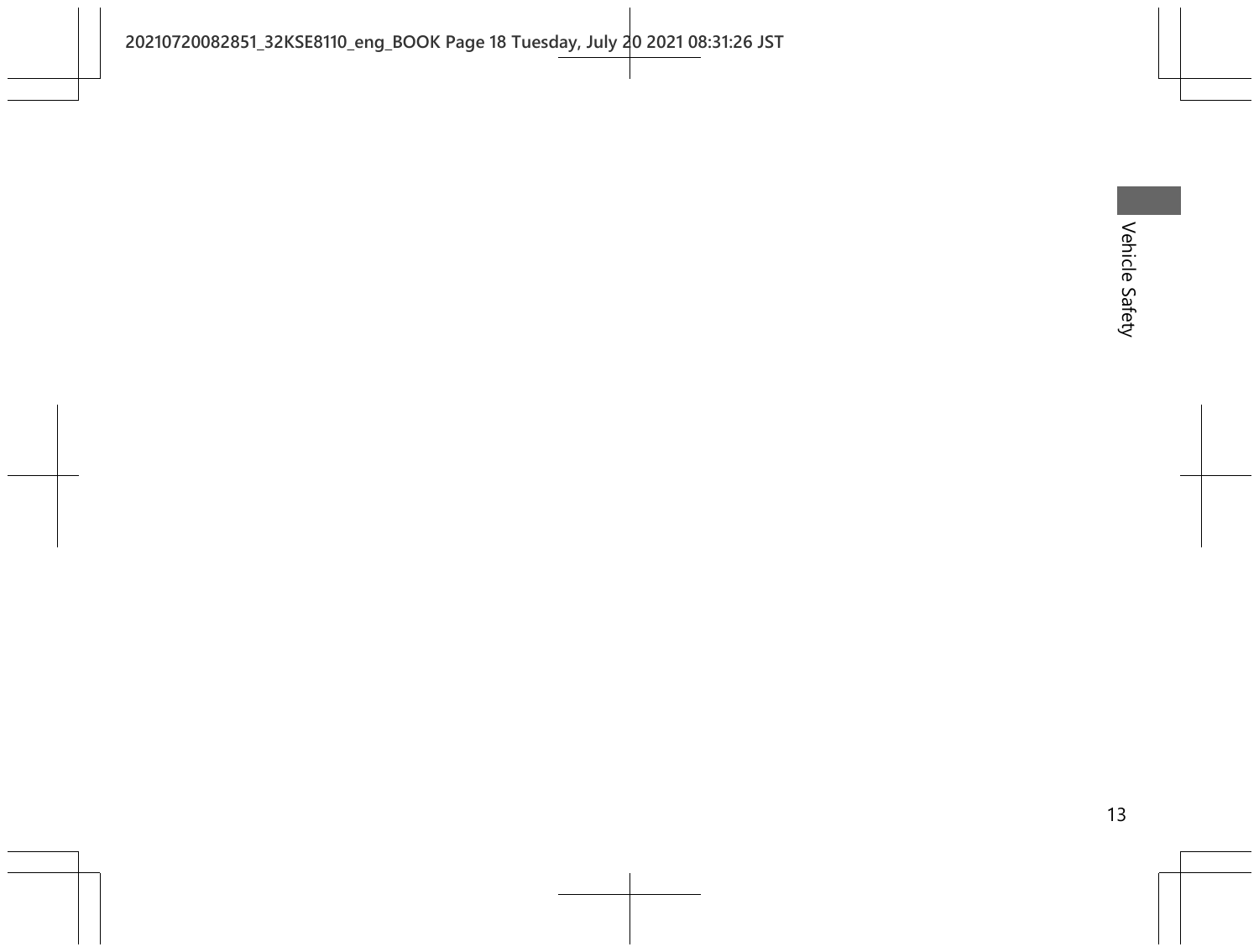## <span id="page-18-0"></span>Parts Location

Operation Guide Operation Guide



14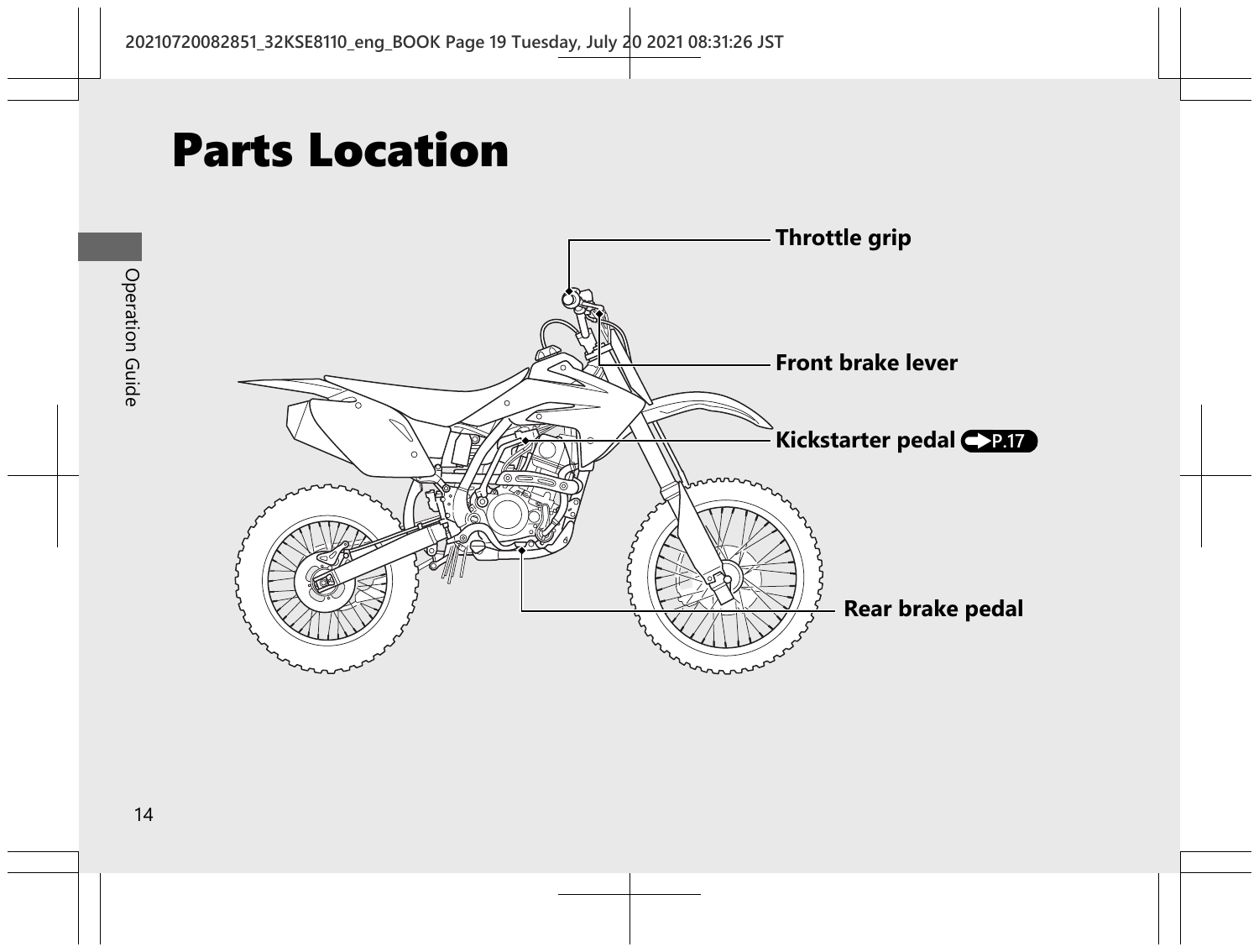

15

Operation Guide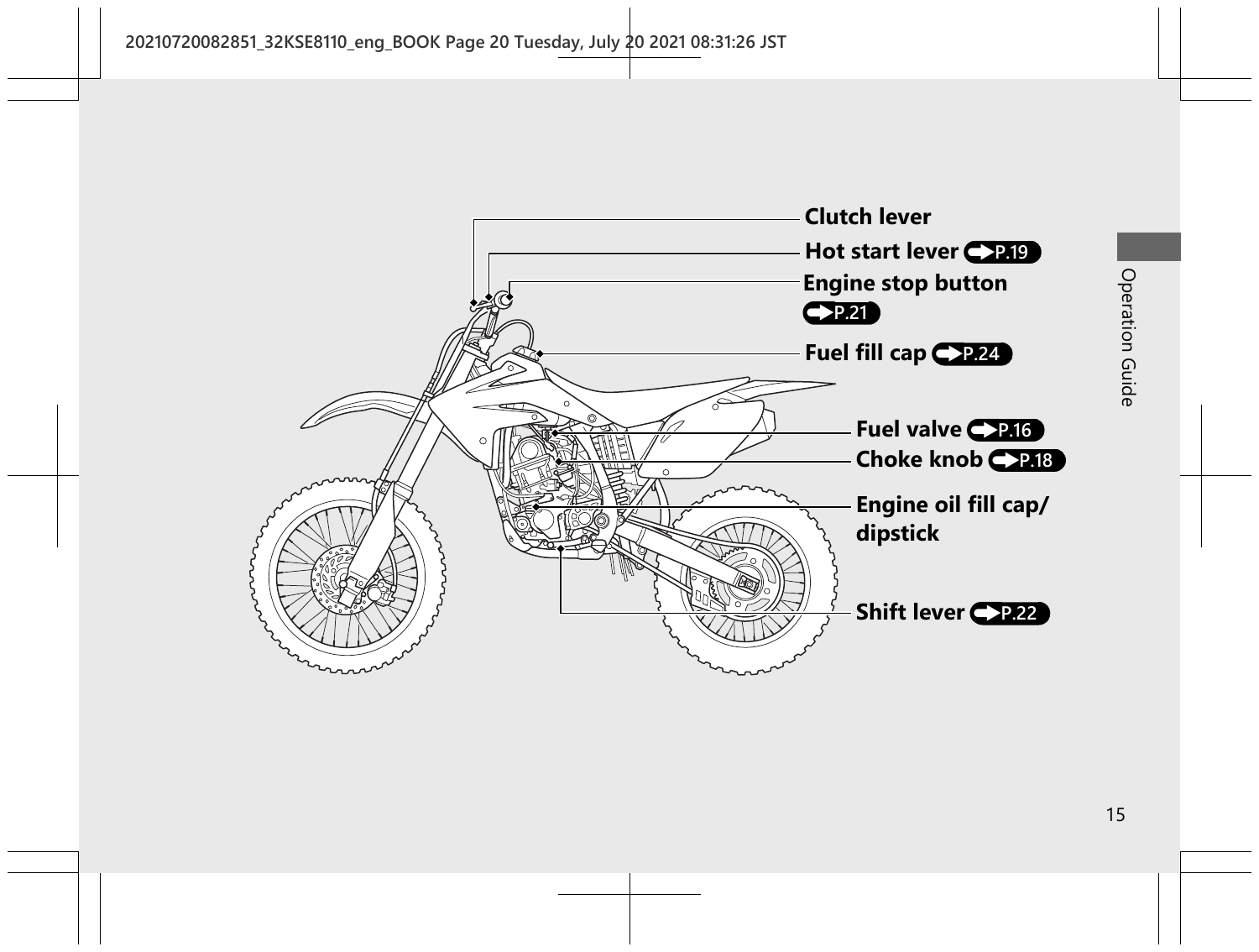## <span id="page-20-0"></span>Fuel Valve

The two-way fuel valve is used to control the flow of fuel from the fuel tank to the carburetor.



**ON:** normal position for riding. **OFF:** for stopping, storing, or transportation.

Operation Guide Operation Guide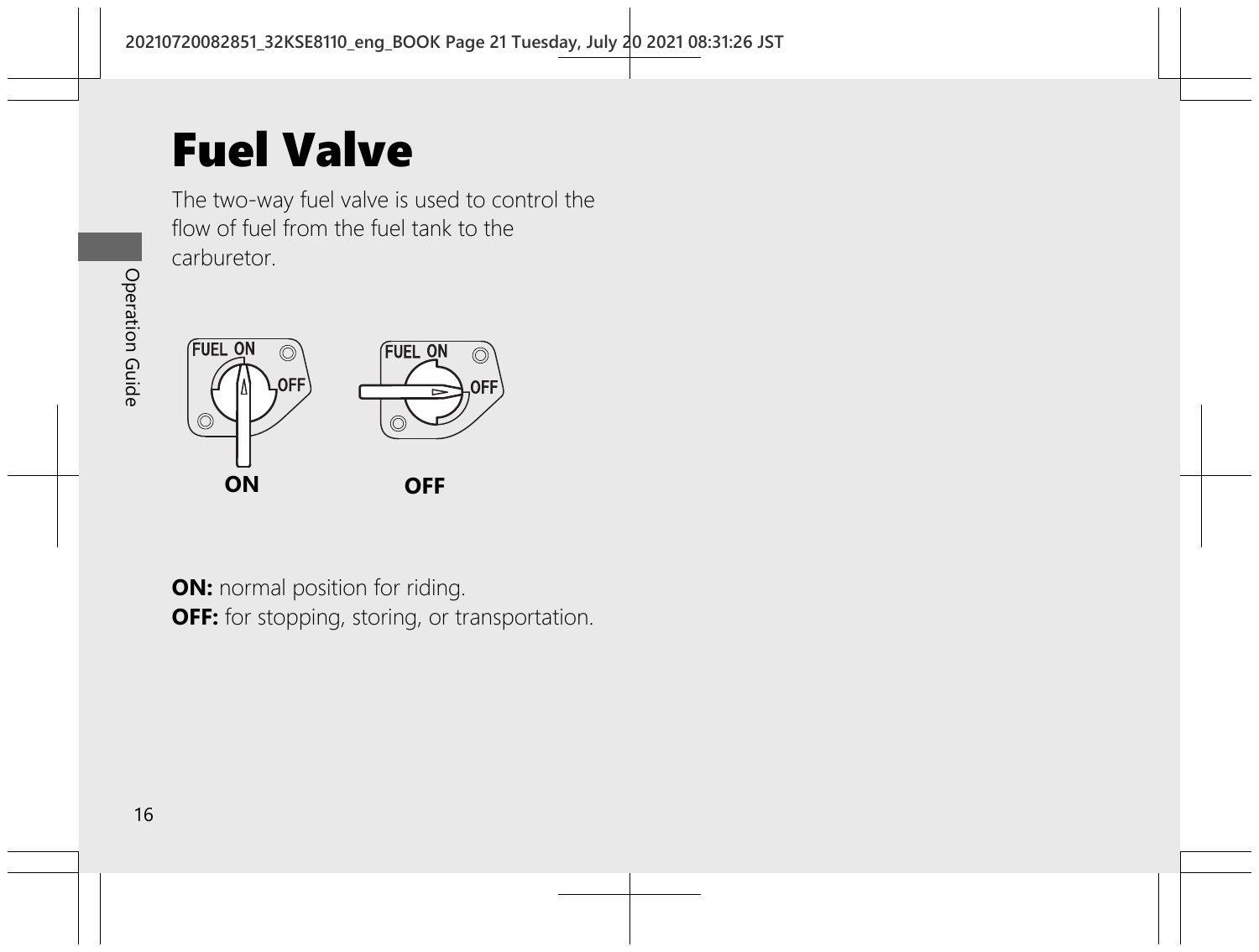## <span id="page-21-0"></span>Starting the Engine

Start your engine using the following procedure. To restart a warm engine, follow the

procedure for "Warm Engine Starting".

### **NOTICE**

- Extended fast idling and revving the engine can damage the engine and the exhaust system.
- Snapping the throttle or fast idling for more than about 5 minutes may cause exhaust pipe discolouration.
- Do not operate the kickstarter while the engine is running as engine damage could result. Do not apply excessive force on the kickstarter.
- Fold up the kickstarter after the kickstarter is returned to the pedal stop.

Operation Guide Operation Guide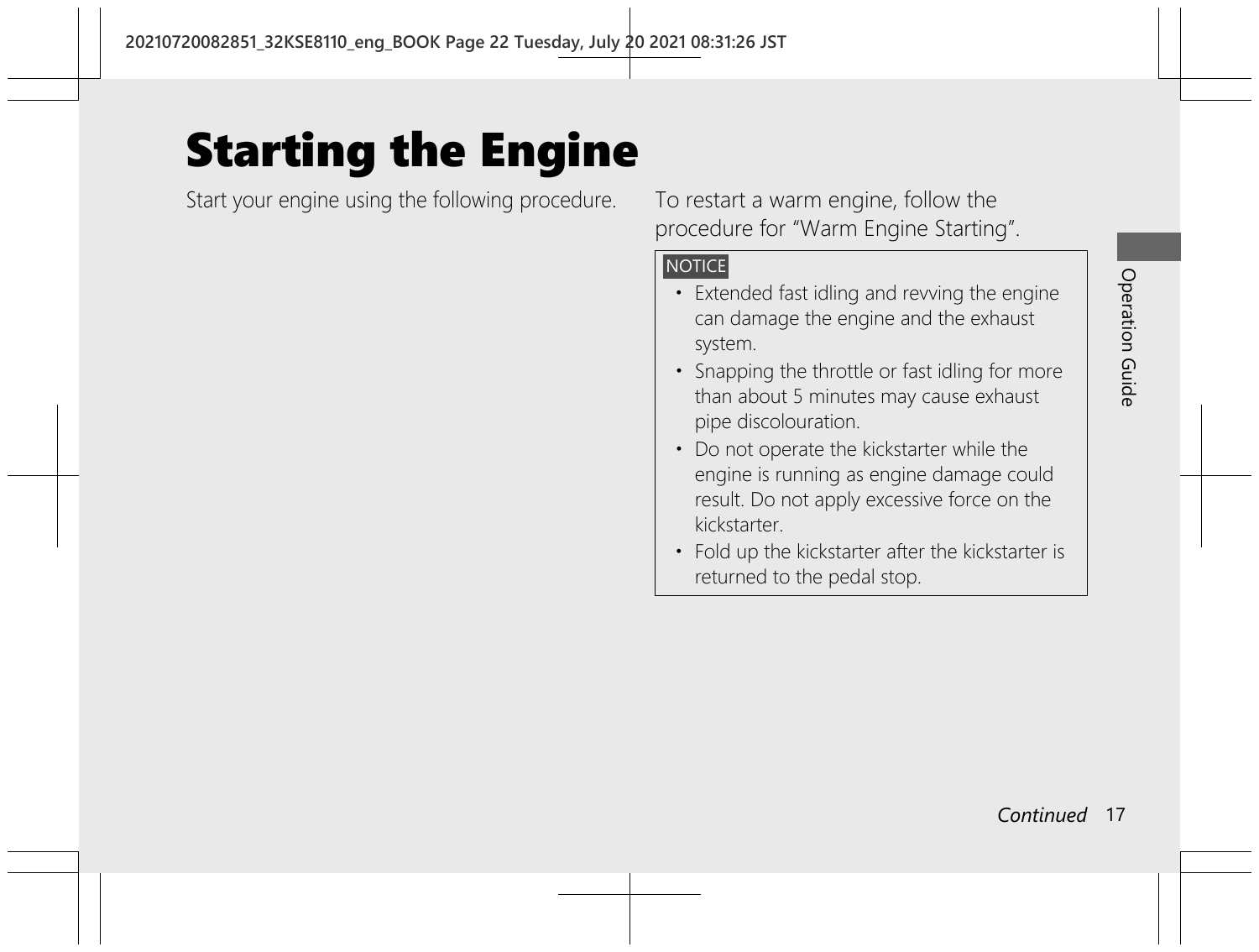## <span id="page-22-0"></span>**Cold Engine Starting Cold Engine Starting** Starting the Engine *(Continued)*





**2** Shift the transmission into neutral.

**B** If the temperature is 35°C (95°F) or below, pull the choke knob fully out.

**4** If the temperature is below 0°C (32°F), open the throttle two or three times.

 $\blacktriangleright$  The engine requires a richer mixture for starting in cold weather. When the throttle is so opened, the accelerator pump will feed extra fuel to the cylinder, thereby facilitating starting in cold weather.

18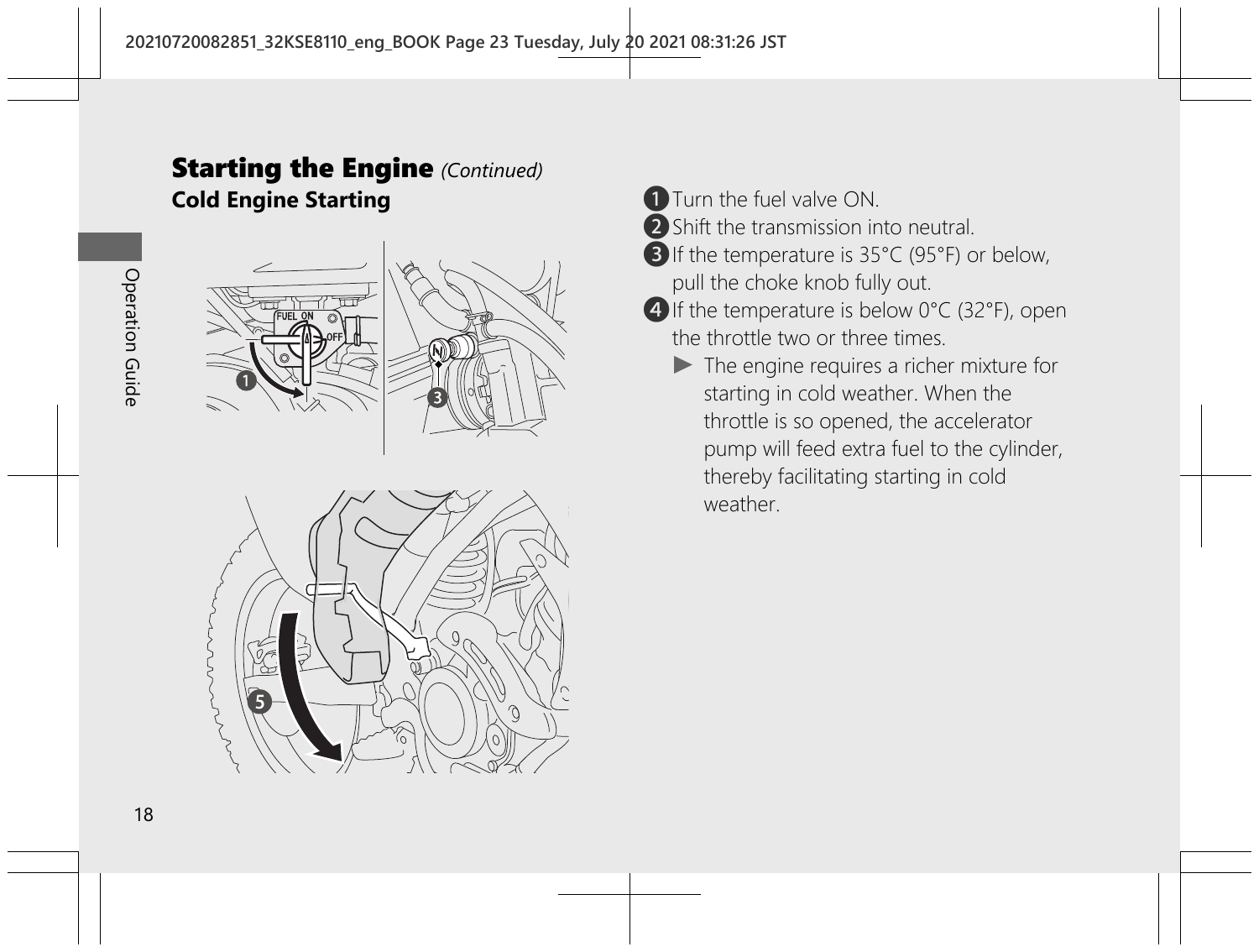<span id="page-23-0"></span>**e**With the throttle closed, operate the kickstarter starting from the top of the kickstarter stroke, and kick through to the bottom of the stroke with a rapid, continuous motion.

 $\triangleright$  Do not open the throttle, As the carburetor is equipped with an accelerator pump, excessive fuel will be charged into the engine, and the spark plug will be fouled if the throttle is opened and closed repeatedly. Excessive fuel in the engine makes kickstarting difficult.

**6** About a minute after the engine starts, push the choke knob all the way to fully OFF. If idling is unstable, open the throttle slightly.

#### **Warm Engine Starting**



- $\Omega$ Turn the fuel valve ON.
- $\Omega$ Shift the transmission into neutral.
- $\Omega$ Pull the hot start lever and kick-start the engine.
	- $\triangleright$  Do not open the throttle.
- $\overline{4}$ ) As soon as the engine starts, release the hot start lever.

*Continued* 19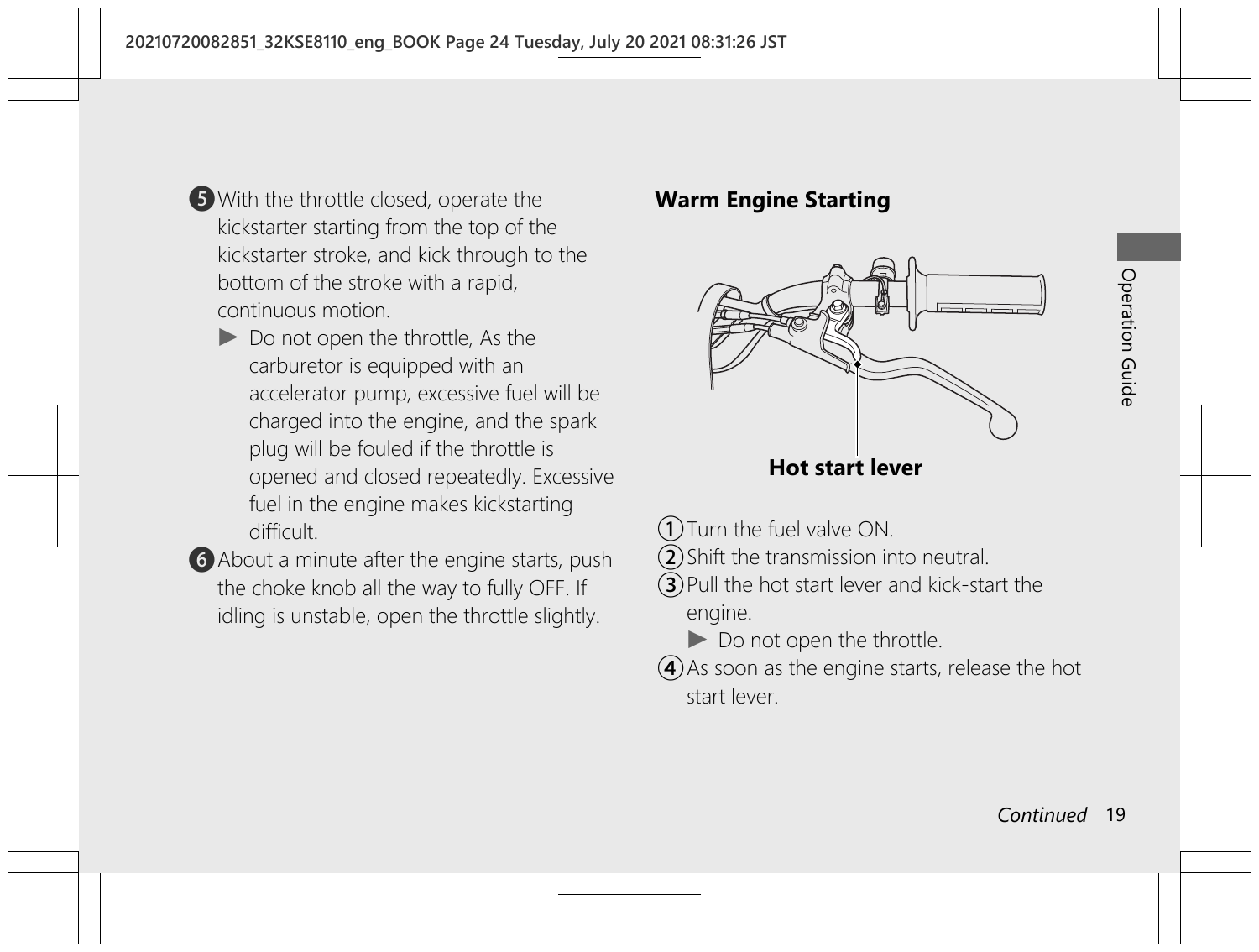## **Starting the engine after a stall during riding or after a fall** Starting the Engine *(Continued)*

**A** Shift the transmission into neutral.

**D** Pull the hot start lever and kick-start the engine.

 $\triangleright$  Do not open the throttle.

**B** As soon as the engine starts, release the hot start lever.

## **Starting the engine excessively charged with fuel by throttle blipping or other reasons**

If the engine fails to start after repeated attempts, it may be flooded with excess fuel. To clear a flooded engine:

 $\Omega$ Shift the transmission into neutral.

- $\Omega$  With the throttle fully opened, repeat kickstarter operation approximately ten times very slowly to discharge excessive fuel from the engine.
- **3**) Pull the hot start lever and kick-start the engine.

 $\triangleright$  Do not open the throttle.

 $\overline{4}$ ) As soon as the engine starts, release the hot start lever.

Operation Guide Operation Guide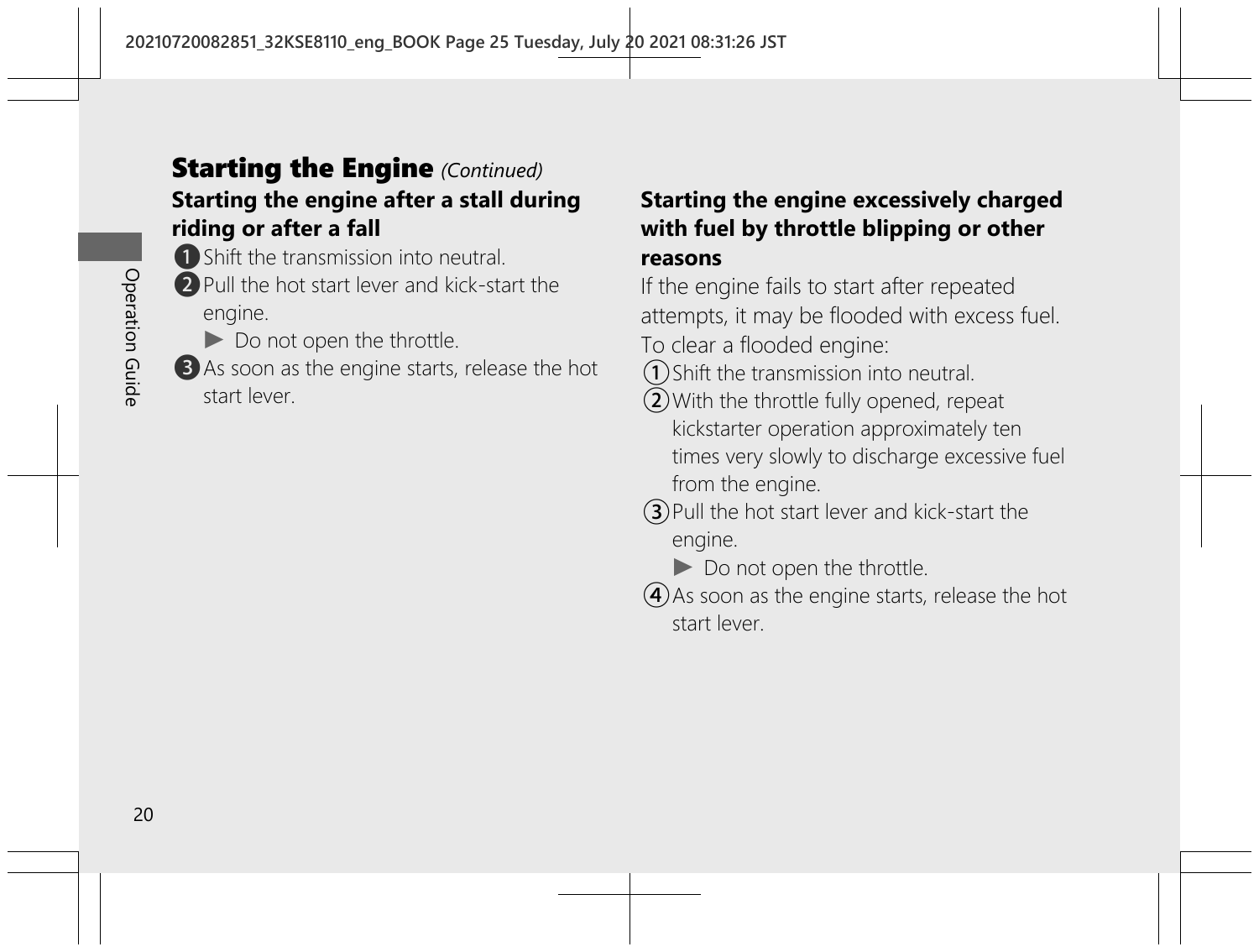### <span id="page-25-0"></span>**When you stop the engine**

## **Normal Engine Stop**



- **O** Shift the transmission into neutral.
- **2** Turn the fuel valve OFF.
- **B** Lightly open the throttle two or three times, and then close it.
- 4 Push and hold the engine stop button until the engine stops completely.

Failure to close the fuel valve may cause the carburetor to overflow, result in hard starting.

## **Emergency Engine Stop**

To stop the engine in an emergency, push and hold the engine stop button.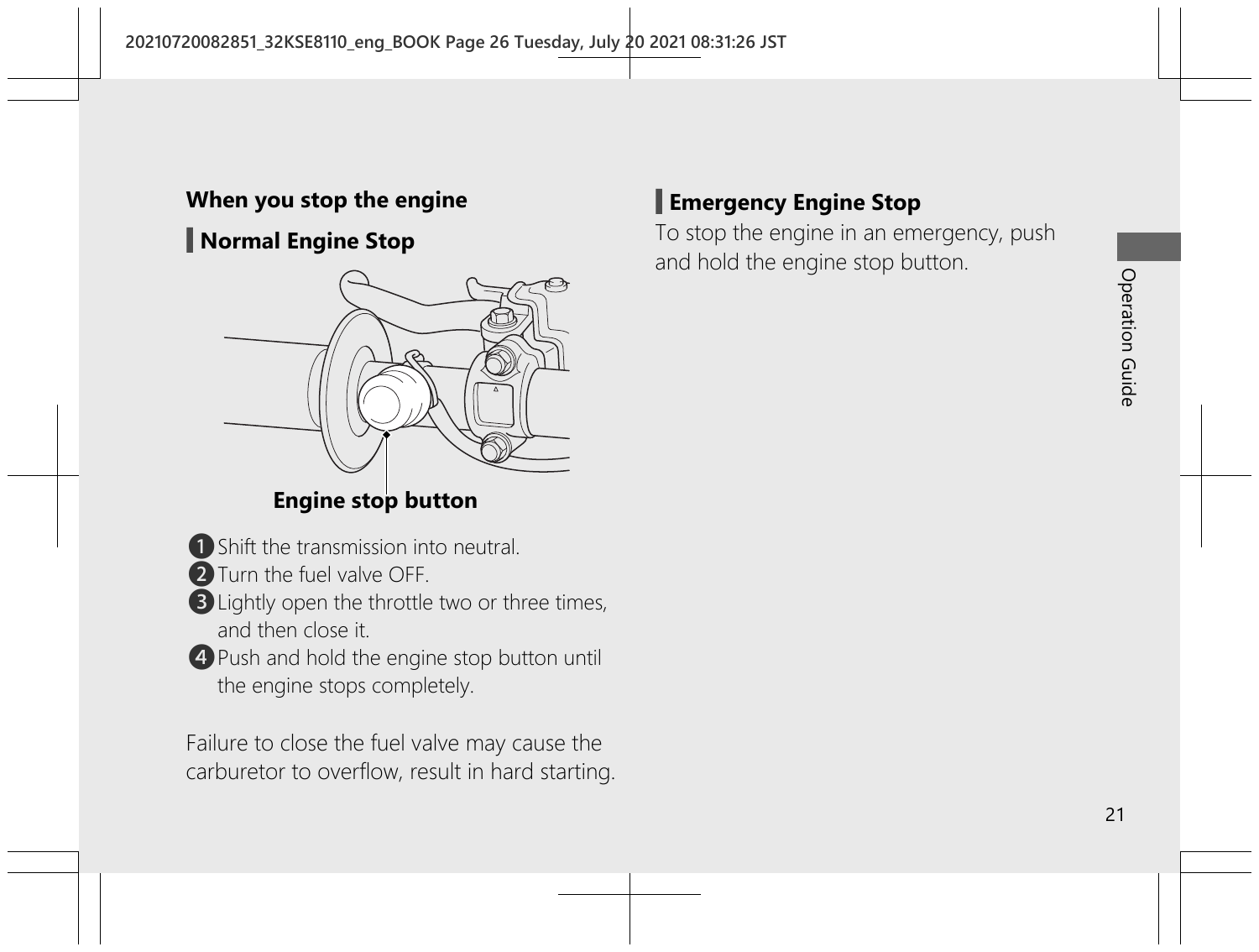# <span id="page-26-0"></span>Shifting Gears

Your vehicle transmission has 5 forward gears in a one-down, four-up shift pattern.



- **1** After the engine has been warmed up, the vehicle is ready for riding.
- **b** While the engine is idling, pull in the clutch lever and depress the shift lever to shift into 1st (low) gear.

**B** Slowly release the clutch lever and at the same time gradually increase engine speed by opening the throttle. Coordination of the throttle and clutch lever will assure a smooth positive start.

#### **NOTICE**

When moving off from a standing start, be careful not to use too much throttle. The vehicle may "wheelie" over backwards.

dWhen the vehicle attains a moderate speed, close the throttle, pull in the clutch lever and shift to 2nd gear by raising the shift lever.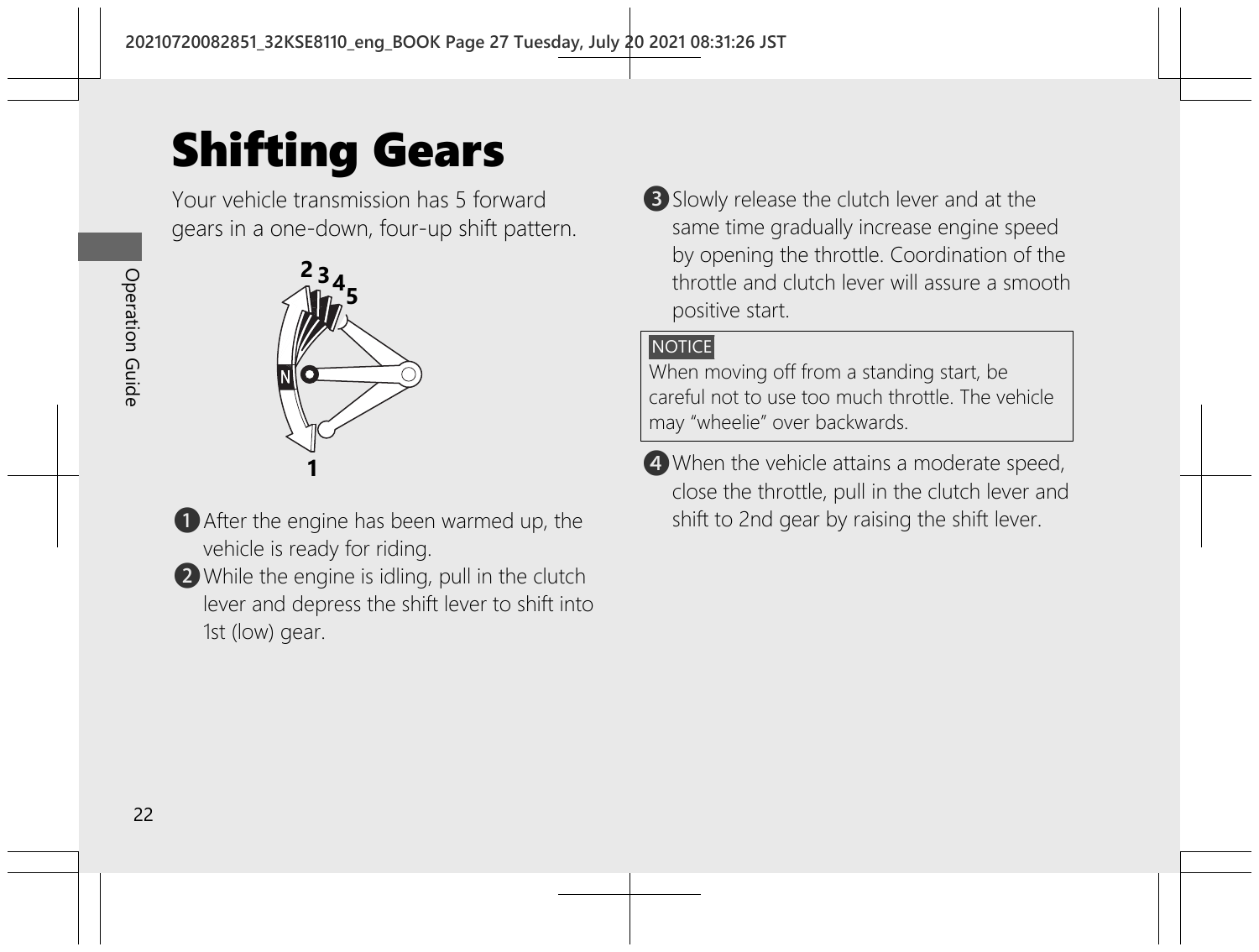**eta** This sequence is repeated to progressively shift to 3rd, 4th and 5th (top) gear. Raise the shift lever to shift to a higher gear and depress it to downshift. Each stroke of the shift lever engages the next gear in sequence. The shift lever automatically returns to the horizontal position when released.

## **NOTICE**

Downshifting can help slow your vehicle, especially on downhills. However, downshifting when engine rpm is too high can cause engine damage.

Operation Guide Operation Guide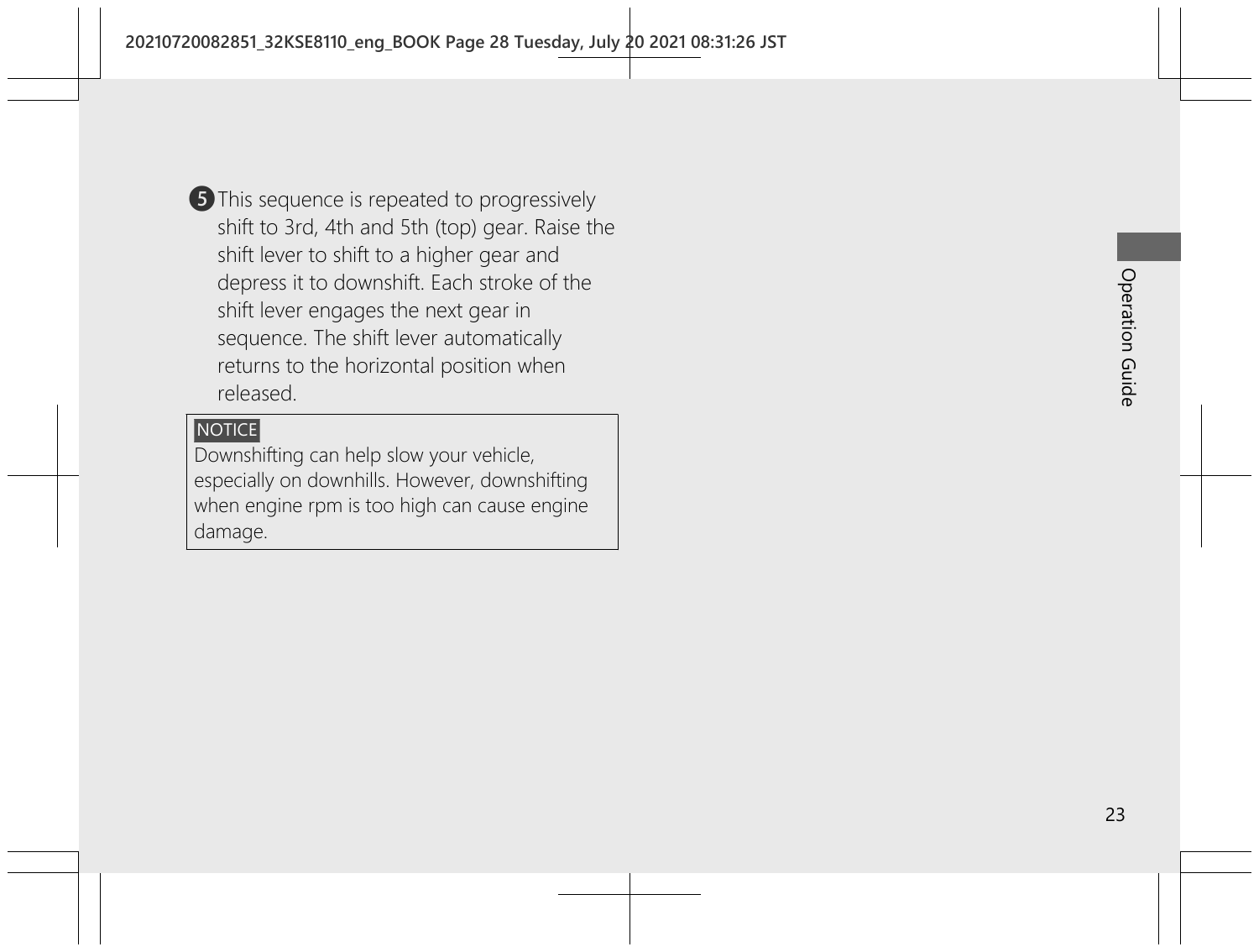# <span id="page-28-0"></span>Refuelling



Do not fill with fuel above the lower edge of the filler neck.

**Fuel type:** Unleaded petrol only

**Fuel octane number:** Your vehicle is designed to use Research Octane Number (RON) 95 or higher.

**Tank capacity:** 4.3 L (1.14 US gal, 0.95 Imp gal)

## **Refuelling and Fuel Guidelines <b>(PRII)**

## **Opening the Fuel Fill Cap**

**1** Pull the breather tube out of the steering stem nut.

**2** Turn the fuel fill cap counterclockwise and remove it.

## **Closing the Fuel Fill Cap**

- **After refuelling, close the fuel fill cap** securely.
- **2** Insert the breather tube in the steering stem nut.

## 3**WARNING**

Petrol is highly flammable and explosive. You can be burned or seriously injured when handling fuel.

- Stop the engine, and keep heat, sparks, and flames away.
- Only handle fuel outdoors.
- Wipe up spills immediately.

Operation Guide Operation Guide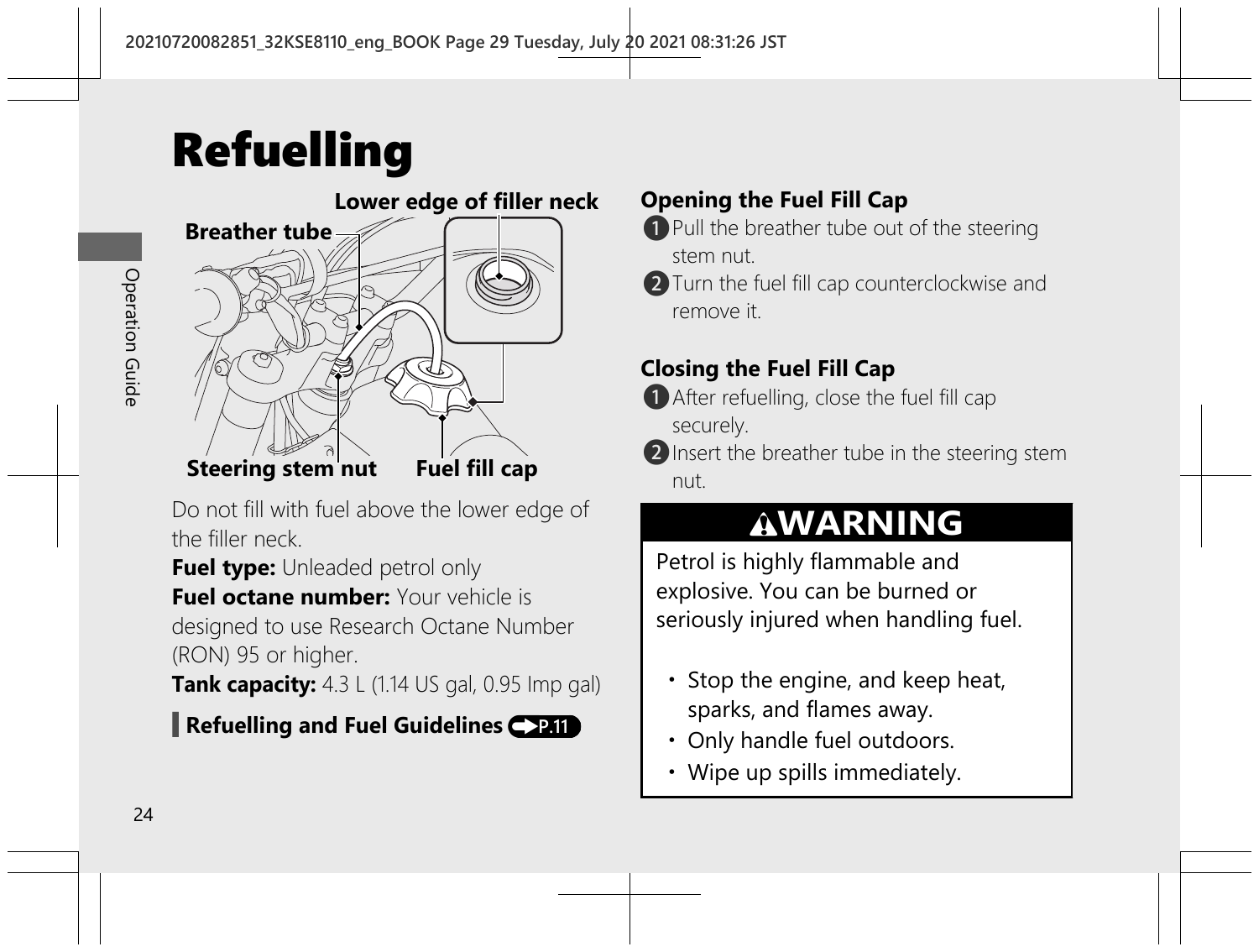## **Maintenance**

<span id="page-29-0"></span>Please read "Importance of Maintenance", "Maintenance Fundamentals" and Competition Handbook carefully before attempting any maintenance. Refer to Competition Handbook for service data.

| <b>Importance of Maintenance</b> P. 26 |  |
|----------------------------------------|--|
|                                        |  |
| <b>Maintenance Fundamentals </b> P. 30 |  |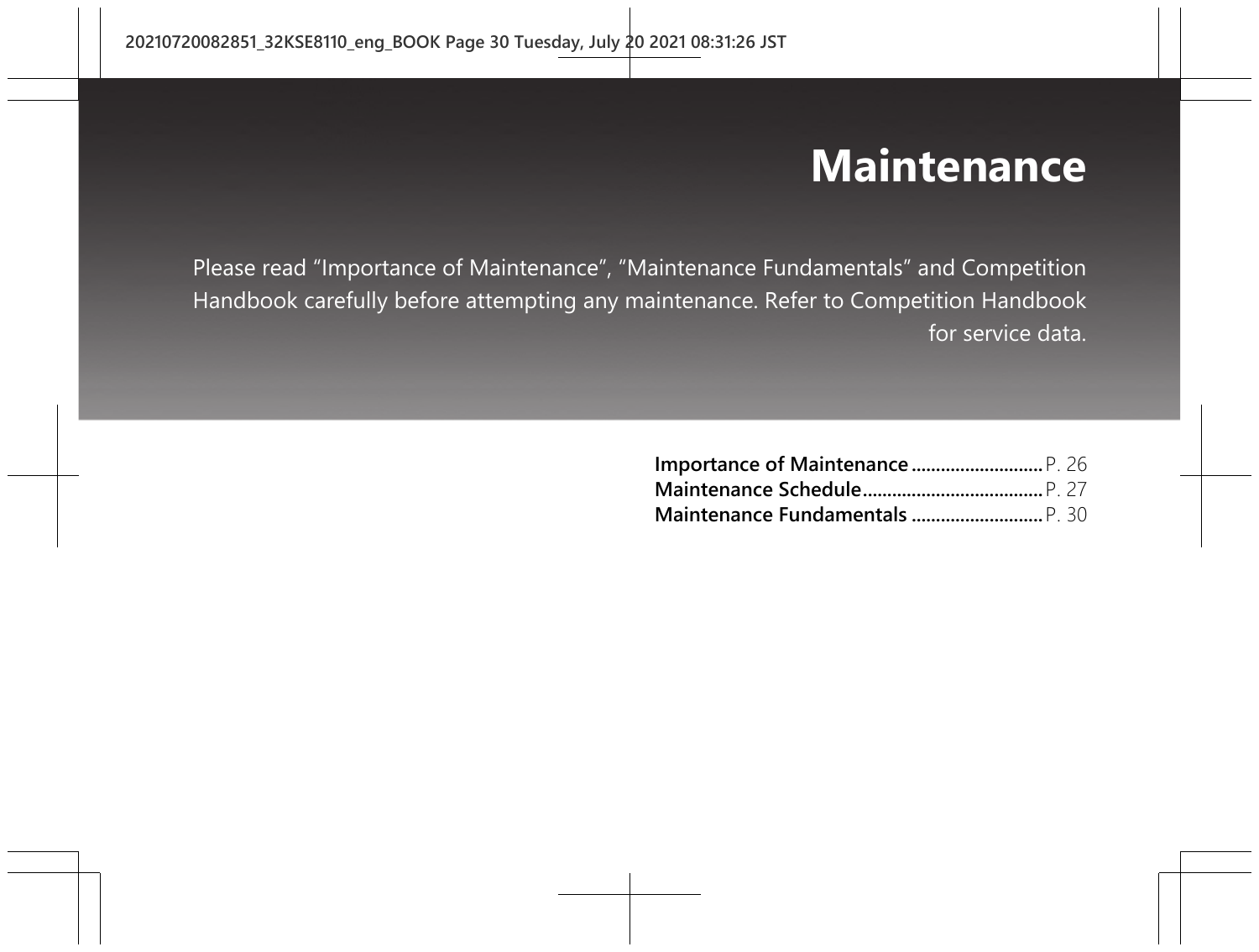## <span id="page-30-0"></span>**Importance of Maintenance**

## **Importance of Maintenance**

Keeping your vehicle well-maintained is absolutely essential to your safety and to protect your investment, obtain maximum performance, avoid breakdowns, and reduce air pollution. Maintenance is the owner's responsibility. Be sure to inspect your vehicle before each ride and perform the periodic checks specified in the Maintenance Schedule.  $P$  27

## 3**WARNING**

Improperly maintaining your vehicle or failing to correct a problem before you ride can cause a crash in which you can be seriously hurt or killed.

Always follow the inspection and maintenance recommendations and schedules in this owner's manual and competition handbook .

## **Maintenance Safety**

Always read the maintenance instructions before you begin each task and make sure that you have the tools, parts, and skills required. We cannot warn you of every conceivable hazard that can arise in performing maintenance. Only you can decide whether or not you should perform a given task.

Follow these guidelines when performing maintenance.

- Stop the engine.
- Place your vehicle on a firm, level surface using an optional workstand or a maintenance stand to provide support.
- Allow the engine, muffler, brakes, and other high-temperature parts to cool before servicing as you can get burned.
- Run the engine only when instructed, and do so in a well-ventilated area.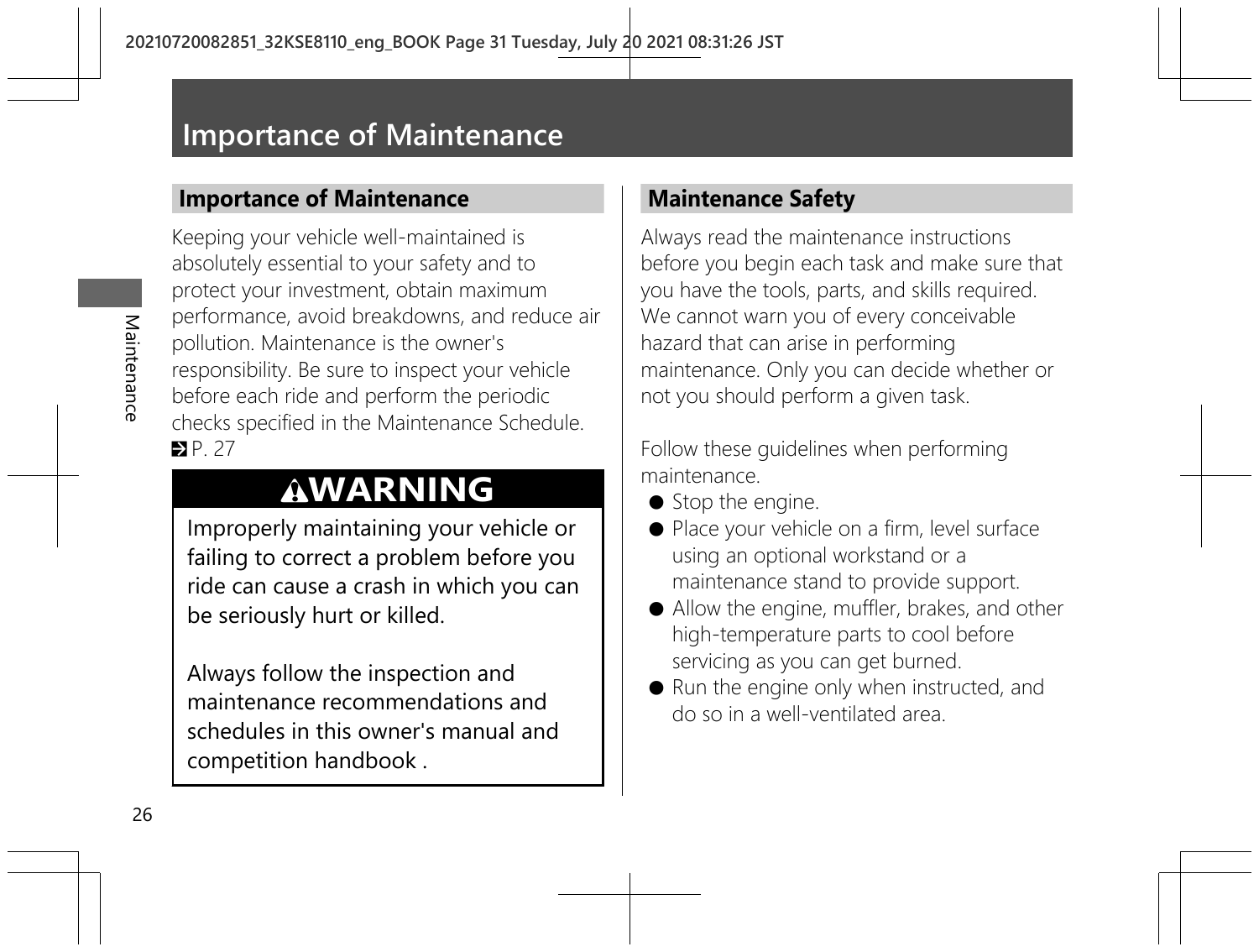## <span id="page-31-0"></span>**Maintenance Schedule**

To maintain the safety and reliability of your vehicle, regular inspection and service is required as shown in the Maintenance Schedule that follows.

The Maintenance Schedule lists items that can be performed with basic mechanical skills and hand tools. Procedures for these items are provided in Competition Handbook. The Maintenance Schedule also includes items that involve more extensive procedures and may require special training, tools, and equipment. Therefore, we recommend that you have your dealer perform these tasks unless you have advanced mechanical skills and the required tools. Procedures for items in this schedule are provided in an official Honda Shop Manual available for purchase from your dealer.

Service intervals in the maintenance schedule are expressed in terms of heats and riding hours. To avoid overlooking required service, we urge you to develop a convenient way to record the number of heats and/or hours you ride.

If you do not feel capable of performing a given task or need assistance, remember that your Honda dealer knows your vehicle best and is fully equipped to maintain and repair it. If you decide to do your own maintenance, use only Honda Genuine Parts or their equivalents for repair or replacement to ensure the best quality and reliability.

*Continued* 27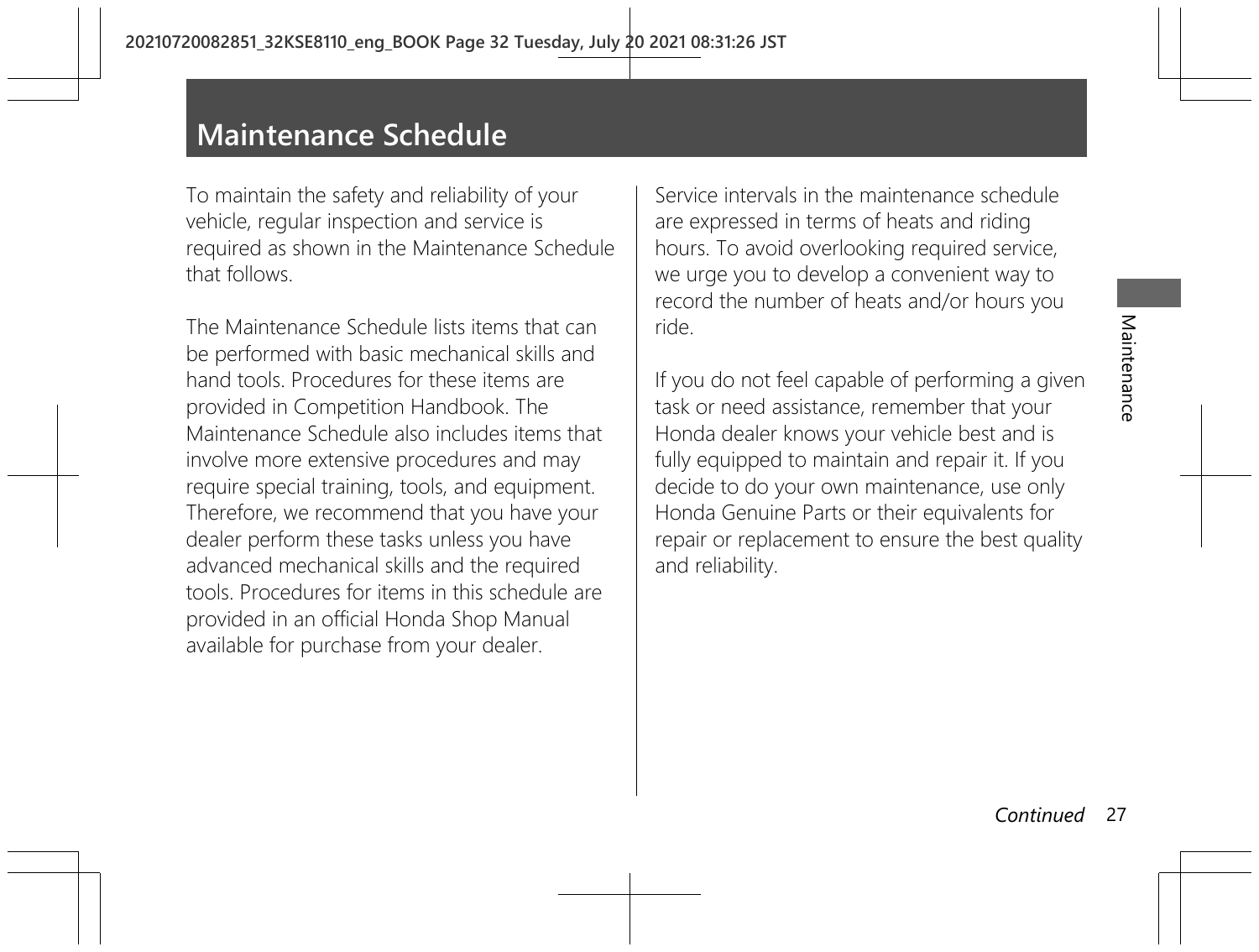#### **Maintenance Schedule**

Perform the Pre-ride Inspection ( $\blacktriangleright$  [P. 30](#page-34-0)) at each scheduled maintenance period.

| Frequency<br>Items                  | <b>NOTE</b>       | Each race or about<br>2.5 hours | Every 3 races or<br>about 7.5 hours | Every 6 races or<br>about 15.0 hours | Every 9 races or<br>about 22.5 hours |
|-------------------------------------|-------------------|---------------------------------|-------------------------------------|--------------------------------------|--------------------------------------|
| Throttle Operation                  |                   | H.                              |                                     |                                      |                                      |
| <b>Hot Starter</b>                  |                   | $\blacksquare$                  |                                     |                                      |                                      |
| Air Filter                          | NOTE <sub>1</sub> | $\overline{C}$                  |                                     |                                      |                                      |
| Crankcase Breather                  |                   | П                               |                                     |                                      |                                      |
| Spark Plug                          |                   | H.                              |                                     |                                      |                                      |
| Valve Clearance/Decompressor System | NOTE <sub>4</sub> |                                 |                                     | П                                    |                                      |
| Engine Oil                          | NOTE 3            |                                 |                                     | ®                                    |                                      |
| Engine Oil Filter                   | NOTE <sub>3</sub> |                                 |                                     | $\Omega$                             |                                      |
| Engine Idle Speed                   |                   | n.                              |                                     |                                      |                                      |
| Piston and Piston Rings             |                   |                                 |                                     | $\boldsymbol{\Omega}$                |                                      |
| Piston Pin                          |                   |                                 |                                     | 0                                    |                                      |
| <b>Transmission Oil</b>             | NOTE <sub>5</sub> | П                               |                                     | $\bf{Q}$                             |                                      |
| Radiator Coolant                    | NOTE <sub>2</sub> | П                               |                                     |                                      |                                      |
| Cooling System                      |                   | Ш                               |                                     |                                      |                                      |

WE RECOMMEND THESE ITEMS BE SERVICED BY REFERRING TO THE OFFICIAL HONDA SHOP MANUAL.

This maintenance schedule is based upon average riding condition. Machine subjected to severe use require more frequent servicing.

#### **Maintenance Legend**

: Inspect (clean, adjust, lubricate, or replace, if necessary)

: Lubricate

: Replace

: Clean

28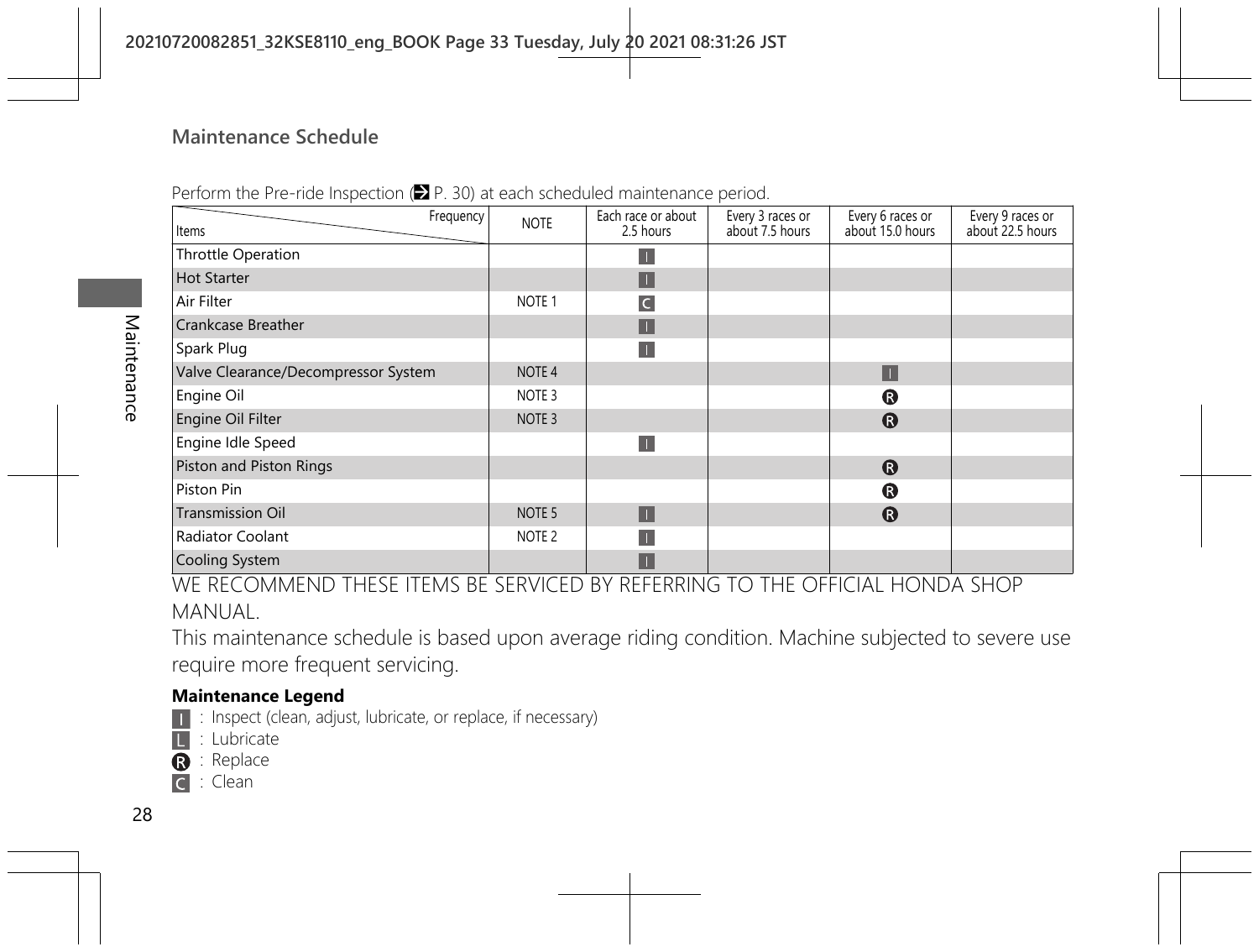#### **Maintenance Schedule**

| <b>Items</b>                  | Frequency | <b>NOTE</b>       | Each race or about<br>2.5 hours | Every 3 races or<br>about 7.5 hours | Every 6 races or<br>about 15.0 hours | Every 9 races or<br>about 22.5 hours |
|-------------------------------|-----------|-------------------|---------------------------------|-------------------------------------|--------------------------------------|--------------------------------------|
| Drive Chain                   |           |                   | $\Box$ L                        | ®                                   |                                      |                                      |
| Drive Chain Slider            |           |                   | $\blacksquare$                  |                                     |                                      |                                      |
| Drive Chain Roller            |           |                   | D                               |                                     |                                      |                                      |
| <b>Drive Sprocket</b>         |           |                   | $\blacksquare$                  |                                     |                                      |                                      |
| Driven Sprocket               |           |                   | n                               |                                     |                                      |                                      |
| <b>Brake Fluid</b>            |           | NOTE <sub>2</sub> | П                               |                                     |                                      |                                      |
| <b>Brake Pads Wear</b>        |           |                   | п                               |                                     |                                      |                                      |
| <b>Brake System</b>           |           |                   | $\blacksquare$                  |                                     |                                      |                                      |
| Clutch System                 |           | NOTE <sub>5</sub> | n.                              |                                     |                                      |                                      |
| <b>Control Cables</b>         |           |                   | <b>THE</b>                      |                                     |                                      |                                      |
| Exhaust Pipe/Muffler          |           |                   | n                               |                                     |                                      |                                      |
| Suspension                    |           |                   | $\blacksquare$                  |                                     |                                      |                                      |
| Swingarm/Shock Linkage        |           |                   |                                 | Ш                                   |                                      |                                      |
| Fork Oil                      |           | NOTE <sub>3</sub> |                                 | $\boldsymbol{\Omega}$               |                                      |                                      |
| Nuts, Bolts, Fasteners        |           |                   | π                               |                                     |                                      |                                      |
| Wheels/Tyres                  |           |                   | $\Box$                          |                                     |                                      |                                      |
| <b>Steering Head Bearings</b> |           |                   |                                 |                                     |                                      | n                                    |

**Notes:** 1 : Clean after every heat for dusty riding conditions. 4 : Inspect after the first break-in ride.

2 : Replace every 2 years. Replacement requires mechanical skill.

5 : Replace the transmission oil, if the clutch discs and plates are replaced.

3 : Replace after the first break-in ride.

29

Maintenance

Maintenance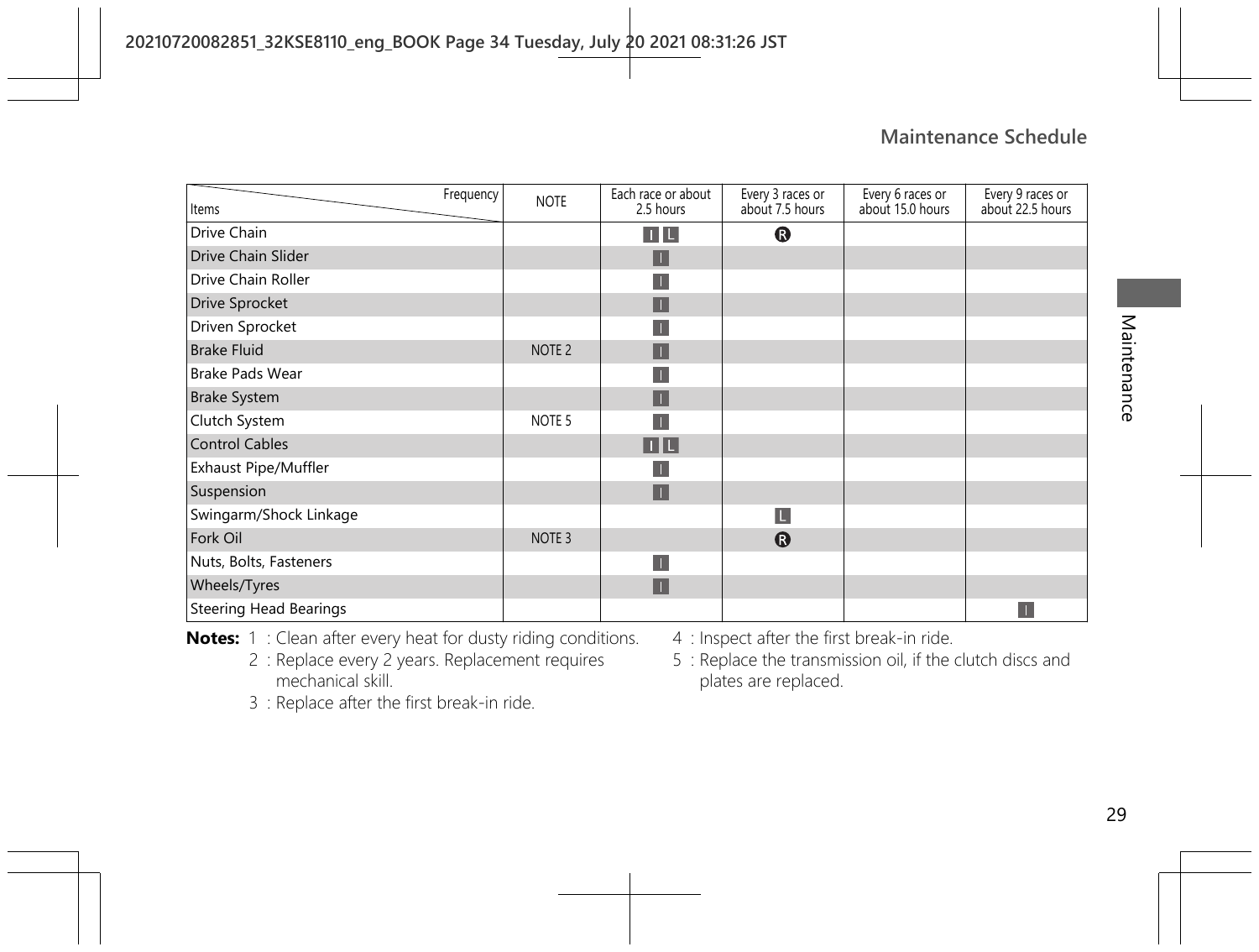## <span id="page-34-0"></span>**Pre-ride Inspection**

To ensure safety, it is your responsibility to perform a pre-ride inspection and make sure that any problem you find is corrected. A preride inspection is a must, not only for safety, but because having a breakdown, or even a flat tyre, can be a major inconvenience.

Refer to the Competition Handbook for procedures.

Competitive riding can be tough on a vehicle, so it's important to inspect your vehicle and correct any problems you find before each ride.

Check the following before each ride:

- Engine oil level
- Transmission oil level
- Fuel line for condition
- Coolant for proper level
- Cooling system and hoses for condition
- Spark plug for proper heat range, carbon fouling and spark plug wire terminal for looseness
- Air cleaner for condition and contamination
- Clutch lever freeplay
- Hot start lever freeplay
- Breather drain for cleaning
- Steering head bearing and related parts for condition
- Throttle operation
- Tyres for damage or improper inflation pressure
- Spokes for looseness
- Rim locks for looseness
- Front and rear suspension for proper operation
- Front and rear brakes, check operation
- Drive chain for correct slack and adequate lubrication
- Drive chain sliders and drive chain rollers for damage or wear
- Exhaust pipe/Muffler for looseness
- Every possible part for looseness (such as cylinder head bolts, engine mounting bolts/ nuts, axle nuts, handlebar holder bolts, fork bridge pinch bolts, drive chain adjuster, lock nuts, drive chain roller bolt/nut, wire harness connectors)

Maintenance Maintenance

30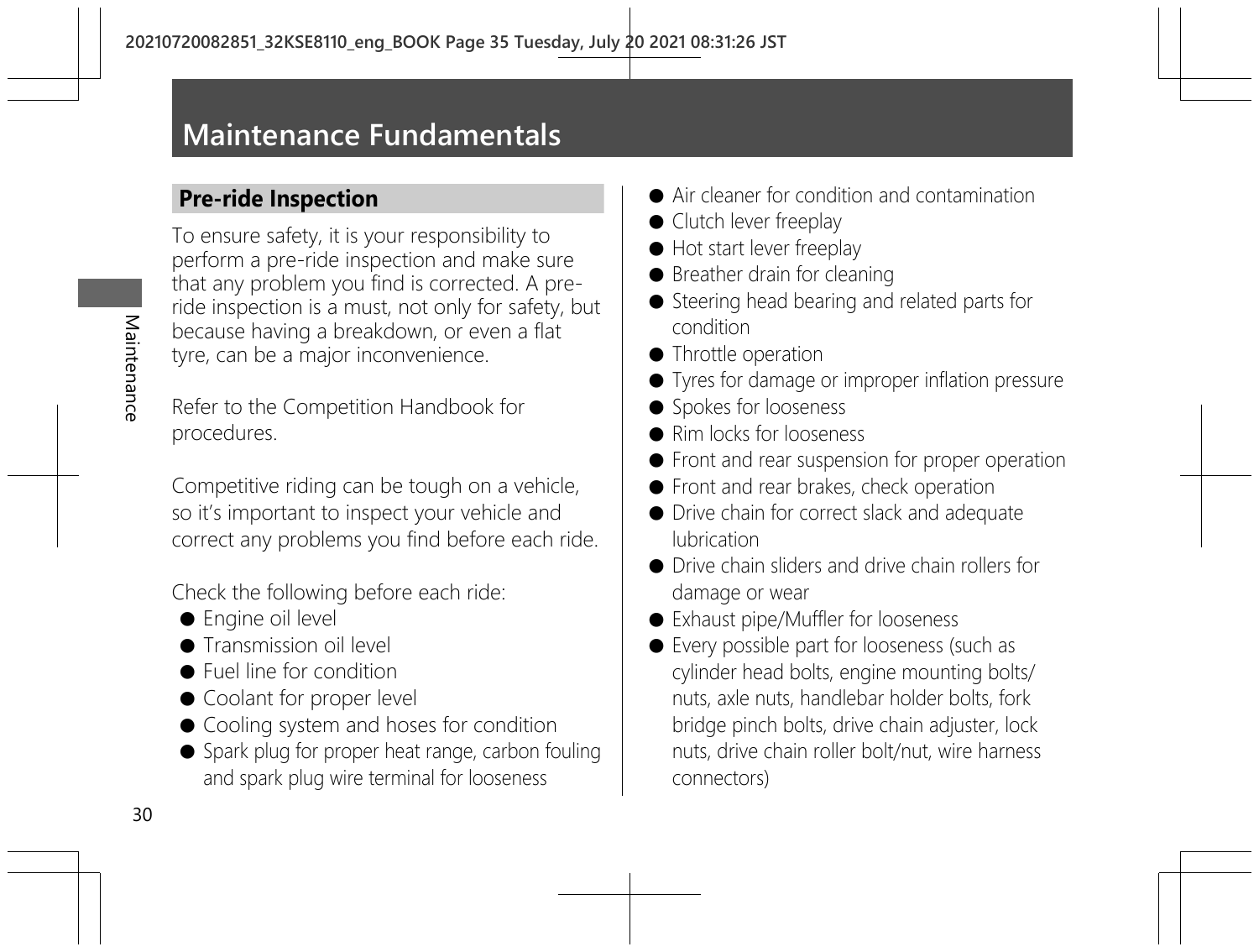## **Between Heats & Practice Maintenance**

After practice, or between heats, you have a chance to make additional checks and adjustments.

- Clean accumulated dirt from under the fenders and off the wheels, suspension components, handgrips, controls, and footpegs. A stiff, nylon parts cleaning brush works well.
- Check tyre air pressure.
- Check spoke tension, and make sure the rim locks are secure. • Check to make sure the sprocket bolts and

nuts are secure.

• Clean the sides of the drive chain with a stiff, nylon parts-cleaning brush. Lubricate and adjust the chain as necessary.

Do not perform maintenance while the engine is running. Injury to your fingers or hands may result.

Maintenance Maintenance

*Continued* 31



**Maintenance Fundamentals**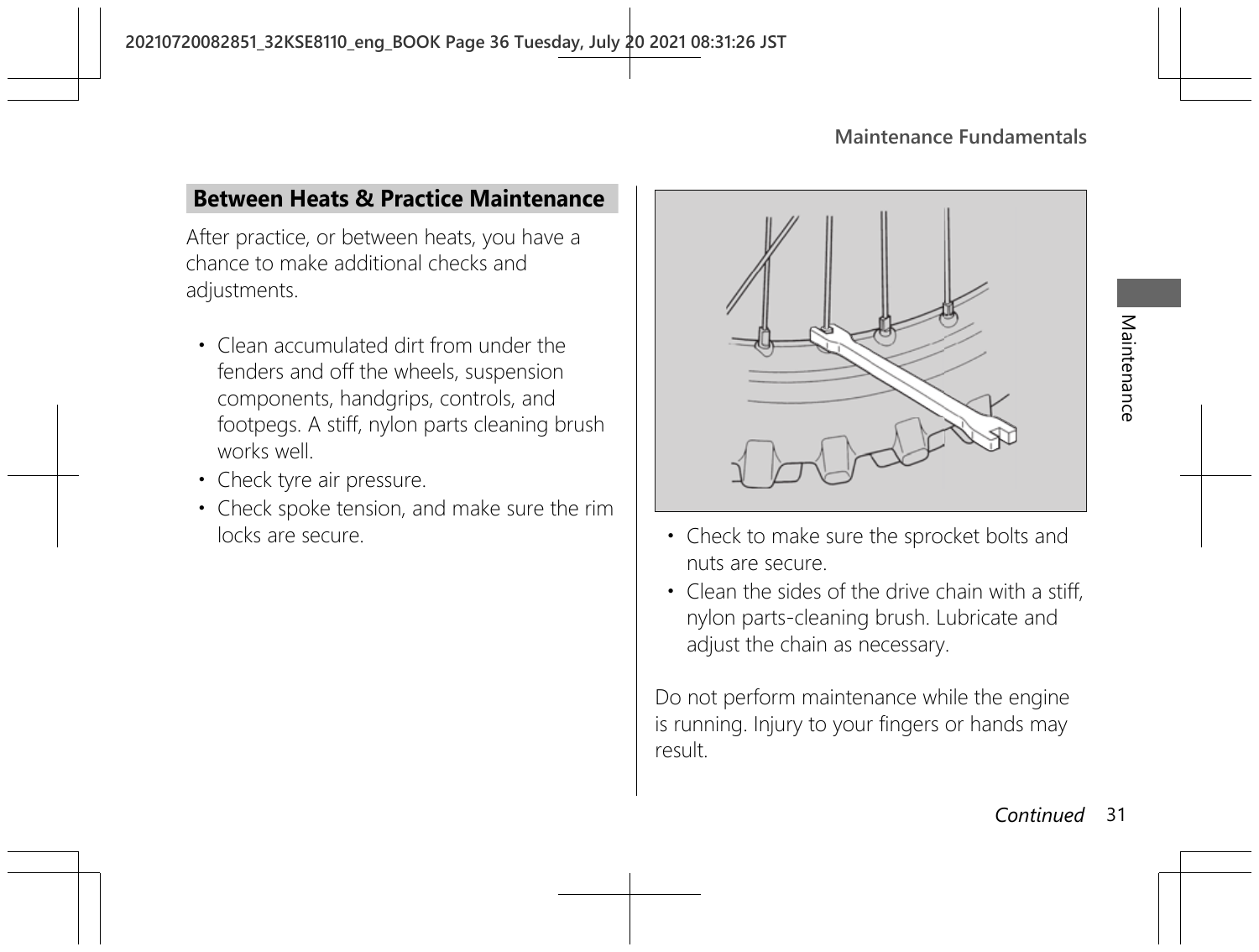**20210720082851\_32KSE8110\_eng\_BOOK Page 37 Tuesday, July 20 2021 08:31:26 JST**

#### **Maintenance Fundamentals**

• After adjustment, check that the chain adjuster index marks are in the same position on each side. This will ensure that the rear wheel is in proper alignment and allow maximum performance from the rear disc brake.

Maintaining proper wheel alignment will also extend brake pad lifespan.



• Suspend the front wheel above the ground and use the pressure release screws to release the built-up pressure in the forks. This pressure is caused by normal fork action while riding.



Tighten the pressure release screw to the specified torque:

**Torque:** 1.3 N·m (0.1 kgf·m, 1.0 lbf·ft)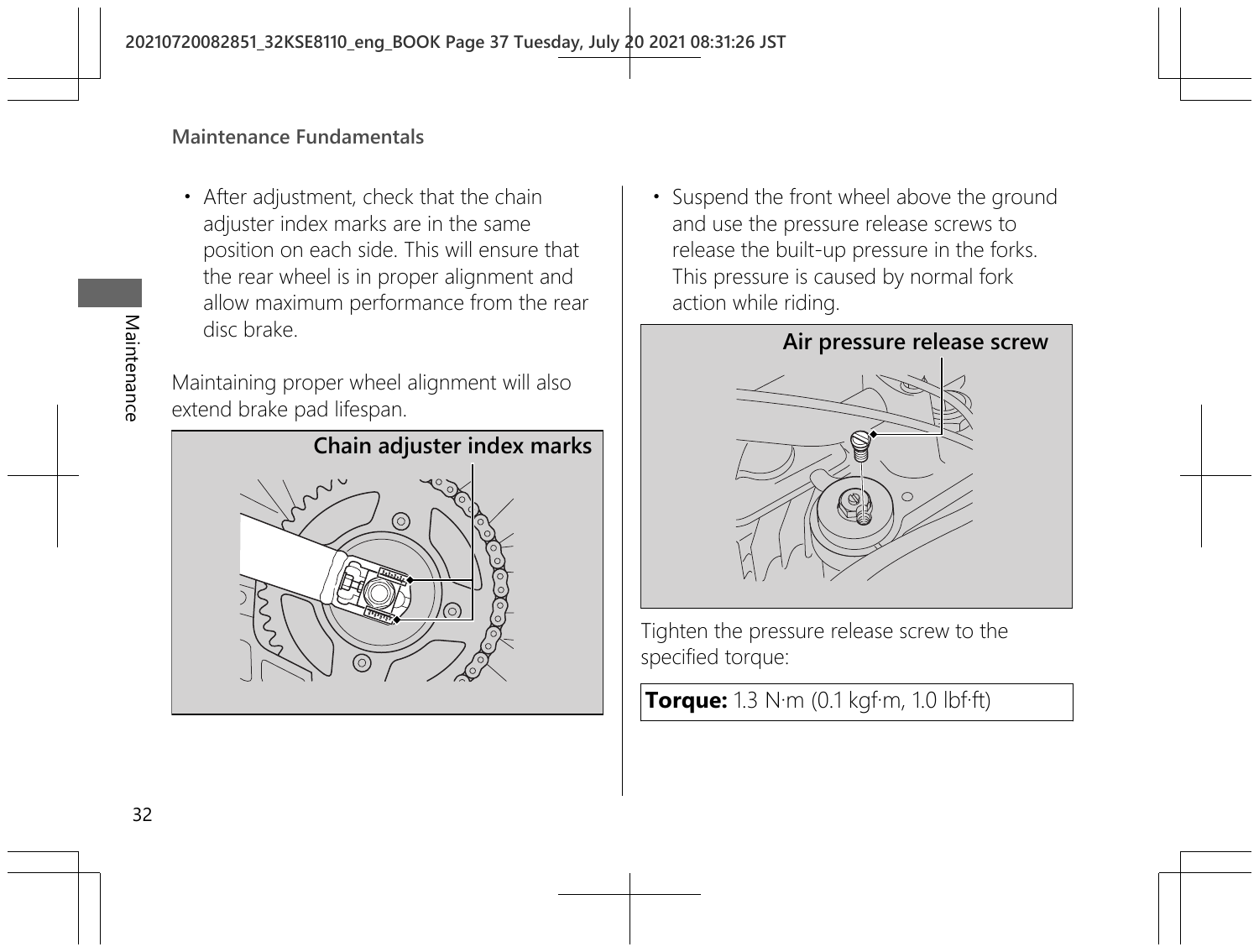### **After Competition Maintenance**

It is important to the long term performance of your vehicle to practice a consistent maintenance program. Right after an event is a good time to begin your next maintenance cycle.

#### **EAfter Race Lubrication**

Apply a light coating of rust-inhibiting oil to the drive sprocket and any steel portions of the chassis or engine where the paint has worn away.

This will prevent rusting of the exposed metal. Apply rust-inhibiting oil more heavily if the event was particularly wet or muddy. Take care to avoid spraying any oil near the brake pads or the brake discs.

Take care to prevent catching your fingers between the chain and sprocket.

Remove the drive chain, and clean and lubricate it. Be sure the chain is wiped clean and is dry before lubricating the chain.



#### **Routine Cleaning**

If your vehicle is only slightly dirty, it is best to clean it by hand with the aid of a stiff bristled nylon brush and some clean rags.

Take care to prevent catching your fingers between the chain and sprocket.

*Continued* 33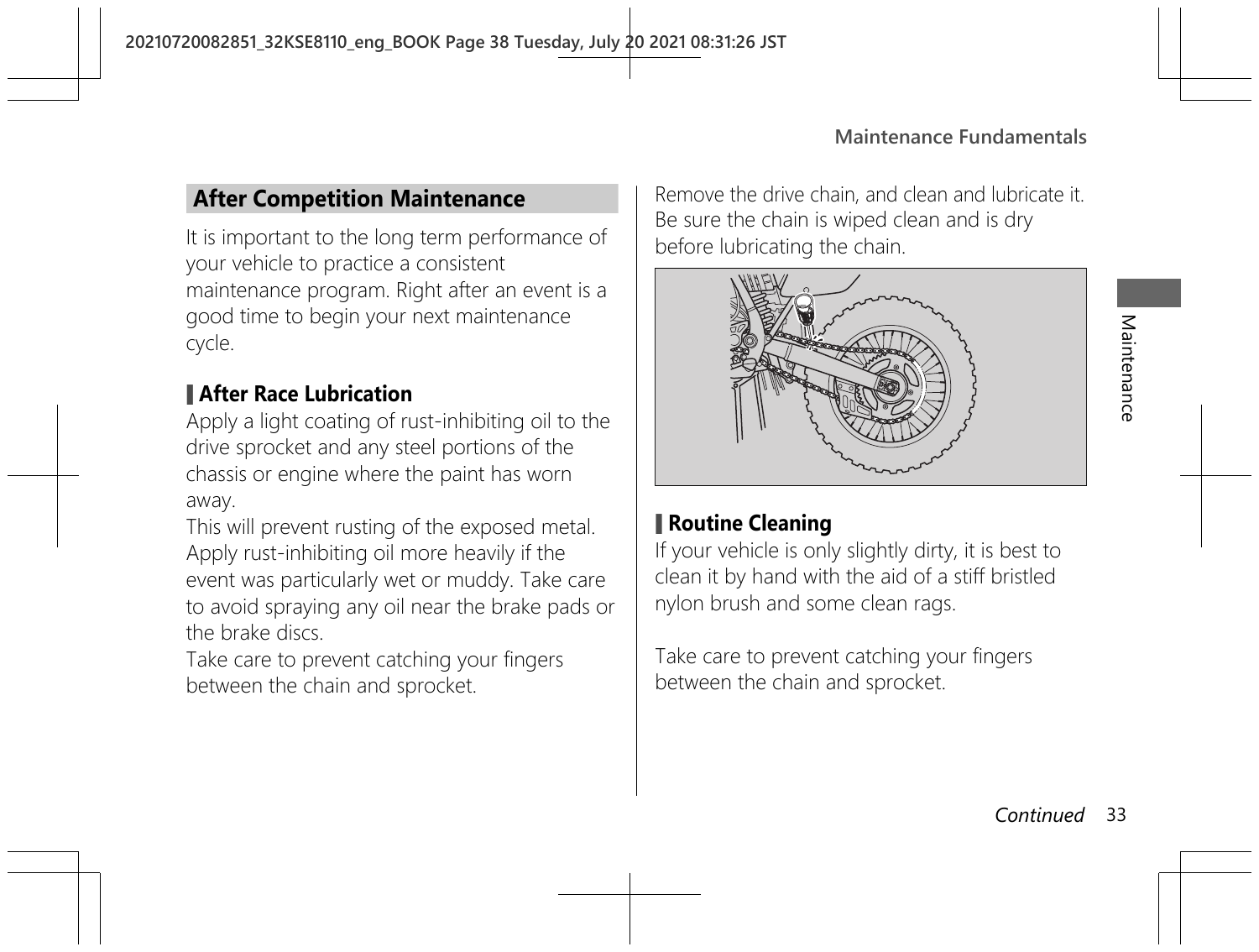A variety of reasonably priced cleaning brushes are available from variety, drug, food, and hardware stores. Some of these brushes are extremely useful in removing dirt from the many tight contours of the metal pieces of your vehicle.

Avoid using stiff, abrasive brushes on the plastic or rubber parts.

If your vehicle was exposed to sea air or salt water, rinse it as soon as possible after the event, dry it, and apply a spray lubricant to all metal parts.

If you decide to wash your vehicle or use cleaners, refer to "Caring for Your Vehicle".  $\blacktriangleright$  P 40

### **Replacing Parts**

Always use Honda Genuine Parts or their equivalents to ensure reliability and safety.

## 3**WARNING**

Installing non-Honda parts may make your vehicle unsafe and cause a crash in which you can be seriously hurt or killed.

Always use Honda Genuine Parts or equivalents that have been designed and approved for your vehicle.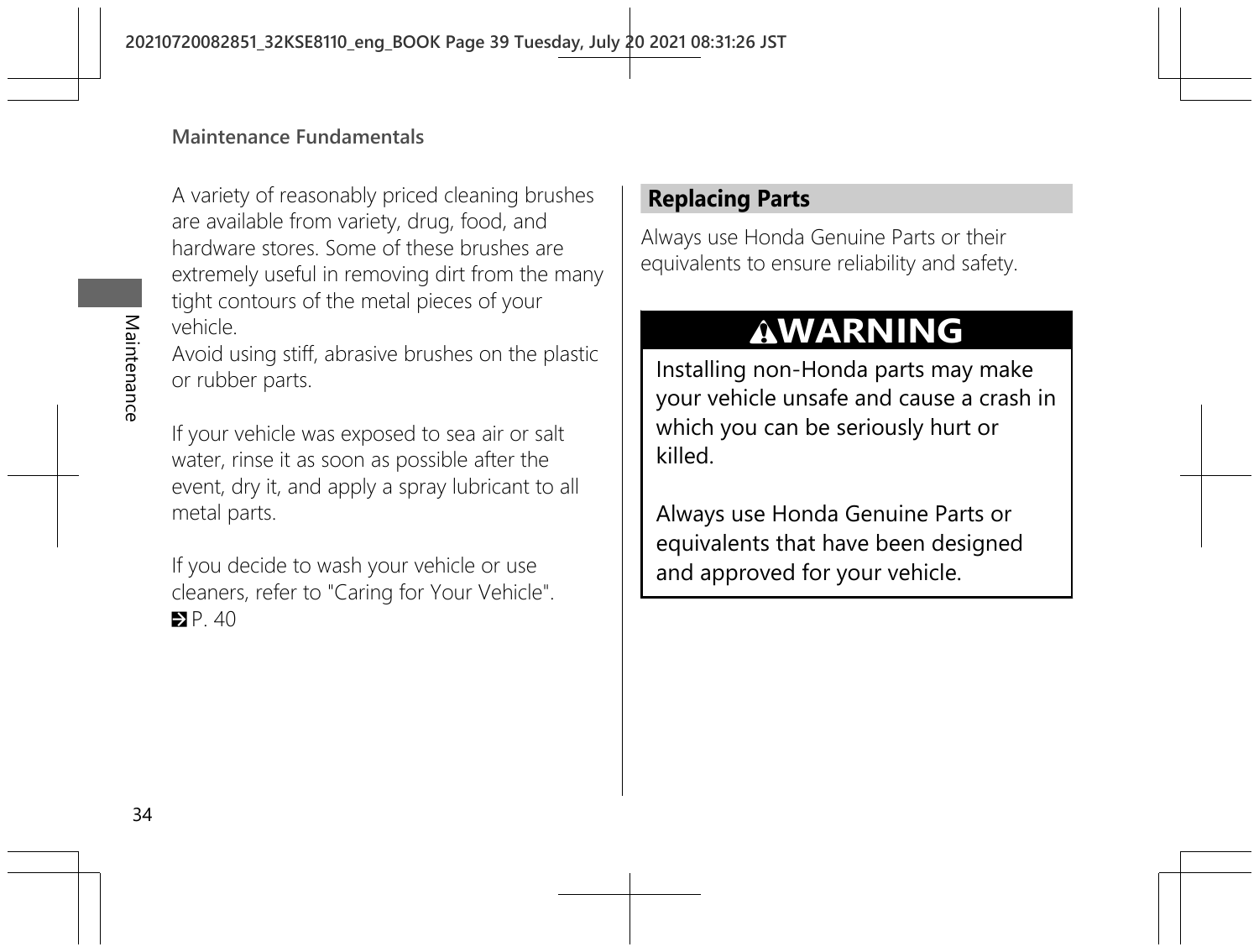## **Tyres (Inspecting/Replacing)**

## **Checking the Air Pressure**

Visually inspect your tyres and use an air pressure gauge to measure the air pressure before each ride.

Always check air pressure when your tyres are cold.

If you decide to adjust the tyre pressure for a particular riding condition, make changes a little at a time.

## **I** Inspecting for Damage

Inspect the tyres for cuts, slits, or cracks that expose fabric or cords, or nails or other foreign objects embedded in the side of the tyre or the tread. Also inspect for any unusual bumps or bulges in the side walls of the tyres.

## **I** Inspecting for Abnormal Wear

Inspect the tyres for signs of abnormal wear on the contact surface.

## **I** Inspecting Rims and Valve Stems

Inspect the rims for damage and loose spokes. Also inspect the valve stems for their positions. A tilted valve stem indicates the tube is slipping inside the tyre or the tyre is slipping on the rim. See your dealer.

## 3**WARNING**

Riding on tyres that are excessively worn or improperly inflated can cause a crash in which you can be seriously hurt or killed.

Follow all instructions in this owner's manual regarding tyre inflation and maintenance.

Maintenance Maintenance

*Continued* 35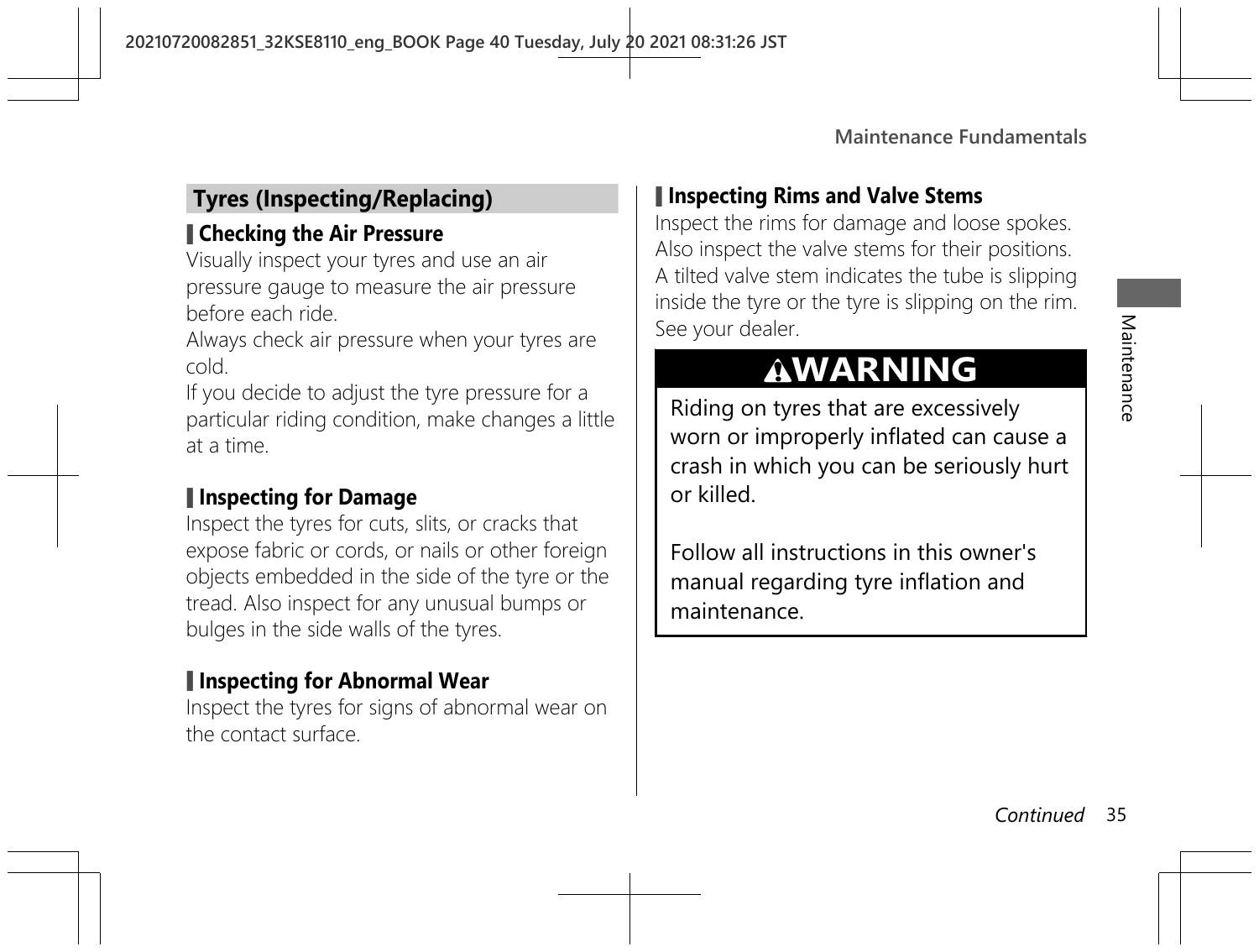Have your tyres replaced by your dealer. For recommended tyres and air pressure, see "Specifications." 2 [P. 49](#page-53-0)

Follow these guidelines whenever you replace tyres.

- Use the recommended tyres or equivalents of the same size, construction, speed rating, and load range.
- Remember to replace the inner tube whenever you replace a tyre. The old tube will probably be stretched, and it could fail if installed in a new tyre.
- If a tube is punctured or damaged, you should replace it as soon as possible. A repaired tube may not have the same reliability as a new one, and it may fail while you are riding.

Use a replacement tube equivalent to the original.

## 3**WARNING**

Installing improper tyres on your vehicle can adversely affect handling and stability, and can cause a crash in which you can be seriously hurt or killed.

Always use the size and type of tyres recommended in this owner's manual.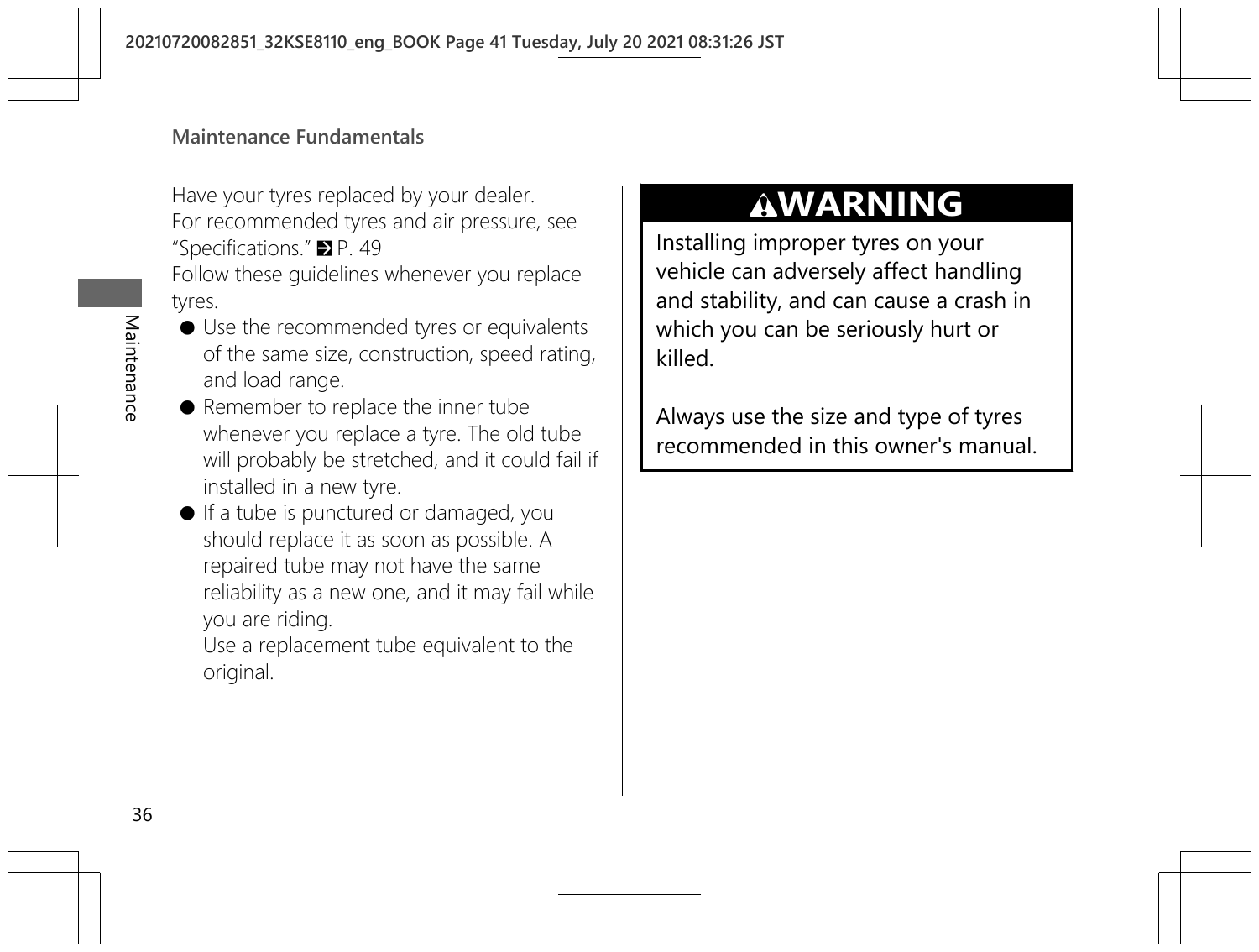## <span id="page-41-0"></span>**Troubleshooting**

**Engine Will Not Start........................................**[P. 38](#page-42-0)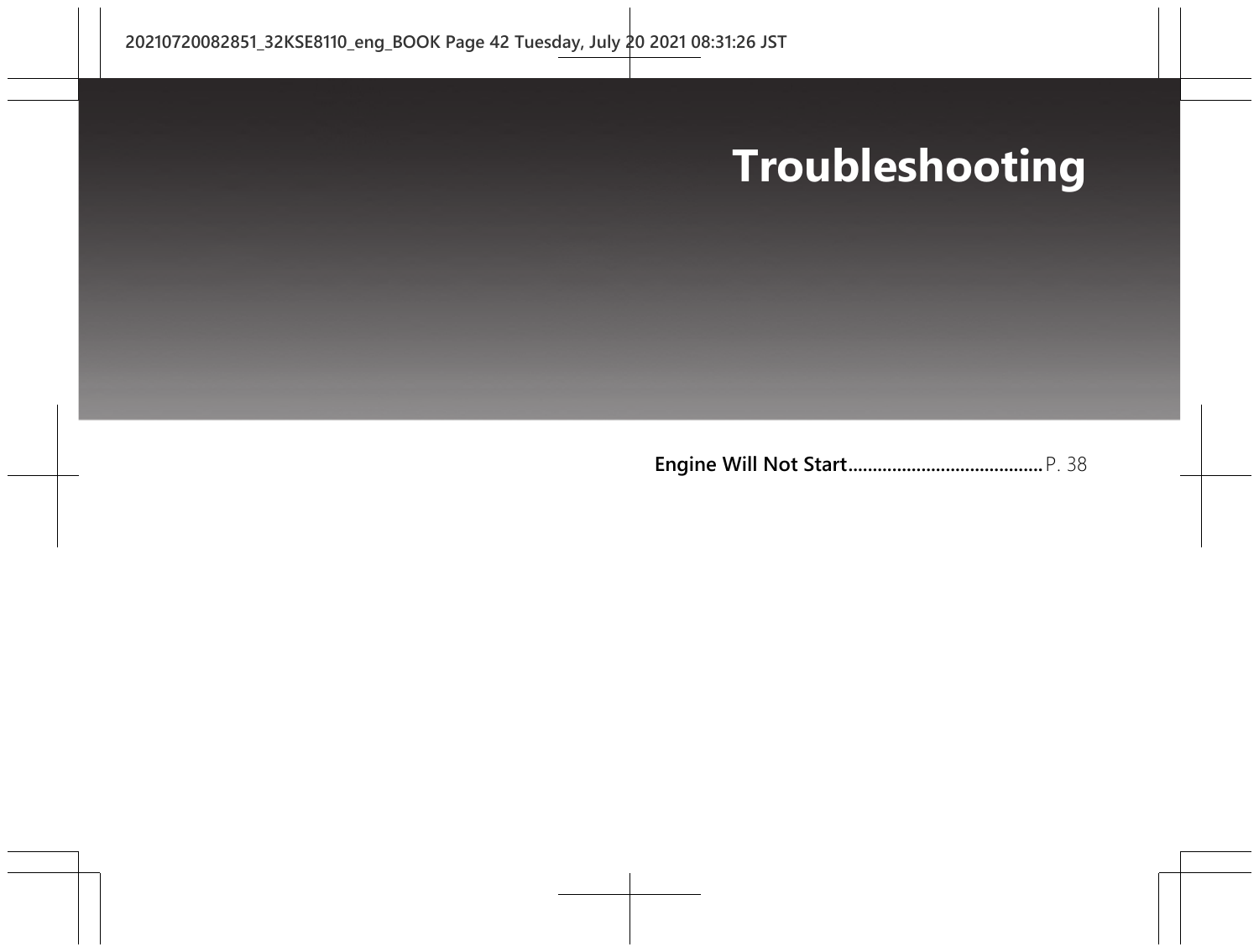## <span id="page-42-0"></span>**Engine Will Not Start**

## **Engine Does Not Start**

Check the following items:

- Check the correct engine starting sequence. **2** [P. 17](#page-21-0)
- Check that there is petrol in the fuel tank.

Troubleshooting Troubleshooting

If the problem continues, have your vehicle inspected by your dealer as soon as possible or refer to an official Honda Shop Manual available for purchase from your dealer.

38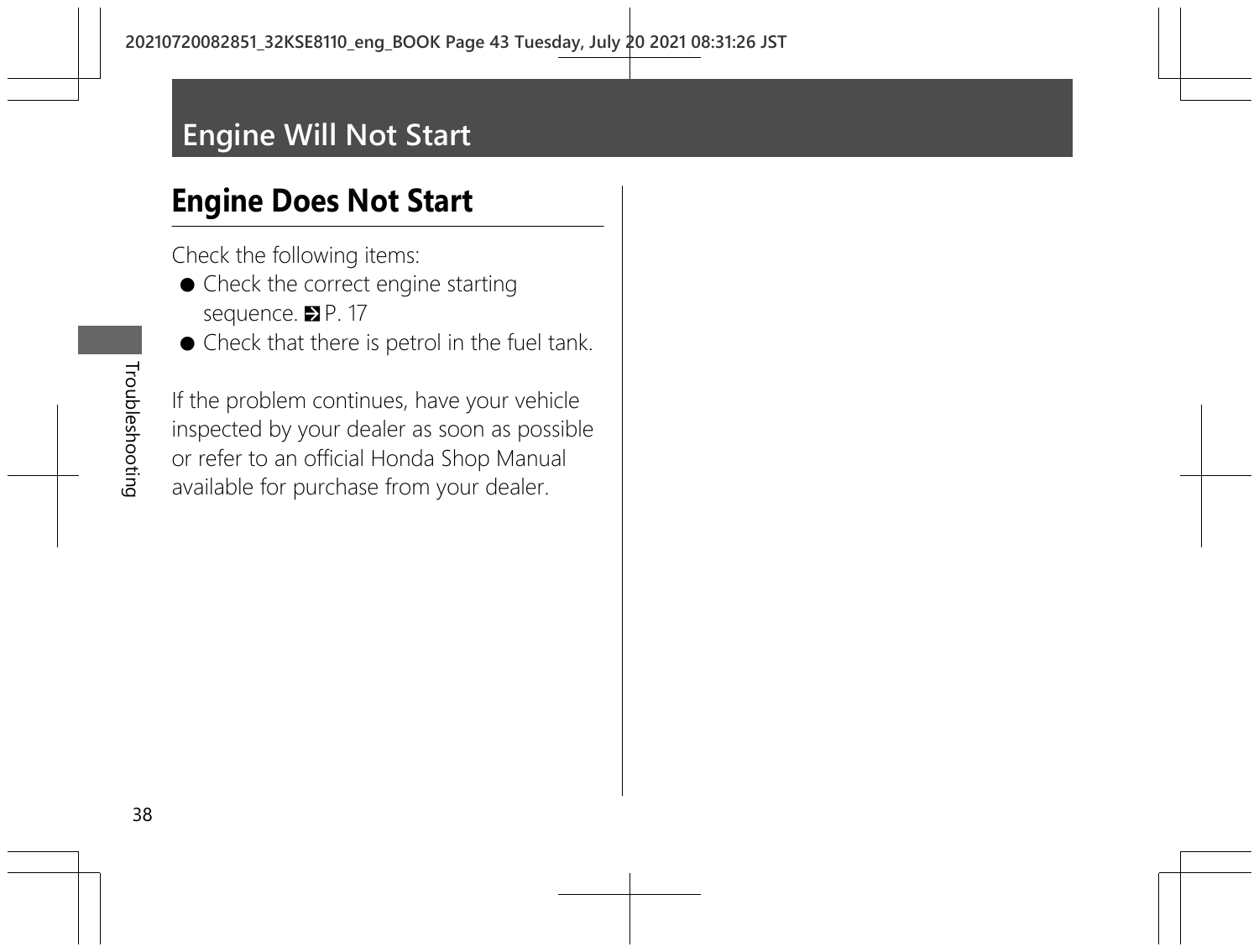## **Information**

<span id="page-43-0"></span>

| Transporting Your Vehicle  P. 44 |  |
|----------------------------------|--|
|                                  |  |
|                                  |  |
|                                  |  |
|                                  |  |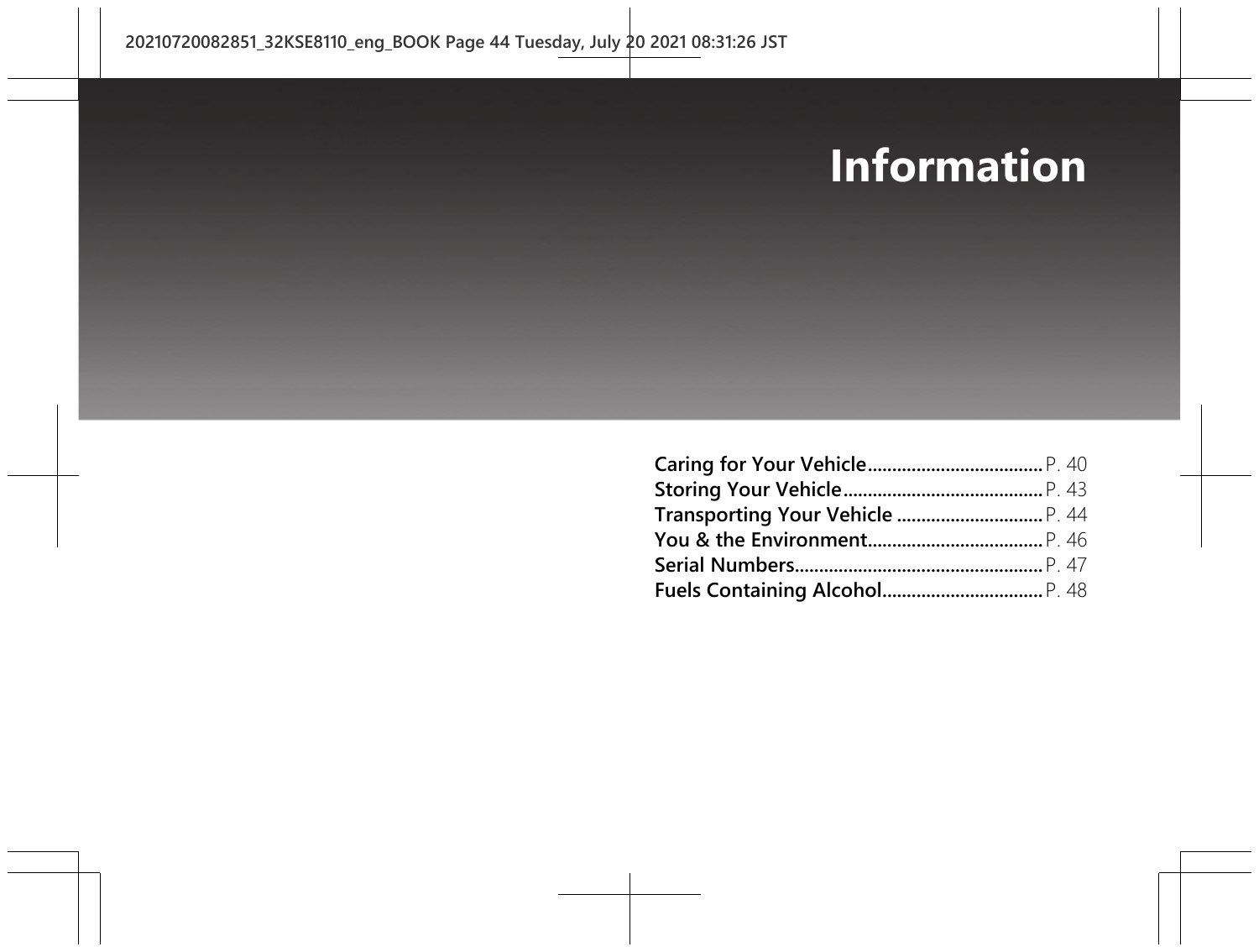<span id="page-44-0"></span>**Caring for Your Vehicle**

## **Caring for Your Vehicle**

Frequent cleaning and polishing is important to ensure the life of your Honda. A clean vehicle makes it easier to spot potential problems. While you're cleaning, be sure to look for damage, wear, and petrol or oil leaks.

## **Washing**

Allow the engine, muffler, brakes, and other high-temperature parts to cool before washing.

- **1.** Rinse your vehicle thoroughly using a low pressure garden hose to remove loose dirt.
- **2.** If necessary, use a sponge or a soft towel with mild cleaner to remove road grime.
	- $\blacktriangleright$  Clean the plastic components with extra care to avoid scratching them. Avoid directing water into the air cleaner, muffler, and electrical parts.
	- $\triangleright$  Do not use steel wool to clean the frame as it could damage or discolor the frame surface. Scotch Brite Hand Pad #7447 maroon is for removing stains on the non-coated aluminium frame only.
- **3.** Thoroughly rinse your vehicle with plenty of clean water and dry with a soft, clean cloth.
- **4.** After the vehicle dries, lubricate any moving parts.
	- $\blacktriangleright$  Make sure that no lubricant spills onto the brakes or tyres. Brake discs, pads, drum or shoes contaminated with oil will suffer greatly reduced braking effectiveness and can lead to a crash.
- **5.** Lubricate the drive chain immediately after washing and drying the vehicle.
- **6.** Apply a coat of wax to prevent corrosion.
	- $\blacktriangleright$  Avoid products that contain harsh detergents or chemical solvents. These can damage the metal, paint, and plastic on your vehicle.

Keep the wax clear of the tyres and brakes.

 $\blacktriangleright$  If your vehicle has any mat painted parts, do not apply a coat of wax to the mat painted surface.

Intormation Information

40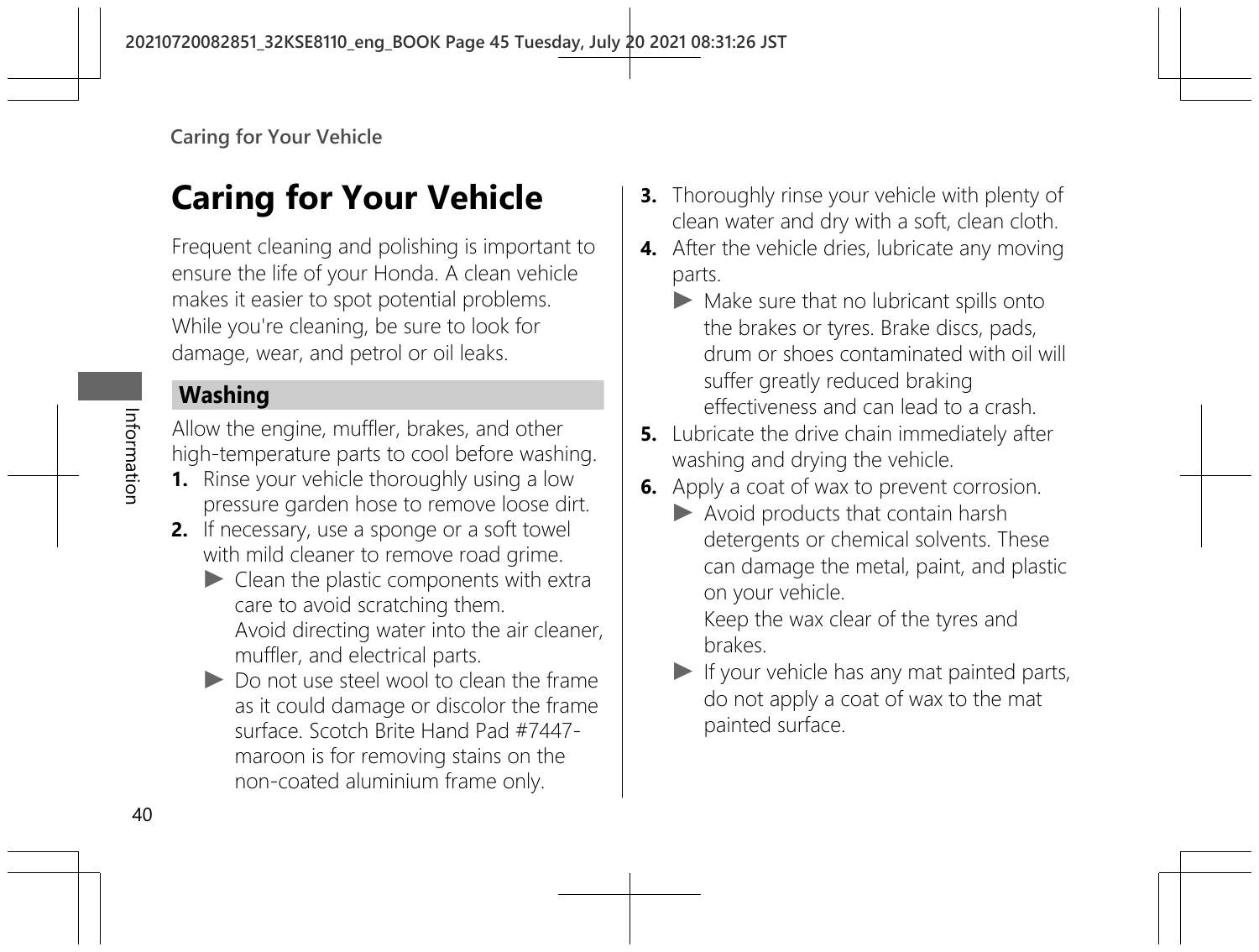**Caring for Your Vehicle**

## **Washing Precautions**

Follow these guidelines when washing:

- Do not use high-pressure washers:
	- $\blacktriangleright$  High-pressure water cleaners can damage moving parts and electrical parts, rendering them inoperable.
	- $\blacktriangleright$  Water in the air intake can be drawn into the carburetor and/or enter the air cleaner.
	- $\blacktriangleright$  If you use a high pressure washer, avoid spraying the following areas:
		- brake master cylinders drive chain engine stop button muffler outlet steering head bearings suspension pivot points under fuel tank carburetor under seat
		- wheel hubs



- Do not direct water at the muffler:
	- $\blacktriangleright$  Water in the muffler can prevent starting and causes rust in the muffler.
- Dry the brakes:
	- $\blacktriangleright$  Water adversely affects braking effectiveness. After washing, apply the brakes intermittently at low speed to help dry them.
- Do not direct water at the air cleaner:
	- $\blacktriangleright$  Water in the air cleaner can prevent the engine from starting.

*Continued* 41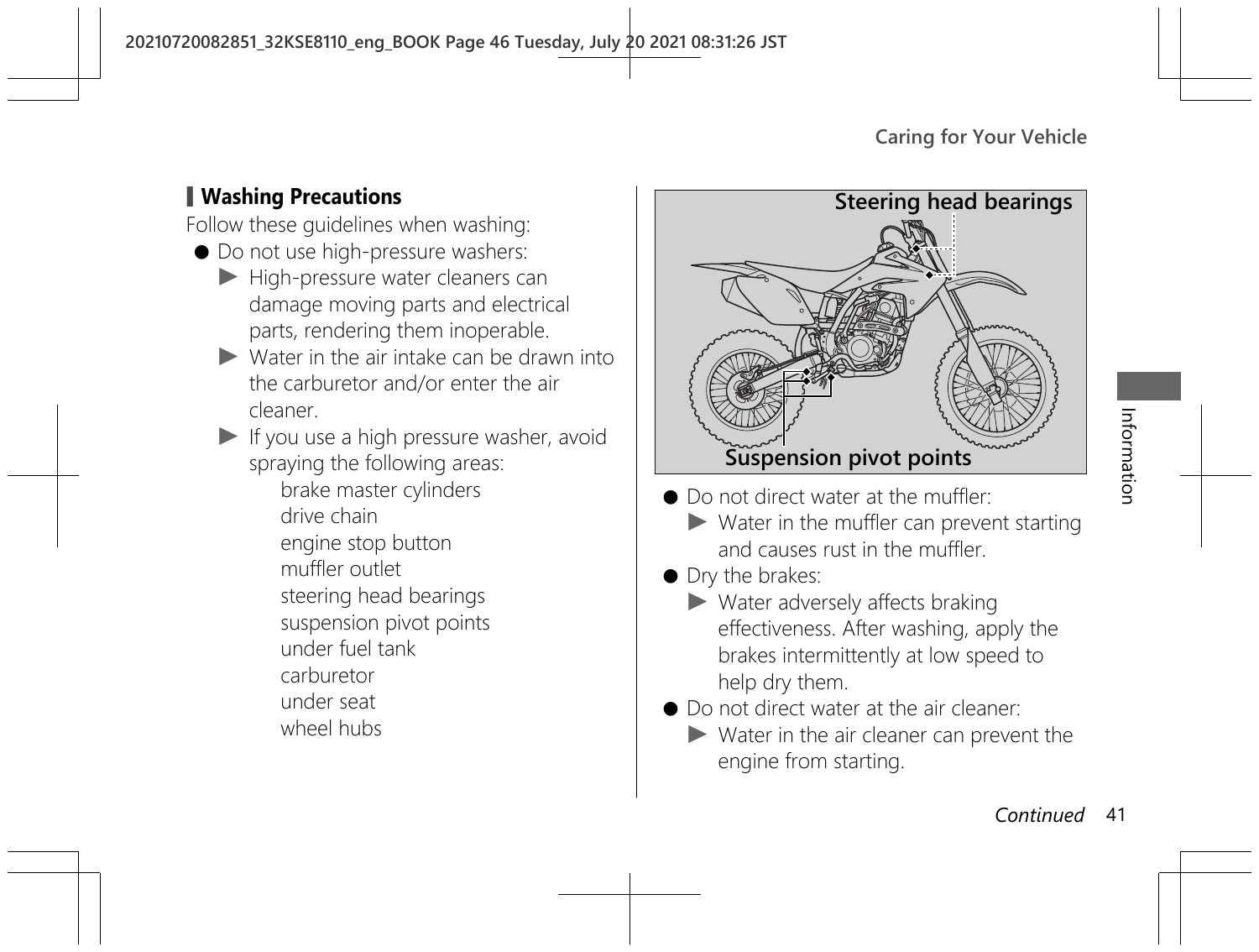#### **Caring for Your Vehicle**

- Do not use wax or polishing compounds on mat painted surfaces:
	- $\blacktriangleright$  Use a soft cloth or sponge, plenty of water, and a mild detergent to clean mat painted surfaces. Dry with a soft clean cloth.

## **Condensation Control**

Some condensation can form within the transmission cavity as well. This is natural and just one more reason you should change the engine and transmission oil often.

#### **Aluminium Components**

Aluminium will corrode from contact with dirt, mud, or road salt. Clean aluminium parts regularly and follow these guidelines to avoid scratches:

● Do not use stiff brushes, steel wool, or cleaners containing abrasives.

## **Exhaust Pipe and Muffler**

The exhaust pipe and muffler are stainless steel but may become stained by mud or dust.

To remove mud or dust, use a wet sponge and a liquid kitchen abrasive, then rinse well with clean water. Dry with chamois or a soft towel.

If necessary, remove heat stains by using a commercially available fine texture compound. Then, rinse by the same manner as removing mud or dust.

#### NOTICE

Even though the exhaust is made of stainless steel, it can become stained. Remove all marks and blemishes as soon as they are noticed.

Intormation Information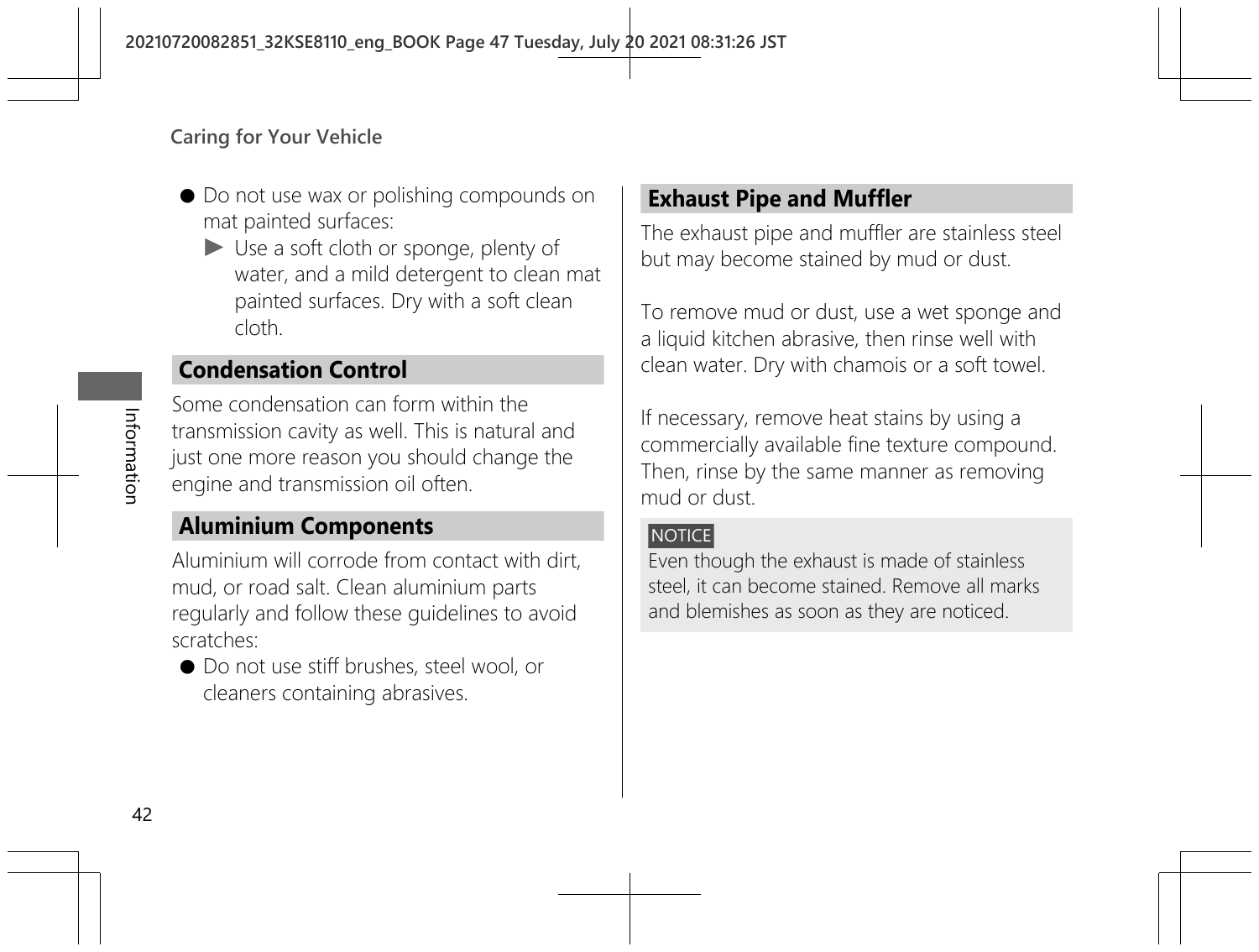## <span id="page-47-0"></span>**Storing Your Vehicle**

If you won't be riding for an extended period, follow these guidelines:

- Wash your vehicle.
- Change the engine oil and filter.
- Replace the transmission oil.
- Inflate the tyres to their recommended pressures.
- Drain the coolant
- Lubricate the drive chain.
- Place your vehicle on an optional workstand or equivalent to raise both tyres off the ground.
- Drain the fuel from the fuel tank and carburetor into an approved petrol container. Turn the fuel valve OFF and loosen the carburetor drain screw. Drain petrol into an approved container. Retighten the drain screw.
- Stuff a rag into the muffler outlet. Then, tie a plastic bag over the end of the muffler to prevent moisture from entering.

#### **Storing Your Vehicle**

- Store your vehicle in an unheated area, free of dampness, away from sunlight, with a minimum of daily temperature variation.
- Cover your vehicle with a porous material. Avoid using plastic or similar non-breathing, coated materials that restrict air flow and allow heat and moisture to accumulate.

*Continued* 43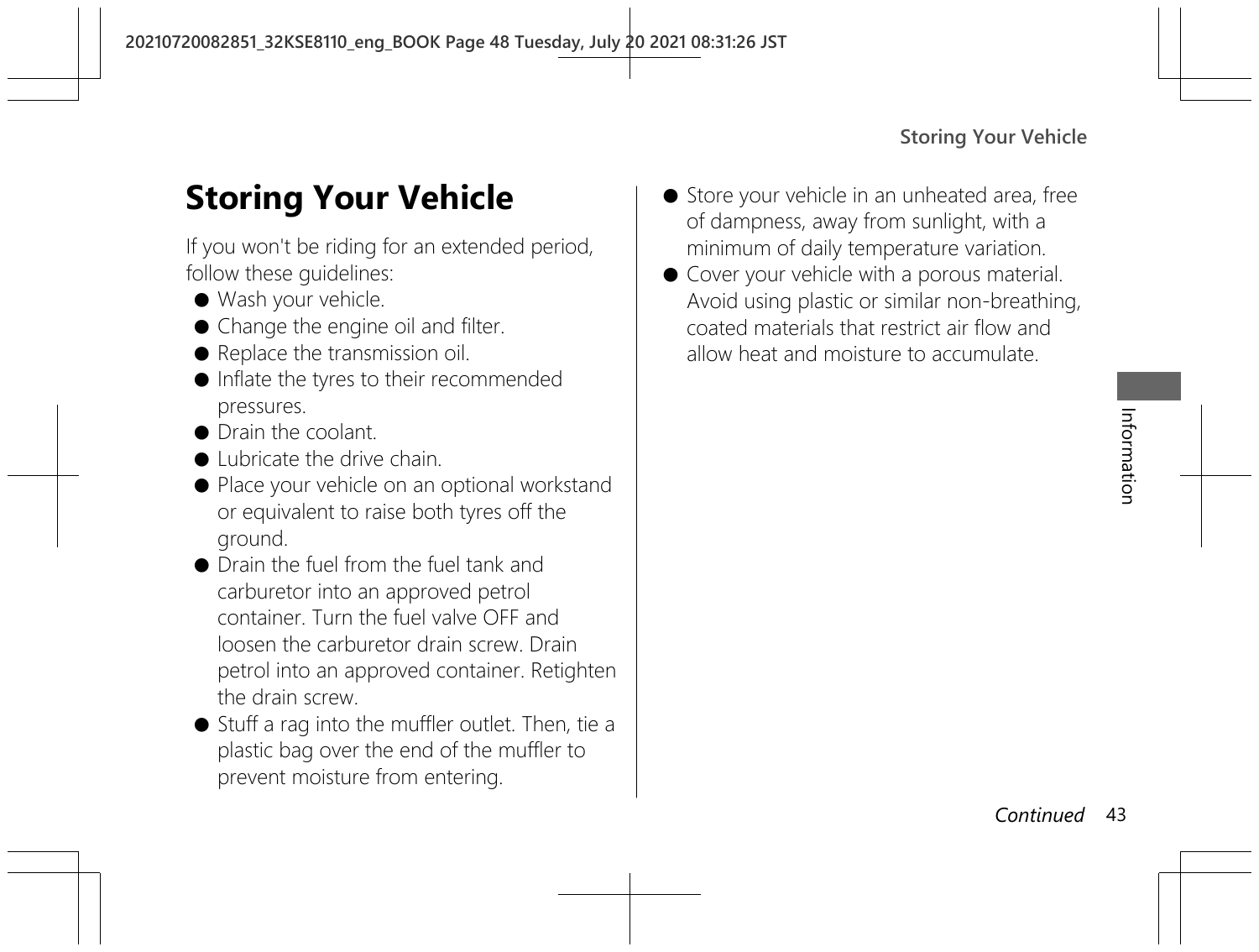#### <span id="page-48-0"></span>**Transporting Your Vehicle**

To remove your vehicle from storage, follow these quidelines:

- Uncover and clean your vehicle.
- Change the engine oil if more than 4 months have passed since the start of storage.
- Change the transmission oil if more than 4 months have passed since the start of storage.
- Uncover the end of the muffler and remove the rag from the muffler outlet.
- Fill the fuel tank with the recommended fuel.  $\mathbf{5}$  P 24
- Pour a fresh recommended coolant mixture slowly into the radiator fill hole up to the filler neck.
- Perform all maintenance checks. 2 [P. 30](#page-34-0)

## **Transporting Your Vehicle**

If your vehicle needs to be transported, it should be carried on a motorcycle trailer or a flatbed truck or trailer that has a loading ramp or lifting platform, and motorcycle tie-down straps. Never try to tow your vehicle with a wheel or wheels on the ground.

#### **NOTICE**

Towing your vehicle with a wheel or wheels on the ground can cause serious damage to the transmission.

If you use a truck or motorcycle trailer to transport your vehicle, we recommend that you follow these guidelines:

- Use a loading ramp.
- Drain the fuel from the fuel tank and carburetor into an approved petrol container.

Intormation Information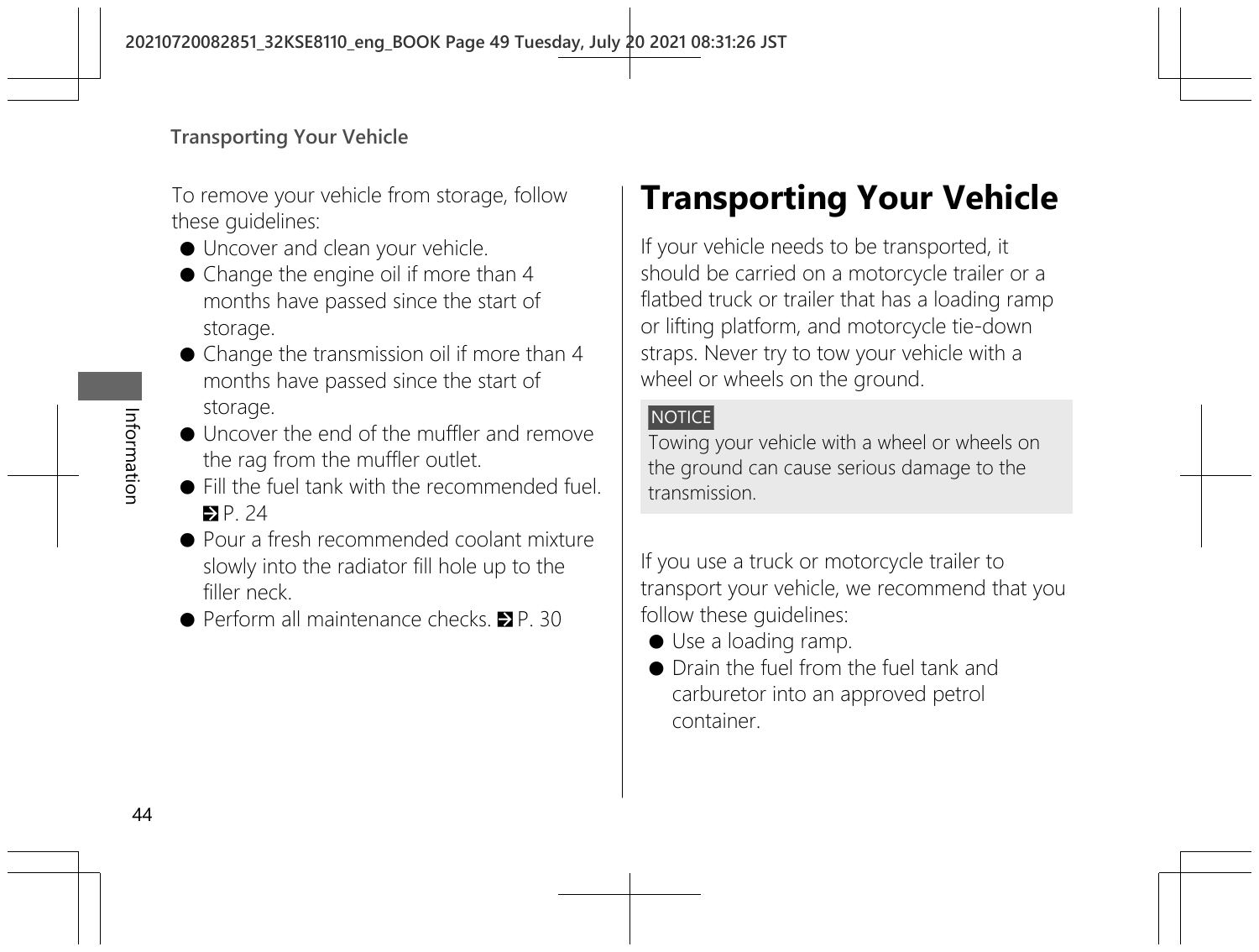**20210720082851\_32KSE8110\_eng\_BOOK Page 50 Tuesday, July 20 2021 08:31:26 JST**

#### **Transporting Your Vehicle**

● Secure the vehicle in an upright position, using motorcycle tie-down straps. Avoid using rope, which can loosen and allow the vehicle to fall over.



To secure your vehicle, brace the front wheel against the front of the truck bed or trailer rail. Attach the lower ends of two straps to the tiedown hooks on truck bed or trailer rail. Attach the upper ends of the straps to the handlebar (one on the right side, the other on the left), close to the fork.

Check that the tie-down straps do not contact any control cables or electrical wiring.

Tighten both straps until the front suspension is compressed about half-way. Too much pressure is unnecessary and could damage the fork seals.

Use another tie-down strap to keep the rear of the vehicle from moving.

We recommend that you do not transport your vehicle on its side. This can damage the vehicle, and leaking petrol could be a hazard.

## Information Information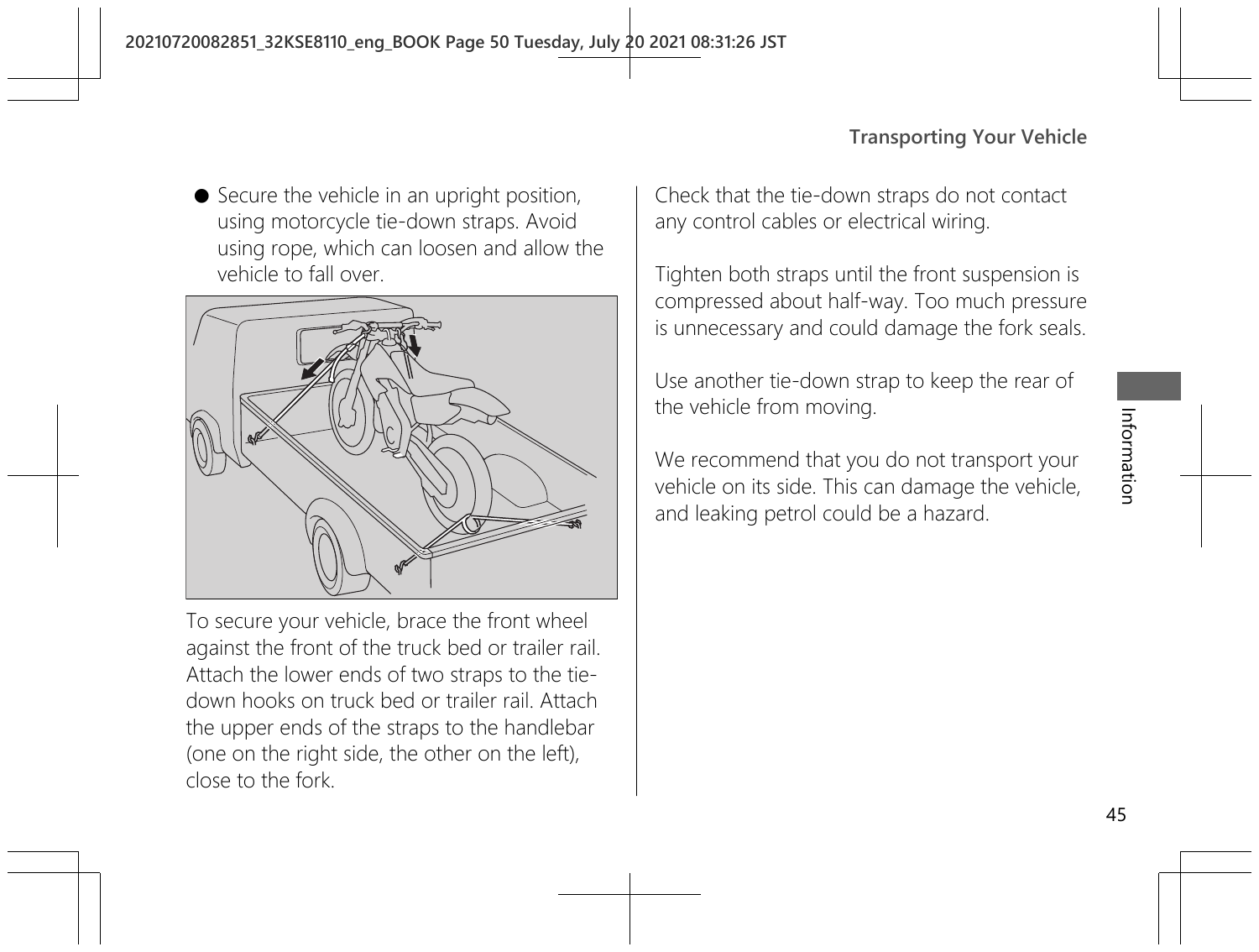<span id="page-50-0"></span>**You & the Environment**

## **You & the Environment**

Owning and riding a vehicle can be enjoyable, but you must do your part to protect the environment.

## **Choose Sensible Cleaners**

Use a biodegradable detergent when you wash your vehicle. Avoid aerosol spray cleaners that contain chlorofluorocarbons (CFCs) which damage the atmosphere's protective ozone layer.

### **Recycle Wastes**

Put oil and other toxic wastes in approved containers and take them to a recycling centre. Call your local or state office of public works or environmental services to find a recycling centre in your area and to get instructions on how to dispose of non-recyclable wastes. Do not place used engine oil in the trash or pour it down a drain or on the ground. Used oil, petrol, coolant, and cleaning solvents contain poisons that can hurt refuse workers and contaminate drinking water, lakes, rivers, and oceans.

Intormation Information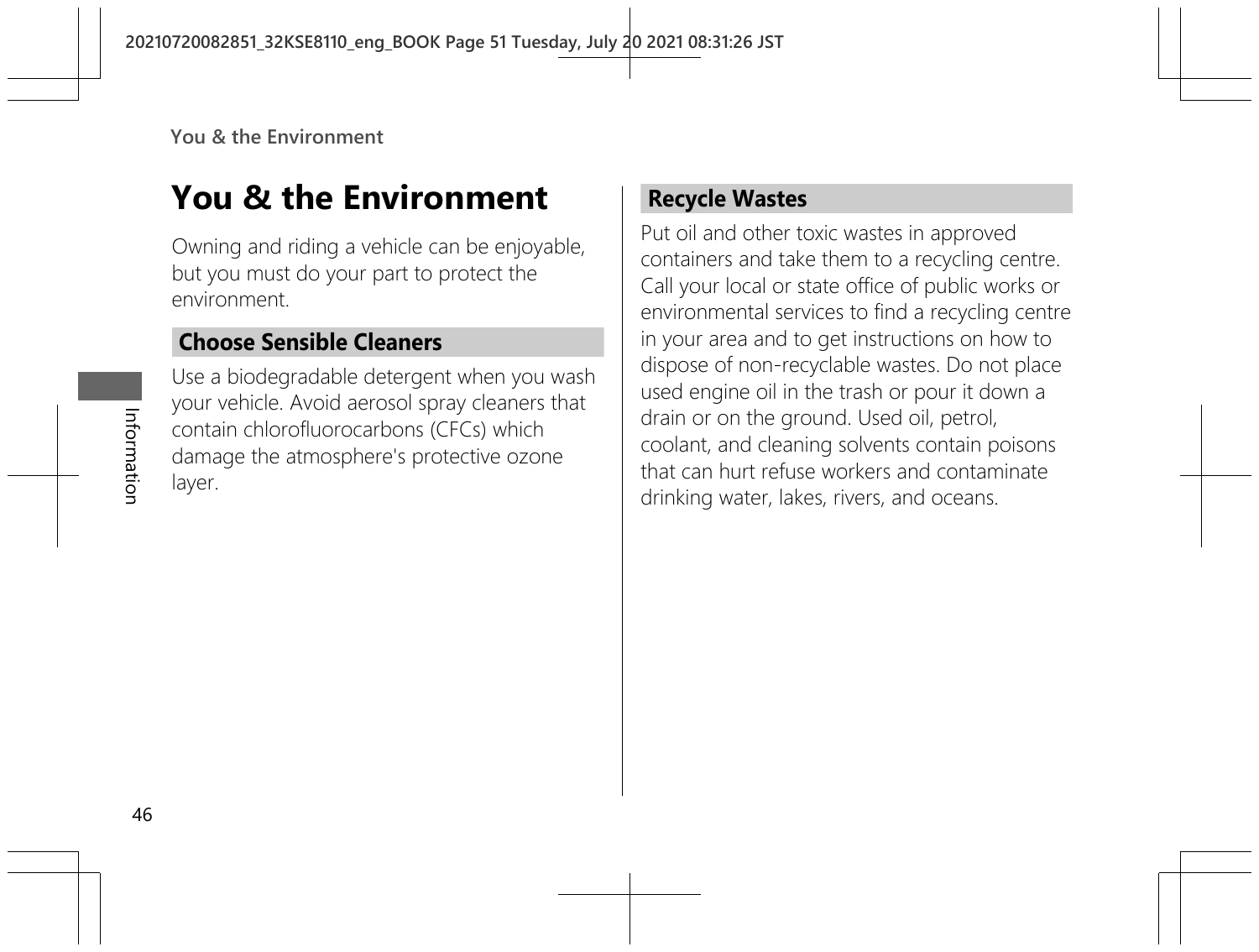**Serial Numbers**

## <span id="page-51-0"></span>**Serial Numbers**

The frame and engine serial numbers uniquely identify your vehicle and are required in order to register your vehicle. They may also be required when ordering replacement parts.

You should record these numbers and keep them in a safe place.



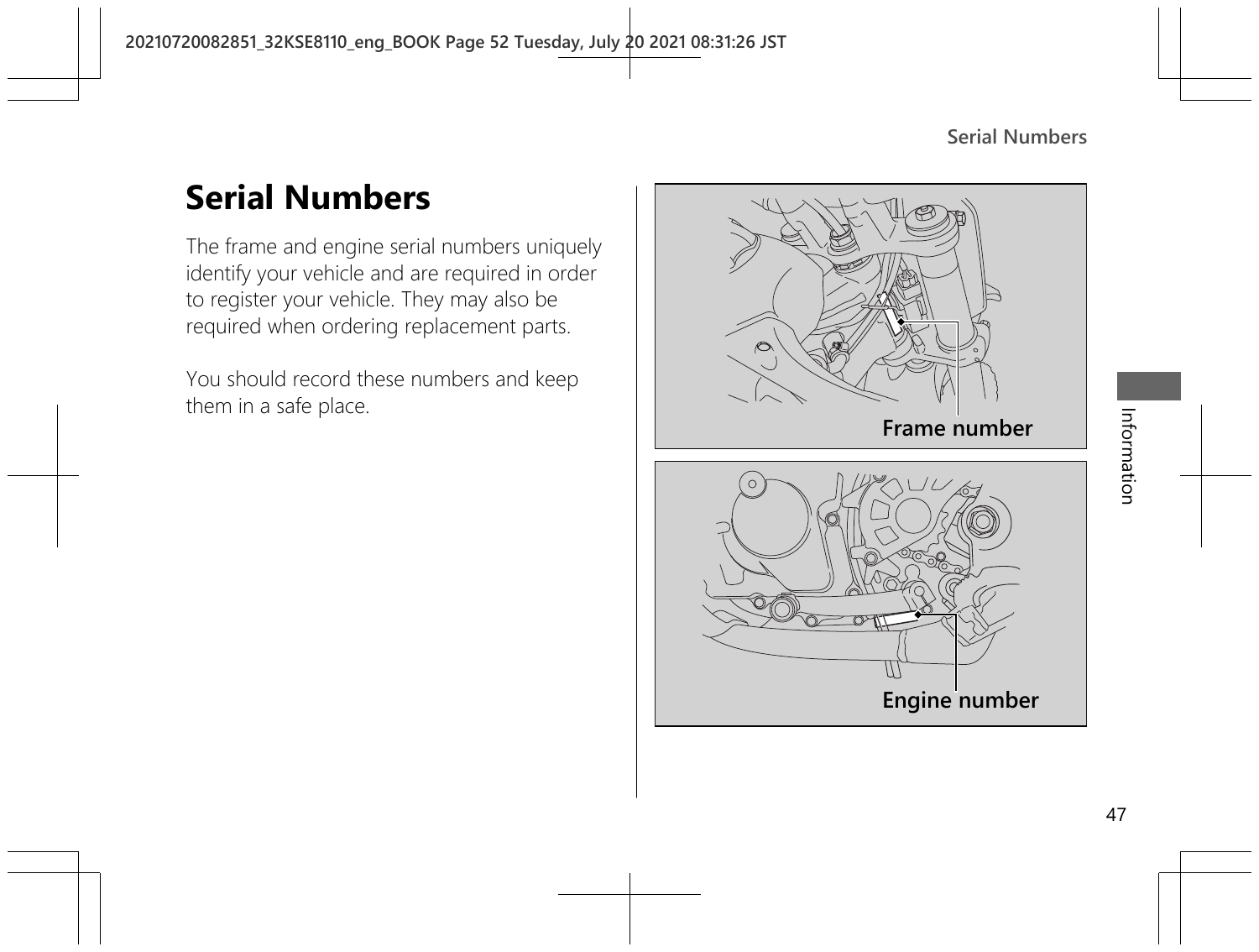<span id="page-52-0"></span>**Fuels Containing Alcohol**

## **Fuels Containing Alcohol**

Some conventional fuels blended with alcohol are available in some locales to help reduce emissions to meet clean air standards. If you plan to use blended fuel, check that it is unleaded and meets the minimum octane rating requirement.

Intormation Information

The following fuel blends can be used in your vehicle:

● Ethanol (ethyl alcohol) up to 10% by volume.

 $\blacktriangleright$  Petrol containing ethanol may be marketed under the name Gasohol.

The use of petrol containing more than 10% ethanol may:

- Damage the painting of the fuel tank.
- Damage the rubber tubes of the fuel line.
- Cause corrosion of the fuel tank
- Cause poor drivability.

#### **NOTICE**

Use of blended fuels containing higher than approved percentages can damage metal, rubber, plastic parts of your fuel system.

If you notice any undesirable operating symptoms or performance problems, try a different brand of petrol.

48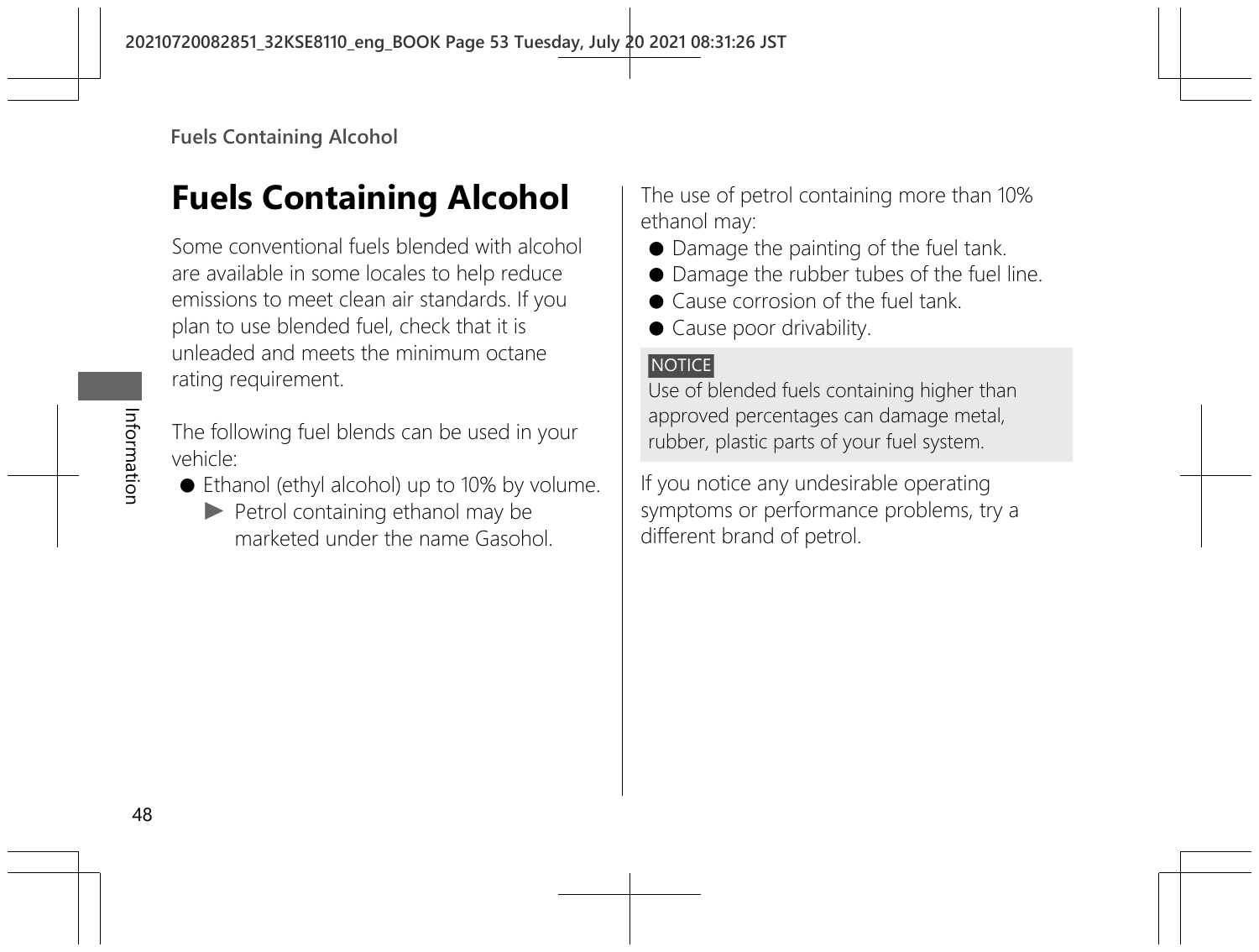## <span id="page-53-0"></span>**Specifications**

## **■ Dimension**

| Overall length              | 1,900 mm (74.8 in)   |
|-----------------------------|----------------------|
| Overall width               | 770 mm (30.3 in)     |
| Overall height              | $1,171$ mm (46.1 in) |
| Wheelbase                   | 1,285 mm (50.6 in)   |
| Seat height                 | 866 mm (34.1 in)     |
| Footpeg height              | 413 mm (16.3 in)     |
| Minimum ground<br>clearance | 336 mm (13.2 in)     |
| Caster angle                | 27°48'               |
| Trail length                | 96 mm (3.8 in)       |

### **■ Frame**

| Tyre size             | Front          | 70/100-19 42M                                    |
|-----------------------|----------------|--------------------------------------------------|
|                       | Rear           | 90/100-16 52M                                    |
| Tyre type             | Bias-ply, tube |                                                  |
| Recommended           | Front          | <b>BRIDGESTONE M61</b>                           |
| tyre                  | Rear           | <b>BRIDGESTONE M58</b>                           |
| Tyre pressure         |                | Front 100 kPa (1.0 kgf/cm <sup>2</sup> , 15 psi) |
| (cold)                | Rear           | 100 kPa (1.0 kgf/cm <sup>2</sup> , 15 psi)       |
| Fuel                  | 95 or higher   | Unleaded petrol, research octane number of       |
| Fuel tank<br>capacity |                | 4.3 L (1.14 US gal, 0.95 lmp gal)                |

### **■ Engine**

| Bore x stroke                |                                                       | 66.000 x 43.777 mm (2.5984 x 1.7235 in)                                                                                             |
|------------------------------|-------------------------------------------------------|-------------------------------------------------------------------------------------------------------------------------------------|
| Displacement                 | 149.77 cm <sup>3</sup> (9.136 cu-in)                  |                                                                                                                                     |
| Compression<br>ratio         | 11.7:1                                                |                                                                                                                                     |
| Valve clearance              | Intake                                                | $0.16 \pm 0.03$ mm (0.006 $\pm$ 0.001 in)                                                                                           |
| (cold)                       | Exhaust                                               | $0.26 \pm 0.03$ mm (0.010 $\pm$ 0.001 in)                                                                                           |
|                              | After draining                                        | 0.56 L (0.59 US qt, 0.49<br>Imp qt)                                                                                                 |
| Engine oil<br>capacity       | After draining<br>and oil filter<br>change            | 0.59 L (0.62 US qt, 0.52<br>Imp qt)                                                                                                 |
|                              | After disassembly                                     | 0.70 L (0.74 US qt, 0.62<br>Imp qt)                                                                                                 |
| Recommended<br>engine oil    | marked as "Energy Conserving" or<br>T 903 standard MA | Honda 4-stroke motorcycle oil API Service<br>Classification SJ or higher, excluding oils<br>"Resource Conserving," SAE 10W-30, JASO |
| Transmission oil<br>capacity | After draining                                        | 0.57 L (0.60 US qt, 0.50<br>Imp qt)                                                                                                 |
|                              | After disassembly                                     | 0.65 L (0.69 US qt, 0.57<br>Imp qt)                                                                                                 |
|                              |                                                       |                                                                                                                                     |

Specifications Specifications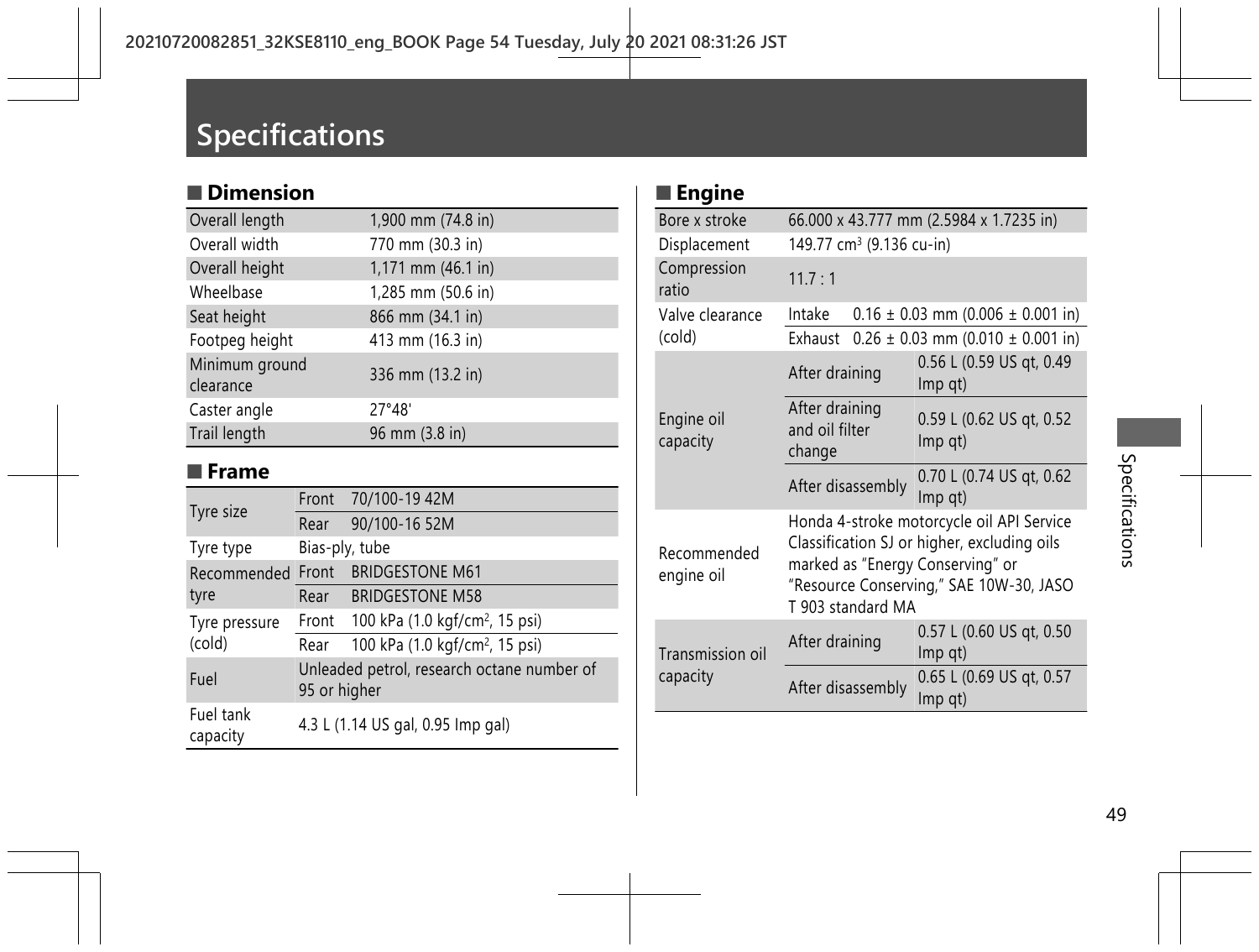#### **Specifications**

| Recommended<br>Transmission oil | Honda 4-stroke motorcycle oil API Service<br>Classification SJ or higher, excluding oils<br>marked as "Energy Conserving" or<br>"Resource Conserving," SAE 10W-30, JASO<br>T 903 standard MA (without friction<br>modifiers as molybdenum additives) |
|---------------------------------|------------------------------------------------------------------------------------------------------------------------------------------------------------------------------------------------------------------------------------------------------|
| Idle speed                      | $2,100 \pm 100$ rpm                                                                                                                                                                                                                                  |

## **■ Cooling system**

| Recommended<br>coolant | Pro Honda HP Coolant                                             |  |
|------------------------|------------------------------------------------------------------|--|
|                        | Cooling capacity<br>disassembly 0.76 L (0.80 US qt, 0.67 Imp qt) |  |

### **■ Drive train**

| Primary reduction  |                                                             | 4.117 |  |
|--------------------|-------------------------------------------------------------|-------|--|
| Gear ratio         | 1st                                                         | 2.214 |  |
|                    | 2 <sub>nd</sub>                                             | 1.647 |  |
|                    | 3rd                                                         | 1.318 |  |
|                    | 4th                                                         | 1.105 |  |
|                    | 5th                                                         | 0.956 |  |
| Final reduction    | 3.733                                                       |       |  |
| Gear shift pattern | Left foot-operated return system<br>$1 - N - 2 - 3 - 4 - 5$ |       |  |

## **■ Electrical**

| Spark plug     | Standard                        | CR8EH-9 (NGK) or<br>U24FER9 (DENSO) |
|----------------|---------------------------------|-------------------------------------|
|                | For extended                    | CR9EH-9 (NGK) or                    |
|                |                                 | high speed riding U27FER9 (DENSO)   |
| Spark plug gap | $0.8 - 0.9$ mm (0.03 - 0.04 in) |                                     |

## **■ Torque specifications**

Fork air pressure release screw 1.3 N·m (0.1 kgf·m, 1.0 lbf·ft)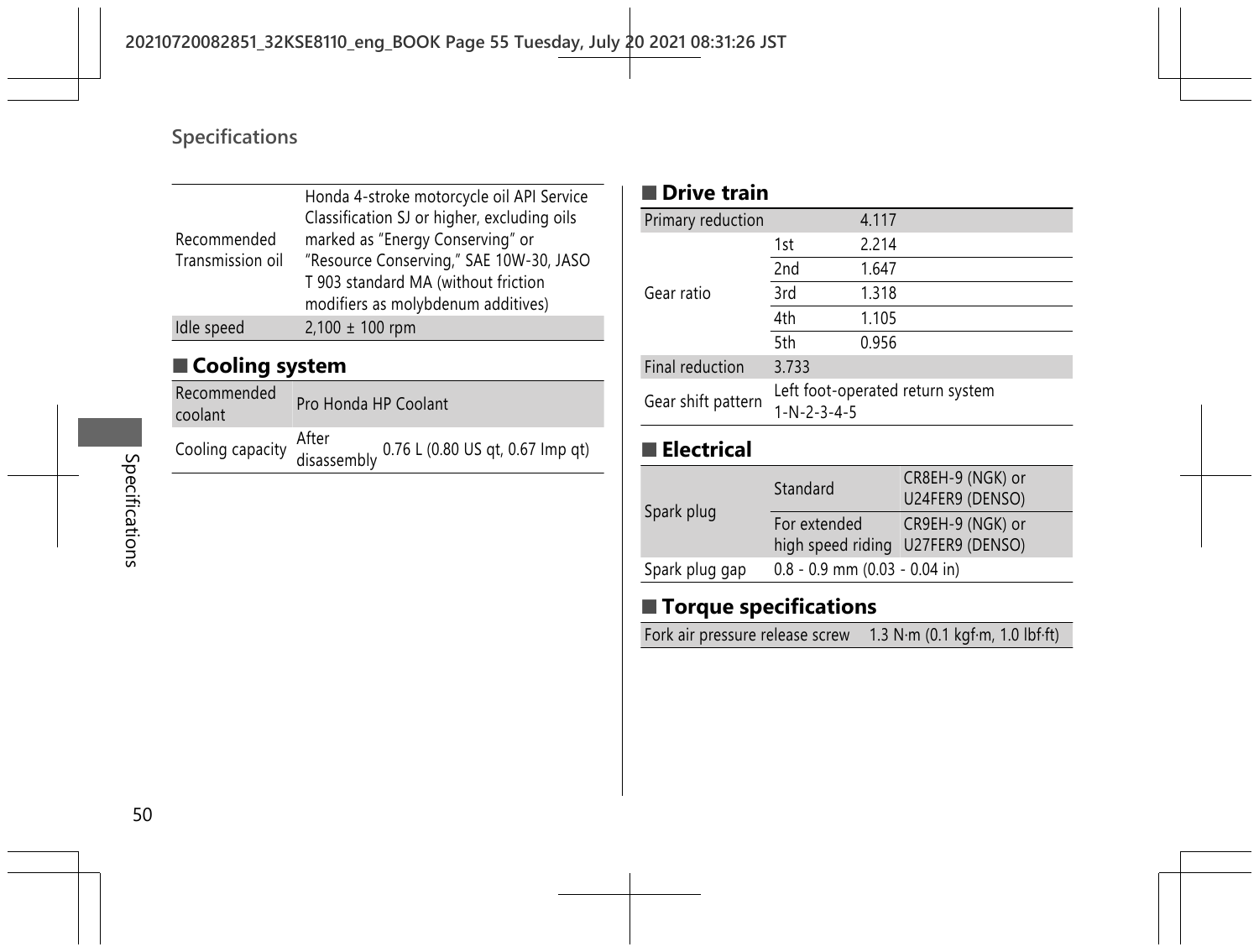**Specifications**

## **Manufacturer, Authorized Representative and Importer**

| Manufacturer                                            | Honda Motor Co., Ltd.<br>2-1-1, Minami-Aoyama, Minato-ku,<br>Tokyo, 107-8556, Japan        |
|---------------------------------------------------------|--------------------------------------------------------------------------------------------|
| Authorized representative and<br>importer for EU market | Honda Motor Europe Ltd - Aalst Office<br>Wijngaardveld 1 (Noord V)<br>9300 Aalst - Belgium |
| Authorized representative and<br>importer for UK market | Honda Motor Europe Ltd<br>Cain Road, Bracknell, Berkshire,<br>RG12 1HL, United Kingdom     |

Specifications Specifications